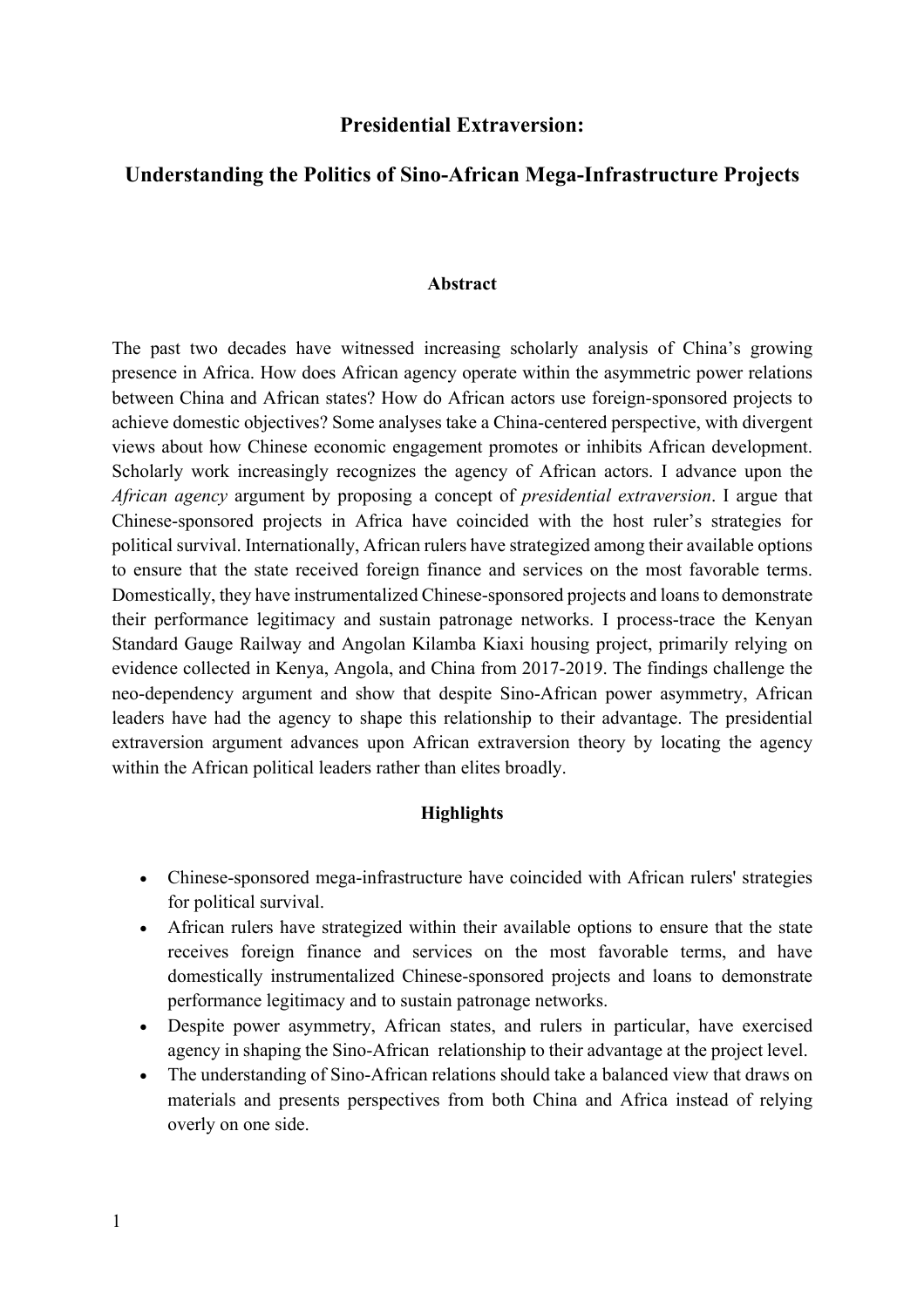[In the Standard Gauge Railway project,] it looks like we were imposed on this project by the Chinese, it looks like a giant guy and a very weak and small guy who do not know what he is doing in the picture. But this is not the case.

–– Atanas Maina, Former Director of Kenyan Railway Corporation1

This is purely a commercial project. The client pays, we construct; the client does not pay, we stop.

 $\sim$  CEO of a Chinese State-owned Enterprise in Angola<sup>2</sup>

## **1. Introduction**

The past two decades have witnessed an expansion of Chinese-financed and -constructed infrastructure projects in Africa, relieving the continent's infrastructure deficit. Sub-Saharan Africa lags behind other developing regions on most infrastructure development indicators, and African leaders call for greater international support (Foster, Butterfield, Chen, & Pushek, 2009). The African Development Bank (2019) estimated the finance needed for African infrastructure development at US\$130-170 billion per year (AfDB, 2019). In 2018, total commitments to infrastructure in African countries exceeded \$100 billion for the first time (US\$100.8 billion, with US\$25.7 billion from China; ICA, 2021), still without meeting the infrastructure financing gap.3 China's loans to the continent skyrocketed from US\$130 million in 2000 to US\$9 billion in 2018, reaching US\$29 billion in 2016 (Brautigam, Hwang, Link, & Acker, 2019). From 2000 to 2018, transport infrastructure accounted for 30% of Chinese loans to Africa, followed by the energy (25%) and mining (13%) sectors (Brautigam, Hwang, Link, & Acker, 2019).

<sup>&</sup>lt;sup>1</sup> Interview with Atanas Maina, Kenyan Railway Corporation, Nairobi, 13 August 2019.

<sup>2</sup> Interview with anonymous interviewee, Chinese state-owned enterprise, Luanda, 11 November 2018.

<sup>&</sup>lt;sup>3</sup> Researchers also identify that African infrastructure deficit is not simply the lack of finance (Wethal 2019), but connected to the weakness of domestic construction sectors (Zawdie & Murray, 2013), policy-making and service delivery capacities (Nissanke & Jerve, 2008), and operations and maintenance (World Bank, 1994).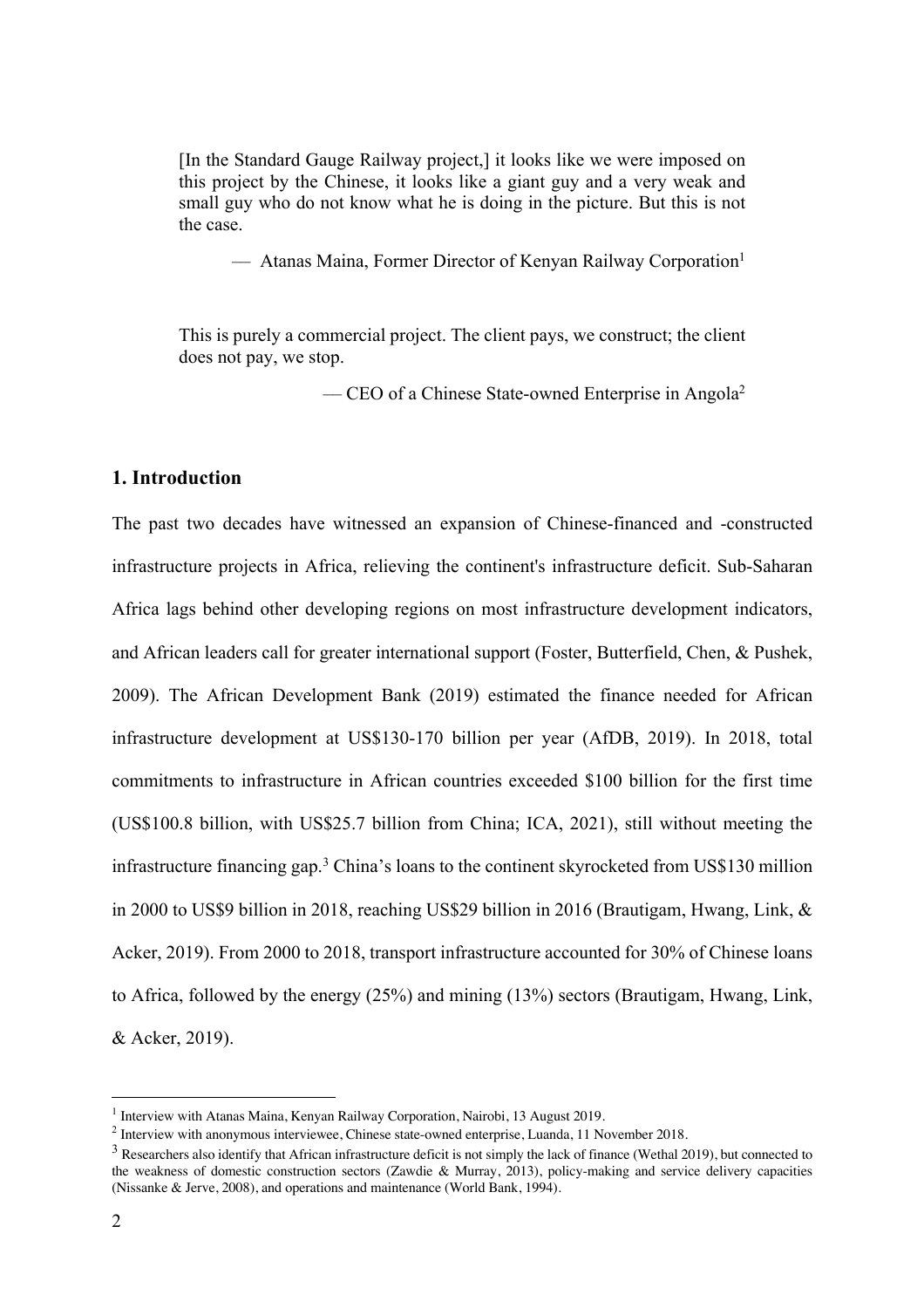African countries' engagement in Chinese-sponsored mega-infrastructure projects that would otherwise have been unaffordable or against commercial rationale has led to concerns over African debt sustainability (Onjala, 2018; Carmody, Taylor, & Zajontz, 2021) and accusations of debt-trap diplomacy (Chellaney, 2017; Green, 2019). <sup>4</sup> Financed by China Export and Import Bank (EximBank) through a combination of commercial and concessional loans, the US\$3.8 billion Standard Gauge Railway (SGR) Phase 1 was the most expensive project in Kenyan history and generated debates over the project's commercial viability and Kenya's debt sustainability (Taylor, 2020). Natural resource revenues allowed Angola to engage Chinese finance through the "oil-for-infrastructure" scheme for its ambitious post-war reconstruction program. With Chinese financial and technical support, Angola was able to carry out the US\$3.5 billion Kilamba Kiaxi social housing project, the largest Angola has ever undertaken, followed by multiple other infrastructure projects (Redvers, 2012).

How does African agency operate in the asymmetric power relations between China and African states? How do African actors, particularly presidents, use foreign-sponsored projects to achieve domestic objectives? Some researchers emphasize China's interest in resource extraction, infrastructure construction, and export markets, and perceive China-Africa economic cooperation as converging towards long-established patterns of asymmetrical economic relations, deepening the continent's dependence vis-à-vis external economies (Taylor & Zajontz, 2020). This argument has even led to speculation about Chinese "neocolonialism" in Africa (Mead, 2018). These analyses, following the dependency theory, tend to perceive China as the driving force, with limited recognition of African agency. More positively, some researchers recognize that Chinese-sponsored infrastructure projects serve to fill the continent's infrastructure gap and boost economic growth (World Bank 2009), increase

<sup>&</sup>lt;sup>4</sup> There are many scholarly literature debunking the so-called "debt-trap diplomacy," see, for instance (Brautigam, 2020; Carmody, 2020).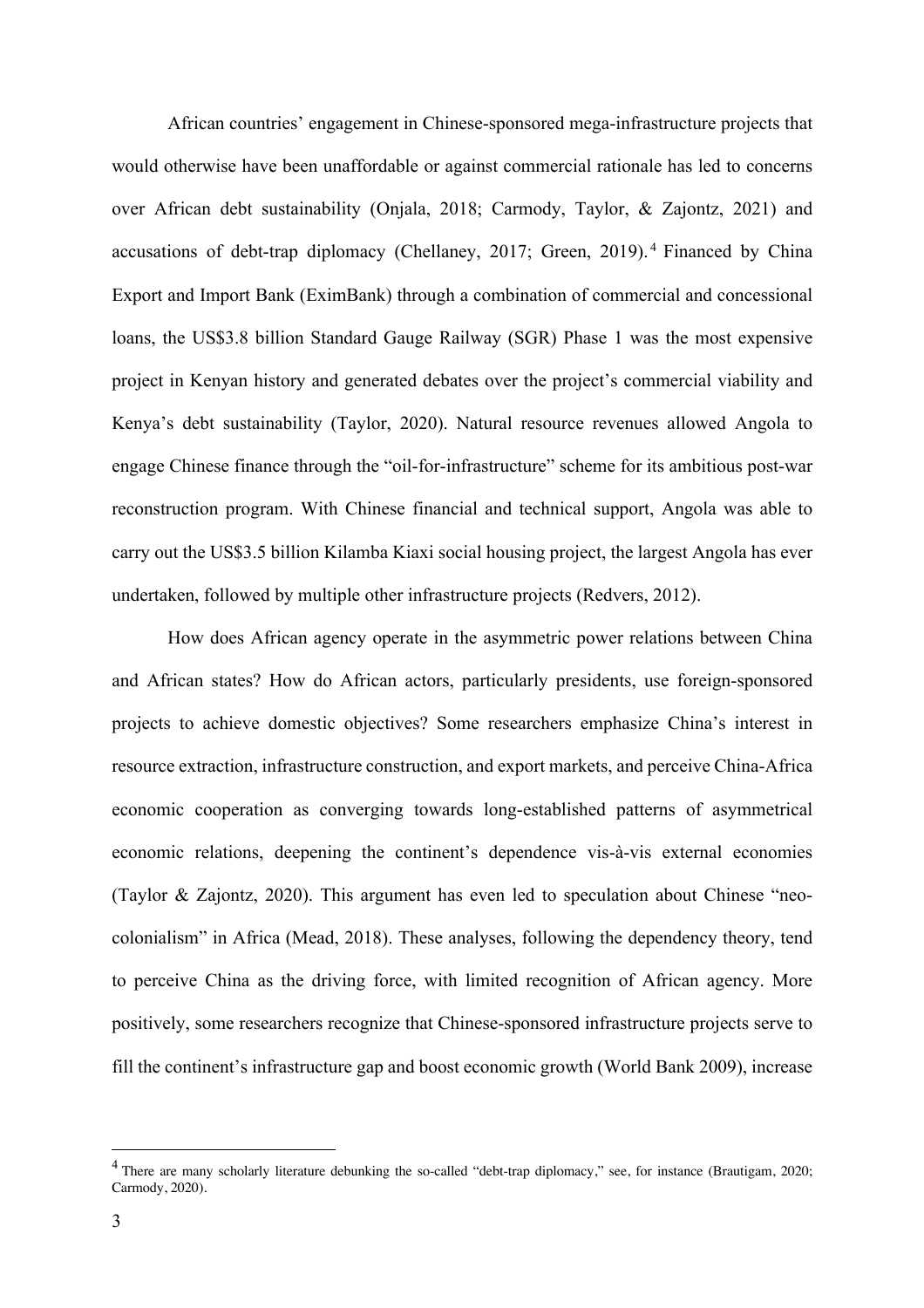foreign investment and technology transfer (Chen & Landry, 2018), and grant African countries leeway to choose from multiple sources of finance (Greenhill & Prizzon, 2013).

Other scholars recognize the agency of African recipient countries. Researchers on African agency argue that African elites have historically been active agents in the asymmetrical relationship with external powers (Bayart & Ellis, 2000). In addition to this classical *African extraversion* argument, some researchers recognize the active role of African governments in negotiating development investment (Mohan & Lampert, 2013; Scoones, Amanor, Favaretoc, & Qie, 2016; Soule-Kohndou, 2019). African elites triangulate Chinese and Western offers to extract the best deals (Zeitz, 2019, 2020; Phillips, 2018; Cabestan, 2020). Some scholars find that developing countries engage in grandiose infrastructure projects, usually sponsored by foreign countries, to enhance national or international recognition (Strange, 2020; Steinberg, 1987; Van Der Westhuizen, 2007). These scholars emphasize the agency of African bureaucracies or broadly-defined elites. Less attention, if any, has been paid to the agency of individual African presidents.

I advance upon the African extraversion theory by proposing a *presidential extraversion* argument that centers on the agency of African rulers in materializing foreignsponsored mega-infrastructure projects. I argue that Chinese-financed and -constructed projects in Africa have coincided with the host-country ruler's political survival strategies. Instead of reducing their dependence vis-à-vis external economies, African rulers have instrumentalized their dependent positions. Internationally, they have strategized amongst available options to ensure foreign finance and services on the most favorable terms. Domestically, they have instrumentalized Chinese-sponsored projects and loans to demonstrate their stewardship to the people, and sustain the patron-client networks upon which their power relies.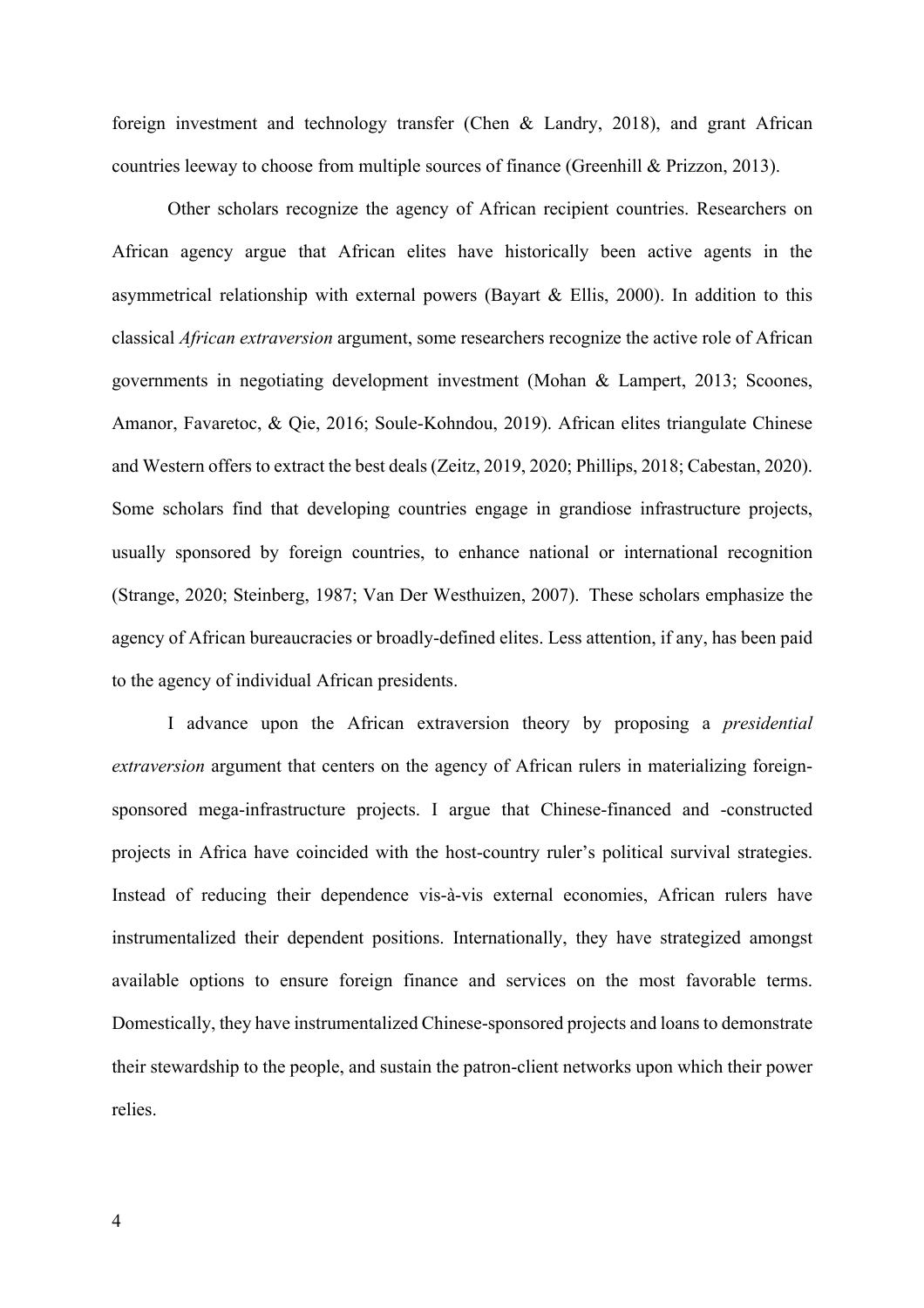The presidential extraversion argument makes three theoretical and empirical contributions to the understanding of Sino-African relations and African politics. First, it challenges neo-dependency arguments in Sino-African relations, which portray Africa as deprived of agency in shaping national development strategies. I show that despite Sino-African power asymmetry, African leaders, motivated by domestic political survival, have leeway in maneuvering Chinese deals to their own benefit. Second, the presidential extraversion argument advances upon the classical African extraversion theory by locating the African political leaders as the extraversion agents. The classical extraversion theory considers the agent of extraversion as loosely defined elites. I argue that it was not elites *per se* but African political leaders who exercised the strategy of extraversion to achieve political survival. Thirdly, this paper also makes a timely empirical contribution by documenting two Chinesesponsored infrastructure projects in Africa, drawing on fieldwork and interviews as well as secondary literature from China, Kenya, and Angola to provide insights into the interactions between African and Chinese actors, covering perspectives from both sides.

The rest of this article is organized as follows. Section two elaborates on the theoretical debate between dependency and extraversion theories. I argue that in the dependencyextraversion debate, African extraversion theory identifies the general dynamics of African agency, but does not precisely locate the agents. I argue that it is largely presidential agency that shapes bilateral mega-infrastructure projects. This is followed by a description of methodology. In sections four and five, I present evidence from case studies in Kenya and Angola. Section six comparatively discusses the two case studies. The article concludes by discussing scope conditions and broader contributions.

### **2. Theoretical framework**

This section provides the theoretical framework for understanding African agency in the asymmetric power relations between China and Africa and how African actors, particularly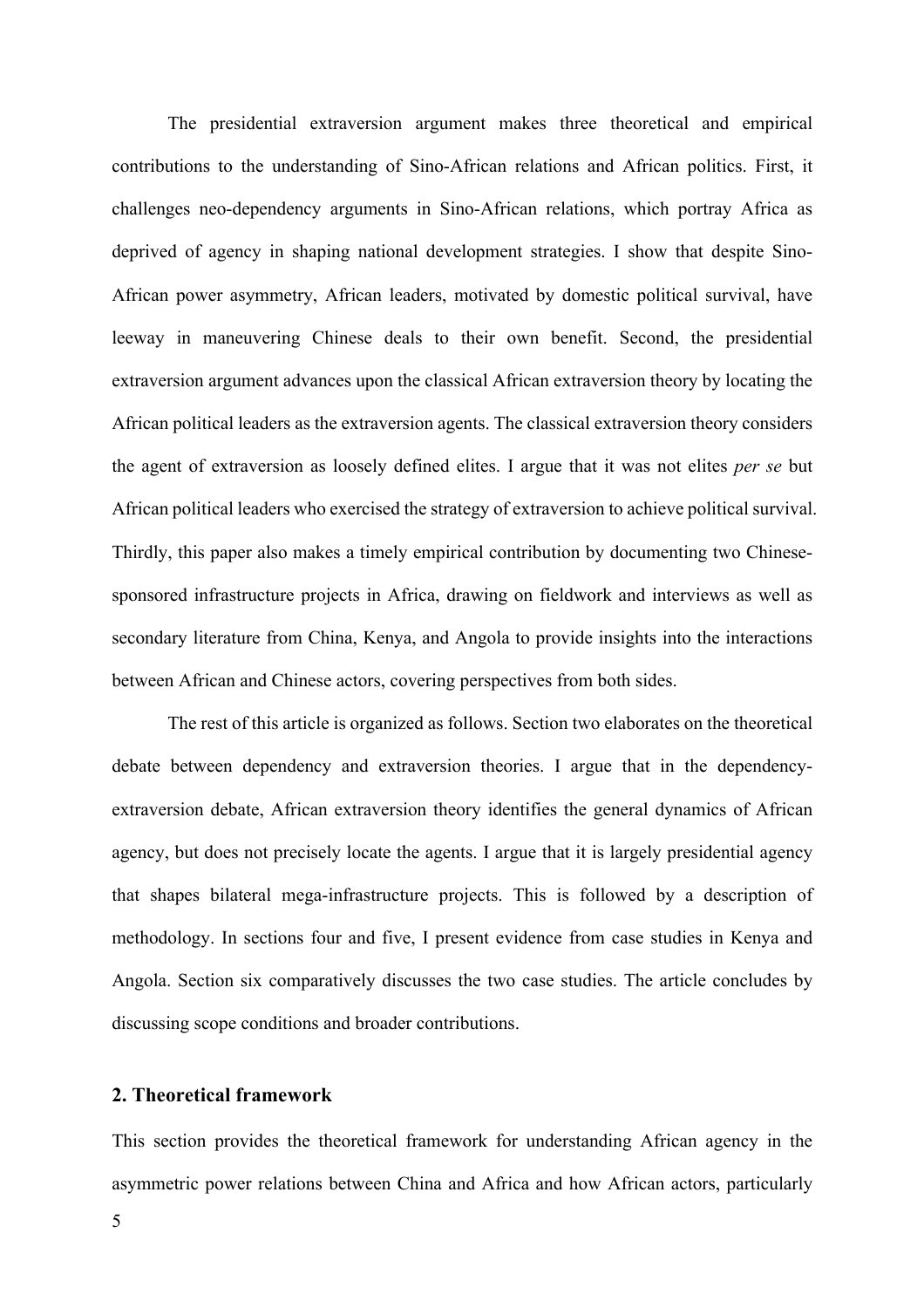presidents, use foreign sponsored projects to achieve domestic objectives. I first discuss the political implications of mega-infrastructure projects, arguing that they are material and symbolic expressions of state power frequently instrumentalized by the state to fulfil political agendas. I then summarize the classical dependency theory and review the neo-dependency argument in Sino-African debates. This is followed by a discussion of the African extraversion theory and African agency argument. I then explain how this article advances upon the classical extraversion theory by emphasizing the agency of African presidents in Sino-African infrastructure cooperation.

## **2.1 Political implications of mega-infrastructure projects**

The current African infrastructure boom is in many aspects similar to that of the 1960s and 1970s (Wethal, 2019), but with an expanded portfolio of available external finance (Zeitz, 2019). Post-independence African countries welcomed the first infrastructure spending boom, largely financed by international lending from multilateral and bilateral donors and creditors (Jerve & Nissanke, 2008; Mold, 2012; Wethal, 2019). From the early 2000s, in addition to Chinese state financing,<sup>5</sup> bilateral aid agencies and multilateral banks have financed infrastructure projects in Africa, contributing to a second boom in African infrastructure development (Wethal, 2019). Bond markets also began to take an interest, providing flexible and rapidly disbursed, although considerably more expensive, financing options (Zeitz, 2019).

Mega-infrastructure projects are "large scale, complex ventures that typically cost US\$1 billion or more, take many years to develop and build, involve multiple public and private stakeholders, are transformational, and impact millions of people. (Flyvbjerg, 2017, p. 2)" They are material and symbolic expressions of state power (Monson, 2009). Transport infrastructure holds the potential to control the movements of people and goods and the locations of

<sup>5</sup> Much of Chinese state financing to Africa via policy banks such as the EximBank or China Development Bank is not counted as Official Development Assistance (ODA), therefore does not count as Chinese foreign aid. See analysis in (Dreher, Fuchs, Parks, Strange, & Tierney, 2018) and (Brautigam, 2019).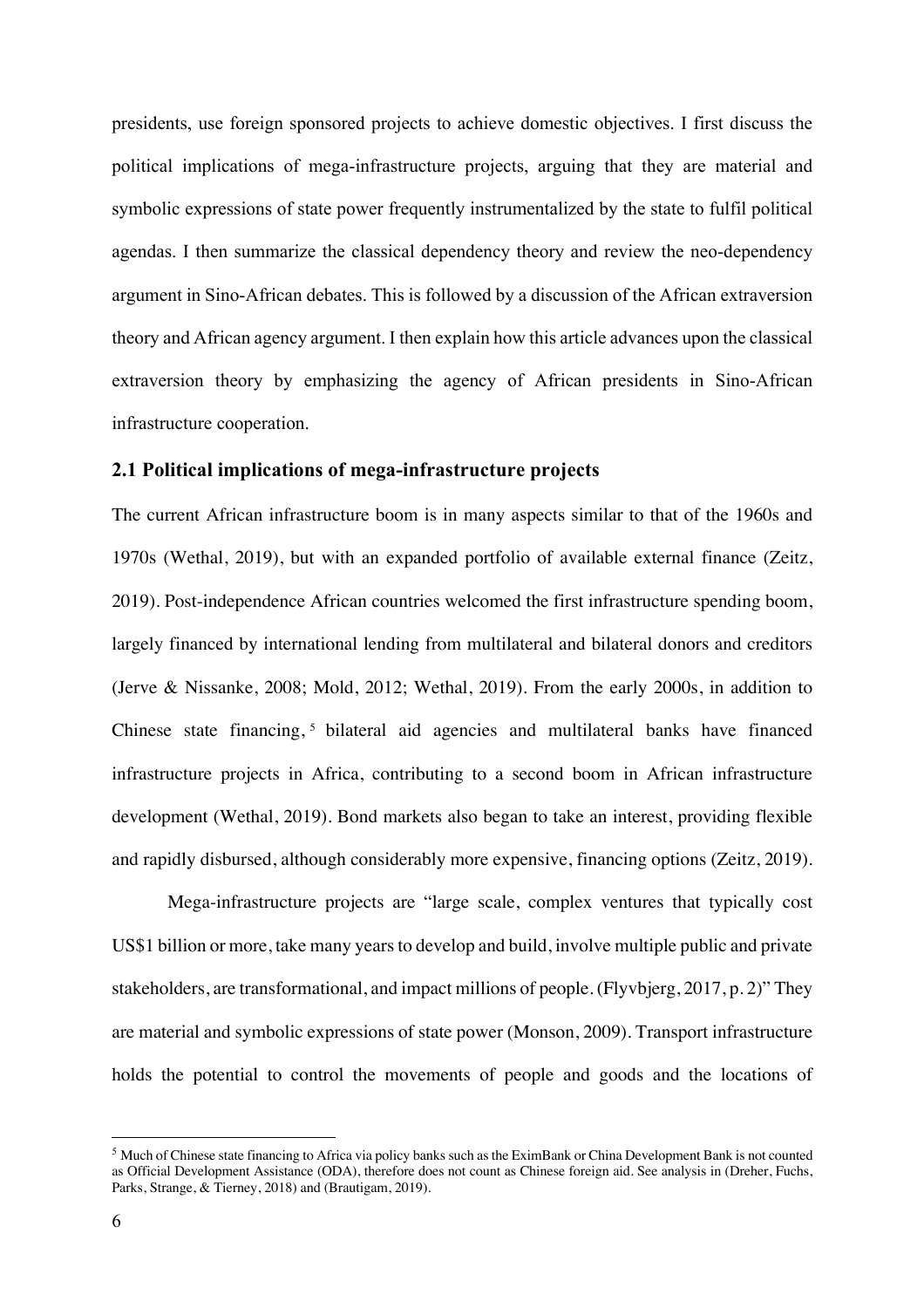production and consumption, enhance international trade, promote national economic growth, and provide economic opportunities for those with access to the roads and railways. Housing projects offer shelter to the urban poor (Holston, 2008).6 Dams provide irrigation and electricity, and alter the physical landscape (Mohamud & Verhoeven, 2016). Oil pipelines fulfill industrial purposes (Barry, 2013). Beyond their material functions, infrastructure projects also embody state-sponsored imaginaries of modernity, transformation, and development (Harvey & Knox, 2015). The development of the interstate highway network in the United States in the 1950s and 1960s was a demonstration of an American vision: it not only represented the apogee of American technology, but also, as Lewis put it, embodied "all our dreams for what America might become – one nation, indivisible, bound for all time by concrete and asphalt strands. (Lewis, 2013, p. 318)" Harvey and Knox examined the promise of political freedom manifest by roads in Peru (Harvey & Knox, 2015).

Precisely because of their material and ideological functions, mega-infrastructure projects are often instrumentalized by the state to fulfill certain political agendas. Herbst argues that railways and roads served as tools of colonial power-projection in Africa, enhancing policy reach and state control over a large but less populous landscape (Herbst, 2000). Mohamud and Verhoeven examined the role of dam construction on state- and nation-building. In Sudan, dam-building played a role in the construction, consolidation, and expansion of states, as well as restructuring local and regional political economies, as well as in contention and cooperation in transboundary waterscapes (Mohamud & Verhoeven, 2016). Dam-building in Rwanda was a symbol of a "High-Modernist" ideology that overemphasized science and technology as drivers of modernization while ignoring context-specific knowledge (Dye, 2016).

<sup>&</sup>lt;sup>6</sup> It is worth pointing out that housing projects planned as projects for the poor may end up only available for middle-class residents, as the Angolan case shows.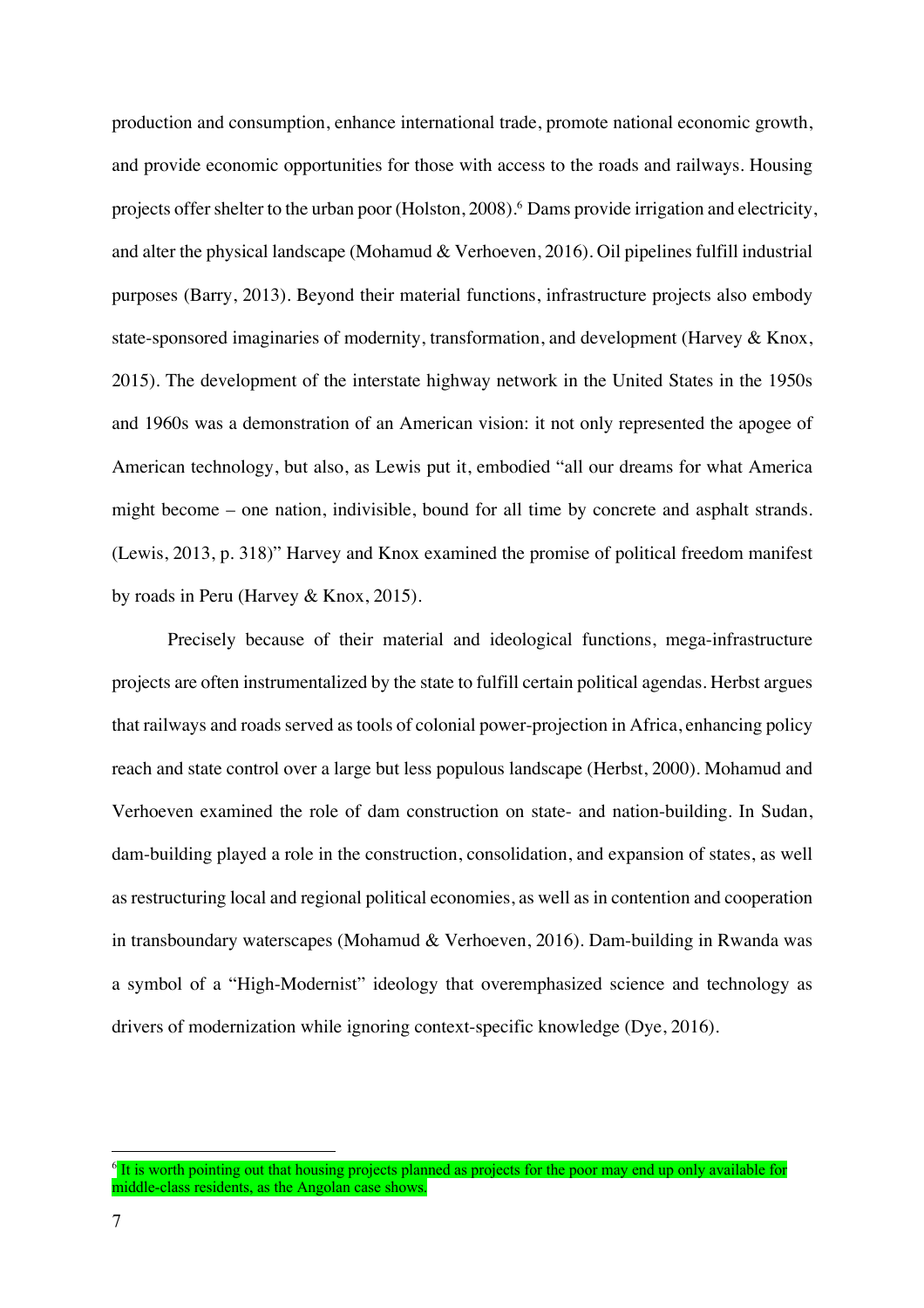## **2.2 Dependency theory**

The supposed dependence of post-colonial Africa has been one of the most-discussed features of African countries' relationship with the rest of the world. Originally developed in the 1960s to explain the underdevelopment of Latin America, dependency theory was applied to Africa after the Arusha Declaration of 1967 in Tanzania (Leys, 1996). Dependency theory can be summarized as follows. First, African countries have disadvantaged positions and functions in global production. International trade is generally characterized by African countries exporting primary materials to more advanced economies while importing value-added, manufactured products (Cardoso & Faletto, 1979). Second, African countries are dependent on foreign capital, personnel, and know-how for domestic development. Therefore the transformation of primary material is controlled by foreign capitalists, with little profit accruing to the dependent countries. This form of development enables a balance of capital transfer advantageous to advanced economies and detrimental to developing economies (Cardoso & Faletto, 1979). Third, the economic development of the dependent countries has benefited a small group of African elites at the expense of the economy and population of the country as a whole. And fourth, as a result, there is insufficient capital accumulation to sustain self-generating capitalist development in the dependent countries, and dependence thus strengthens over time (Cardoso & Faletto, 1979; Leys, 1996). This theory considers the external determinants of African development as primarily negative (Leys, 1996).

Recent debates on China's growing presence in Africa have revived dependency theory. Deepening dependence has purportedly been enabled by China's purchase of natural resources and African countries' indebtment, with a large portion of debt from Chinese loans for infrastructure construction. China's interest in African natural resources, and the "oil-forinfrastructure" scheme (or the "Angola model", see Corkin, 2011, 2016; Mohan & Lampert, 2013; Campos & Vines, 2008) echo dependency arguments about exploitation of mineral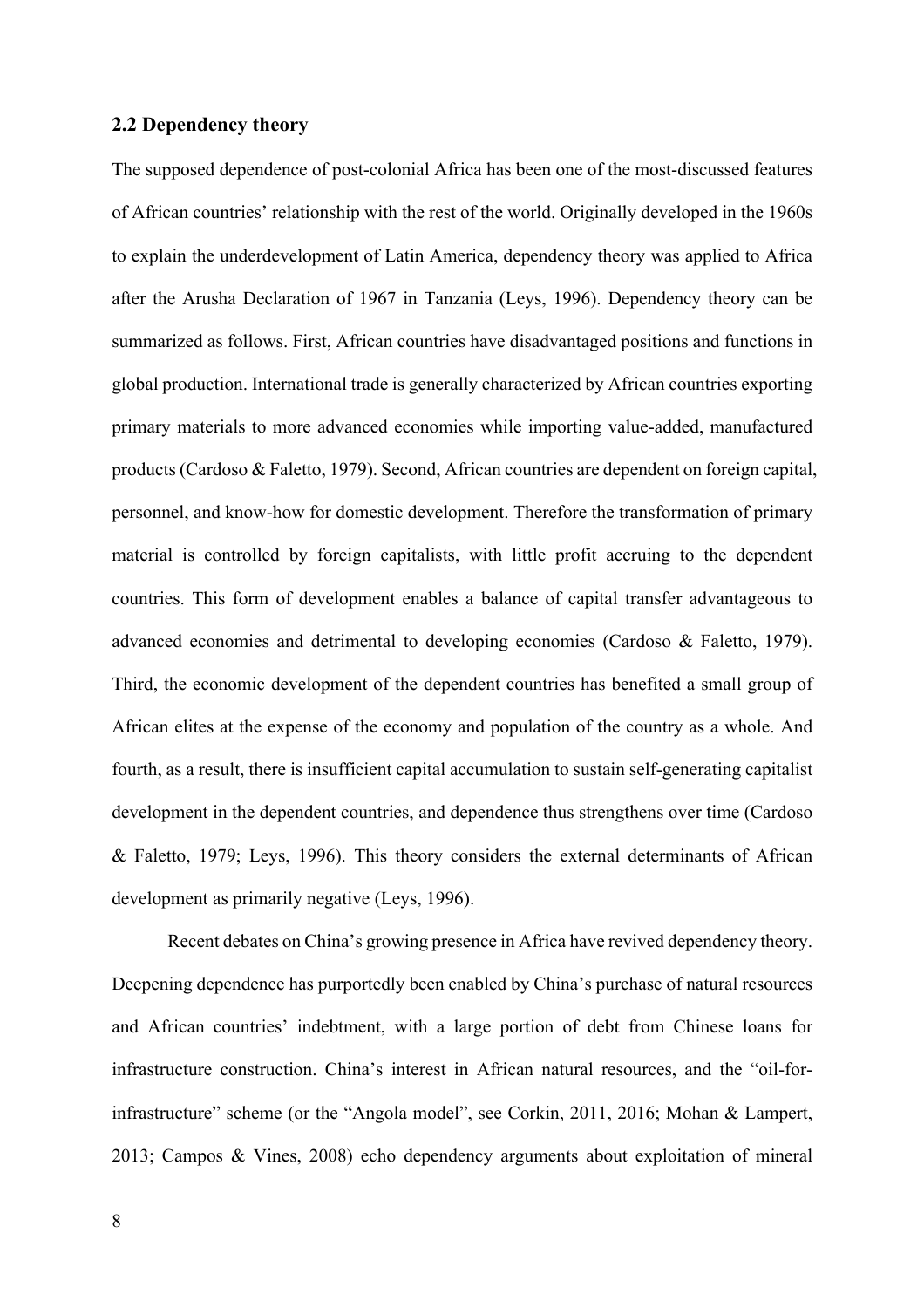resources and raw materials from peripheral countries, as well as the development of capitalist enclaves managed by local (dependent) capitalists. As most African countries are dependent on multilateral and bilateral donors as a crucial source of their financial revenues, high debt levels are not uncommon in the continent.<sup>7</sup> International borrowing has therefore become the primary concern of contemporary African dependence arguments (Chabal & Daloz, 1999)*.* Even in non-resource-rich countries, some researchers argue that China's Belt and Road Initiative (BRI), which emphasizes inter-connectivity through infrastructure and trade, reproduces dependency by further indebting African countries (Taylor & Zajontz, 2020).

## **2.3 A strategy of extraversion and African agency**

Admitting dependence as an unfavorable structural condition facing African countries, the African extraversion school argues that "subjection can constitute a form of action" (Bayart & Ellis, 2000, p. 219). Asymmetry between sub-Saharan Africa and the international economy is real, but Africans have been active agents in the dependence of their societies (Bayart & Ellis, 2000). The export of raw materials and foreign assistance have formed integral parts of African elites' calculations for power since independence (Chabal & Daloz, 1999, p. 111), allowing elites to nourish the patronage systems on which their power has rested (Chabal & Daloz, 1999, p. 115). In this way, dependency has allowed African elites to maintain the survival of the state and their personal rulership, while national improvement has been neither the priority nor the outcome of postcolonial governance (Clapham, 1996; Whitfield, Therkildsen, Buur, & Kjær, 2015).

African ruling elites have preferred to take a short-term view, seeking to maximize revenues from the export of existing resources at the expense of economic diversification or future investment (Chabal & Daloz, 1999, p. 113; Kelsall, 2013). African incumbents today

 $<sup>7</sup>$  This dependence on external finance and expertise was one of the reasons adduced for the failures of the African</sup> infrastructure boom in 1960s-70s (Mold, 2012; Wethal, 2019).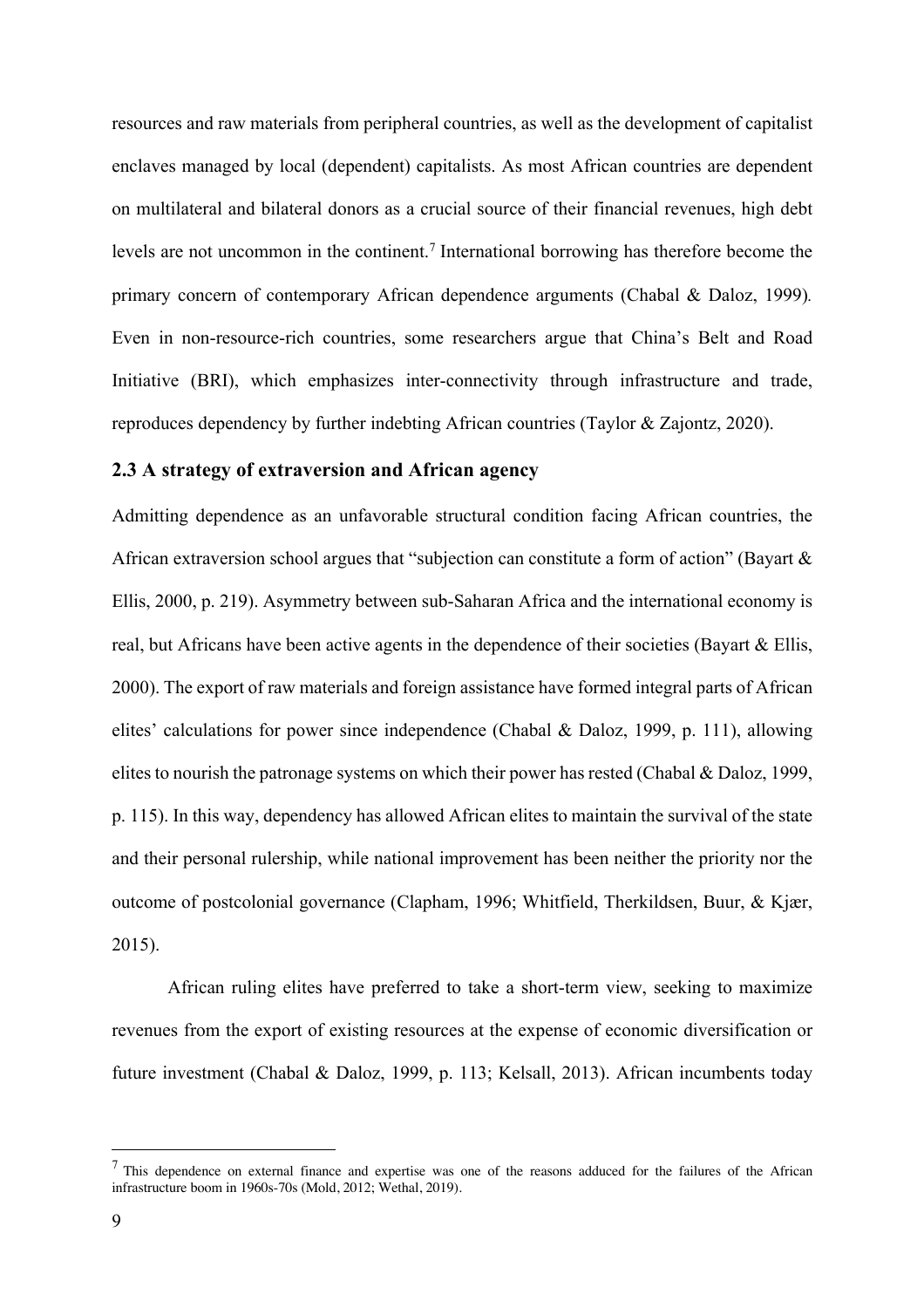also prefer to use international support as a means of extracting rents and maintaining both state and personal power (Clapham, 1996). Alternative strategies such as levying taxes would carry high political costs because they would generate demands for governmental accountability (Tull & Blasiak, 2011). Financial support from donors has allowed African states to dispose of greater financial resources than they otherwise would have (Chabal & Daloz, 1999; Whitfield et al, 2015; Prizzon, Greenhill, & Mustapha, 2017; Zeitz, 2019, 2020; Woods, 2008).

The divergences between dependency and extraversion are twofold. Dependency theory, stressing that "structure matters," implies the immobility of African states in their dependent relationship with the rest of the world, while the extraversion theory holds that subjection can lead to action, and emphasizes the role of African agents in managing and benefiting from dependency (Bayart & Ellis, 2000). Secondly, the theories disagree about the possibility of development, especially capitalist, under dependency. Dependency arguments argue that capitalist development is unachievable under dependency (Leys, 1996; Fieldhouse, 1999). According to the extraversion school, capitalist development may be achieved if it coincides with rulers' aspirations for the prolongation of their incumbency and/or selfenrichment (Clapham, 1996, p. 5). Common interest between rulers and capitalists is not impossible, because rulers frequently seek personal survival and legitimacy by supporting domestic capitalists and strengthening the economy.

Sino-African literature in the past decade has witnessed a gradual shift towards African agency. The debate has moved beyond *whether* African states have agency under Sino-African power asymmetry to focus on *who* exercises agency and *how*. Lonsdale's "agency in tight corners" captures African agency in the sense that even in the tight structural corners of international relations, African individual and collective agency can still bear causal fruit (Lonsdale, 2000). By distinguishing agency and power, Carmody and Kragelund (2016) argue

10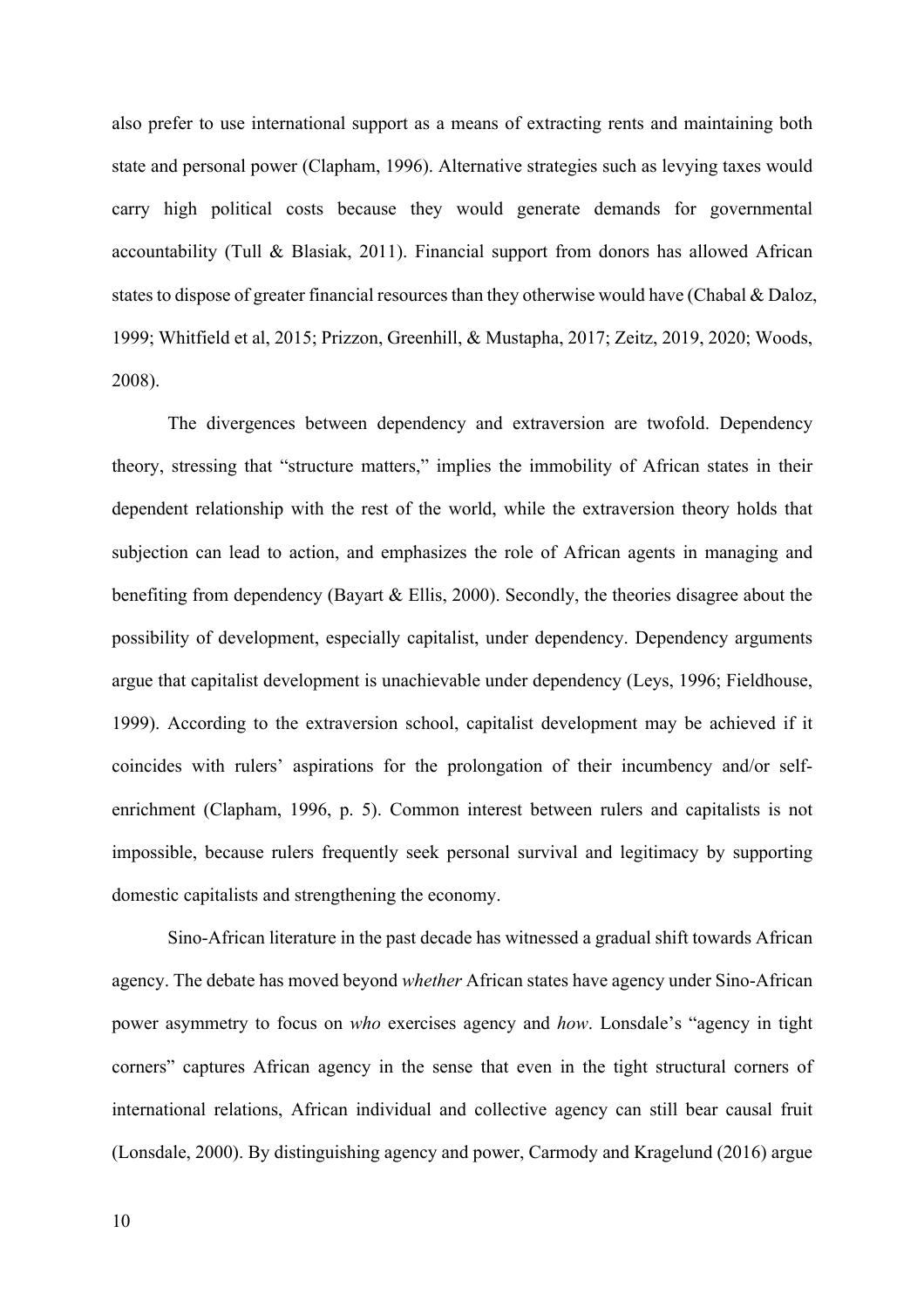that "African agency" is not opposed to "Chinese power", and that African states have been able to exercise agency at the margins in order to capture a greater share of national resource rents for themselves or their treasuries (Carmody & Kragelund, 2016).

Existing scholarly work focuses on bureaucracies, elites, or society as the loci of host country agency. Soule-Kohndou (2019) demonstrates the agency of bureaucrats in small states like Benin during their negotiations with global powers like China (Soule-Kohndou, 2019). Zhou (2022) evaluates the Uganda Road Authority's agency in managing Chinese and traditional financiers and contractors. Cerutti, et al. (2018) highlights the role of local government officials and traditional authorities in facilitating, restricting, and regulating access to natural resources sought by Chinese traders (Cerutti, et al., 2018). Oya and Schaefer (2019) reports that African governments impose conditions on the share of local workers to be hired by foreign contractors; although, if the governments prefer speedy delivery of the projects over skills transfer, they will be more lenient (Oya & Schaefer, 2019). Mohan and Lampert (2013) documents the roles of Ghanaian and Nigerian businessmen in facilitating the access of Chinese traders and investors to Africa, but also in mobilizing for or against Chinese businesses (Mohan and Lampert 2013). Procopio (2018) studies the governance-agency nexus, investigating the inter-relational decision-making process between Kenyan elites and civil society when interacting with external actors (Procopio, 2018).

China provides African countries with "agency of choice" vis-à-vis traditional donors (Prizzon, Greenhill, & Mustapha, 2017; Wethal, 2017; Zeitz, 2019, 2020; Woods, 2008; Zhou, 2022). The flexibility of Chinese state financing (and international bond markets) also allows African governments to decide which projects to develop (Wethal, 2017, 2019). Zeitz (2019) finds that the Ghanaian government was able to leverage the entry of China when negotiating with traditional donors. However, researchers have noted African governments' limited capacity to exercise power when negotiating with China owing to their domestic politics and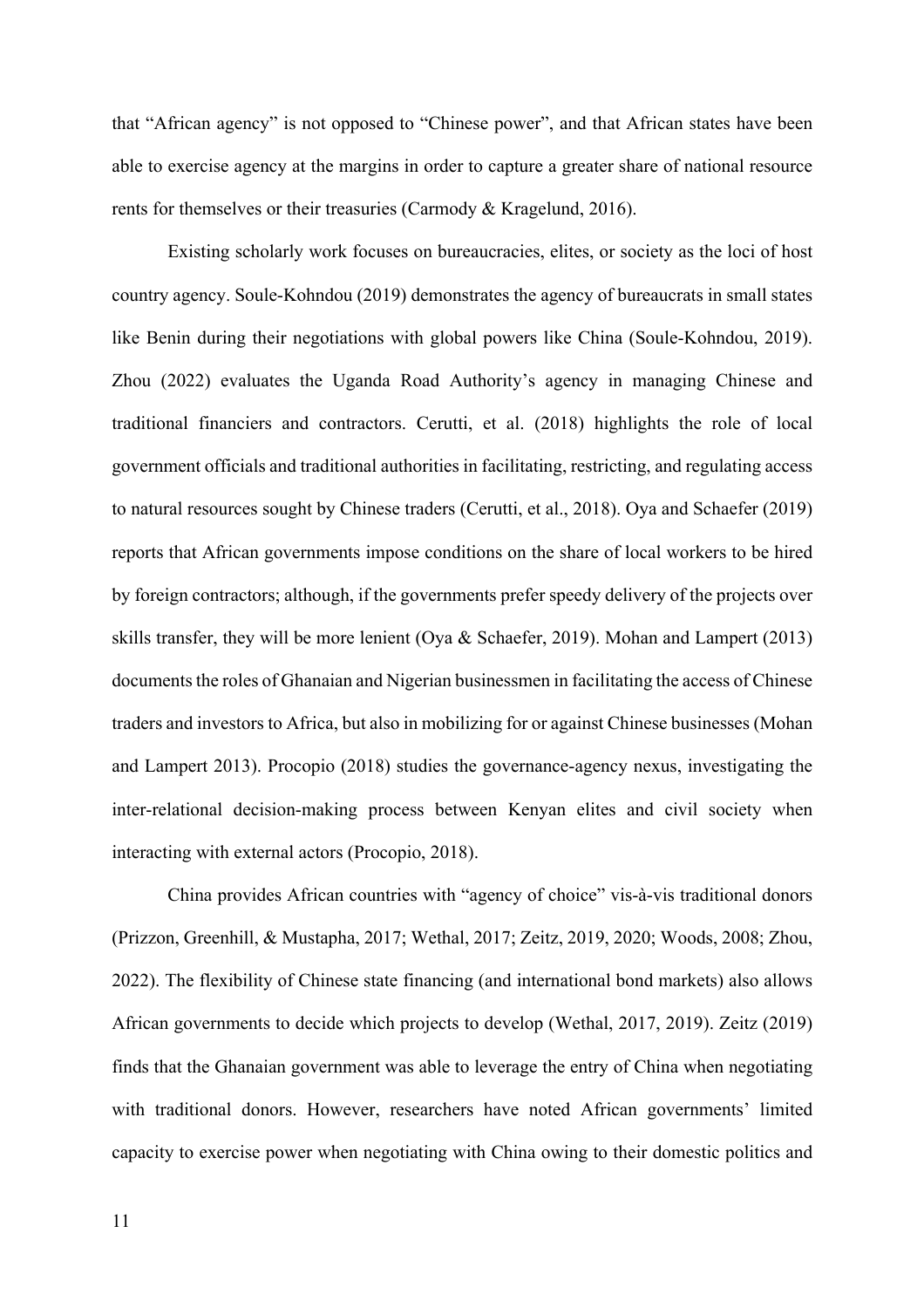bureaucratic negotiation capacity, and specific requirements from China EximBank (Zeitz, 2019; Wethal, 2017).

## **2.4 Argument: presidential extraversion through mega-infrastructure projects**

This paper advances upon classical extraversion theory by emphasizing *presidential extraversion:* the agency of African political leaders in instrumentalizing Sino-African megainfrastructure projects for their own political survival. Classical extraversion theory captures the direction and incentives of African agency, but does not answer the questions of *where* among the elites agency is located and *how* it is exercised. This paper focuses on the agency of individual political leaders, i.e. presidents, although the leader may elsewhere be an advisor to the president or prime minister, a minister, or governor. I argue that foreign-sponsored megainfrastructure projects have coincided with African rulers' political survival strategies, and been used effectively by the rulers.

Internationally, African rulers have strategized amongst their available options to ensure foreign finance and services on the most favorable terms (Humphrey & Michaelowa, 2013; Pfeiffer & Englebert, 2012; Zeitz, 2019; Fraser, 2009). Domestically, they have instrumentalized foreign funding and foreign-sponsored projects both to demonstrate performance legitimacy, as proving their worthiness of obedience requires economic growth (White, 1986), and to maintain legitimacy through provision of patronage via informal, personalized patron-client networks built upon mutual expectations (Chabal & Daloz, 1999; Beresford, 2015).

The reality of asymmetric power between Africa and the international system may reduce the range of actions available to African rulers when they interact with external actors, but it does not eliminate their options entirely (Tull & Blasiak, 2011). However, far from seizing opportunities to reduce dependence, African leaders have actively participated in inserting their societies as dependent partners in the world economy to fulfill their political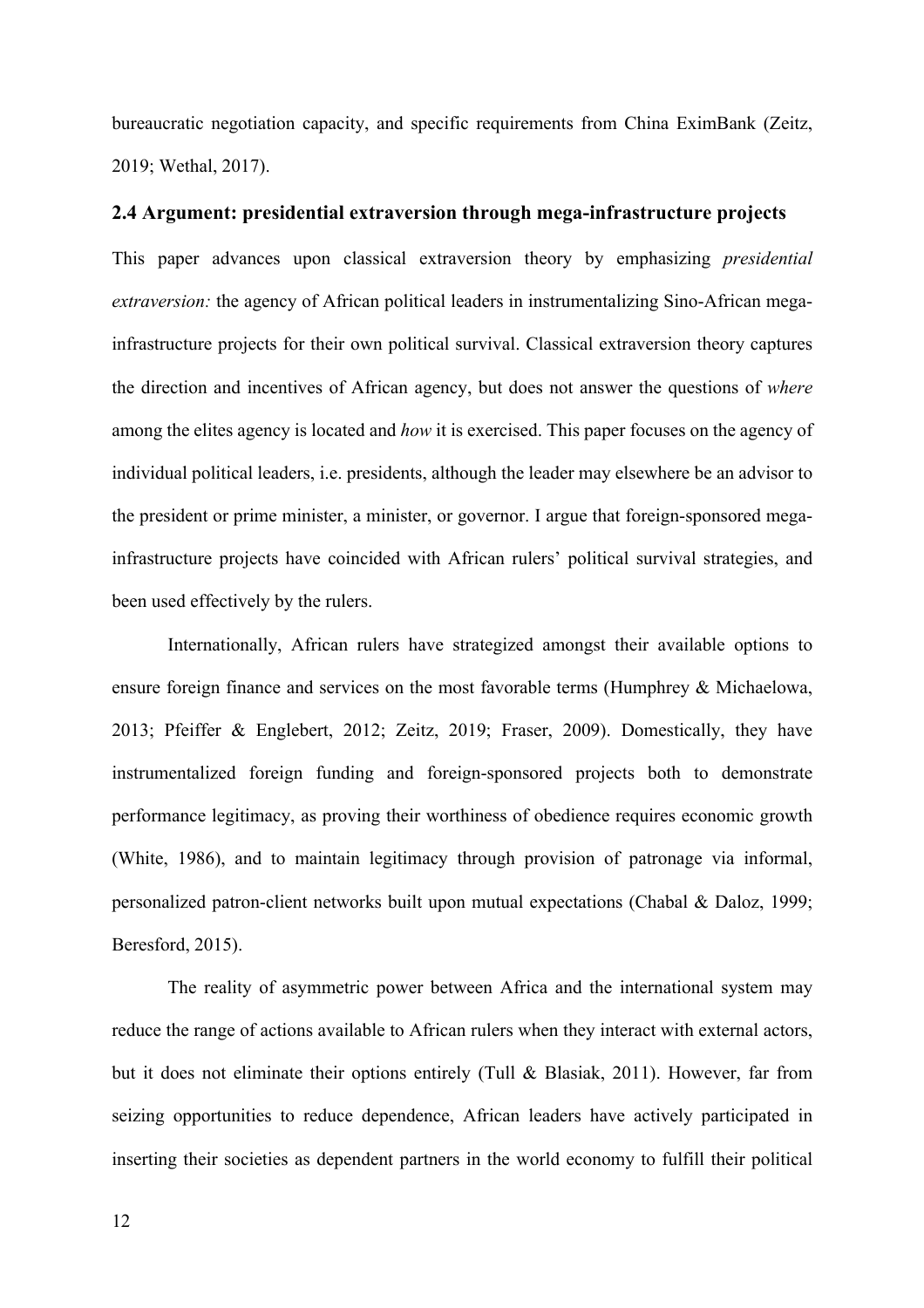ambitions. African rulers have tended to maximize revenues from the export of existing resources at the expense of economic diversification. When negotiating international financial support, African states have a degree of choice over whether to accept aid from a particular source at a particular time (Whitfield & Fraser, 2009, p. 28), and when donor-sponsored programs undermine rulers' ability to distribute patronage, they may resist those programs (Whitfield & Fraser, 2009, p. 29). The emergence of creditors such as China, less interested in imposing political and economic conditions than their Western counterparts, has granted African rulers the agency of choice: they can afford to triangulate between traditional and emerging donors to extract the best deals (Zeitz, 2020; Phillips, 2018; Cabestan, 2020), or achieve previously unfeasible developmental plans. Domestically, such foreign-sponsored projects are likely to be instrumentalized to achieve African leaders' domestic political survival.

It is not necessarily African elites *per se*, but political leaders specifically who actively used foreign-sponsored mega-infrastructure projects to achieve domestic political survival. African rulers speak eloquently to domestic and international audiences about their performance delivering mega-infrastructure projects, whether or not they are genuinely interested in the projects' functionality. Indeed, the visible and costly nature of foreignsponsored mega-infrastructure projects makes them easy objects of rulers' instrumentalization, and the fact that projects can be instrumentalized for political purposes further incentivizes leaders' commitment to project success.

### **3. Methods and case selection**

I elaborate this presidential extraversion argument through case studies of the Standard Gauge Railway in Kenya and the Kilamba Kiaxi social housing project in Angola. These cases are selected as typical cases of China-Africa mega-infrastructure cooperation. Focusing on typical examples helps us to learn about the causal mechanisms exemplified in the case and hence to maximize anticipated informativeness (George & Bennett, 2004; Fairefield & Charman,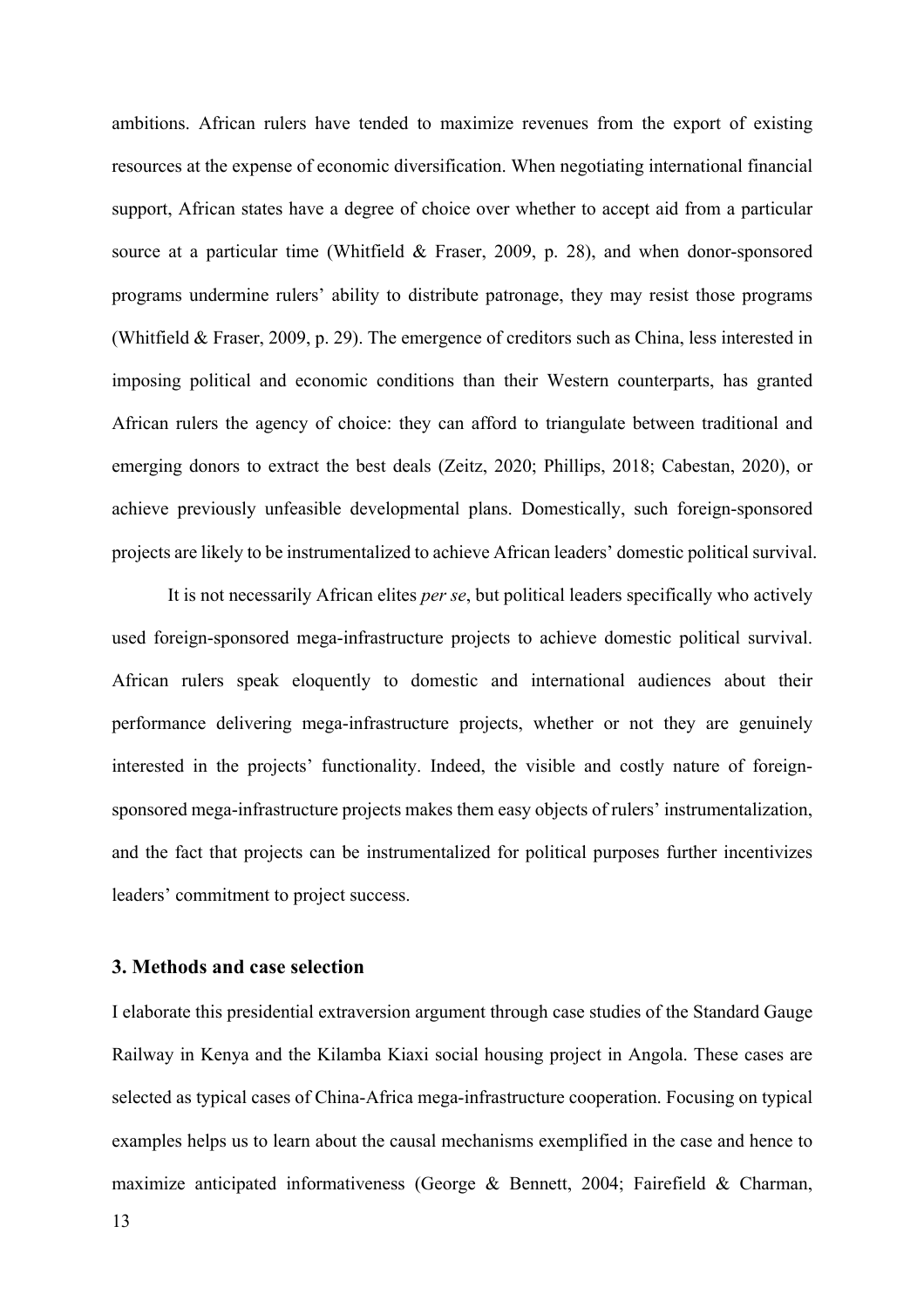Forthcoming). Kenya and Angola have strong economic cooperation with China. From 2000 to 2018, Chinese financiers signed 256 loan commitments with Angola worth US\$43.2 billion, and 40 loan commitments with Kenya worth US\$9 billion, representing the largest and fourth largest recipients of Chinese loans among African nations (Brautigam, Hwang, Link, & Acker, 2019). 2018 data shows that China is Angola's largest trading partner, absorbing 59% of Angola's exports; while China is Kenya's largest importer, amounting to 21% of Kenya's imports in 2018 (World Bank, n.d.b). Kenya and Angola have starkly different trade characteristics and loan types with China, expressing different types of dependent relationships with the international economy. Kenya is not reliant on natural resources, but primarily exports primary commodities such as agricultural and horticultural products, while importing manufactured goods, and has been in trade deficit with China. Angola is endowed with natural resources and has run a trade surplus with China. Chinese imports from Angola are essentially oil. Indeed, using oil-backed loans for infrastructure development has been termed the "Angola model (Corkin, 2011, 2016; Mohan & Lampert, 2013; Campos & Vines, 2008)."

Kenya and Angola represent starkly different political system, but the presidential extraversion argument applies to Chinese-sponsored infrastructure in both countries. Under pressure from international donors, Kenya democratized in 1991 and has experienced presidential turn-over twice since then. The current president Uhuru Kenyatta was elected in 2013 and will exhaust his tenure in 2022. Angola is a party-state under the dominance of the *Movimento Popular de Libertação de Angola* (MPLA). At times the MPLA holds windowdressing elections which it wins by landslide. João Lourenço, president since 2017, was handpicked by previous president José Eduardo Dos Santos, who had occupied the presidency for three decades (Pearce, Peclard, and Soares de Oliveira, 2018).

Evidence for the process-tracing exercise was collected primarily from extended fieldwork in Kenya, Angola, and China from 2017-2019. This article draws on interviews with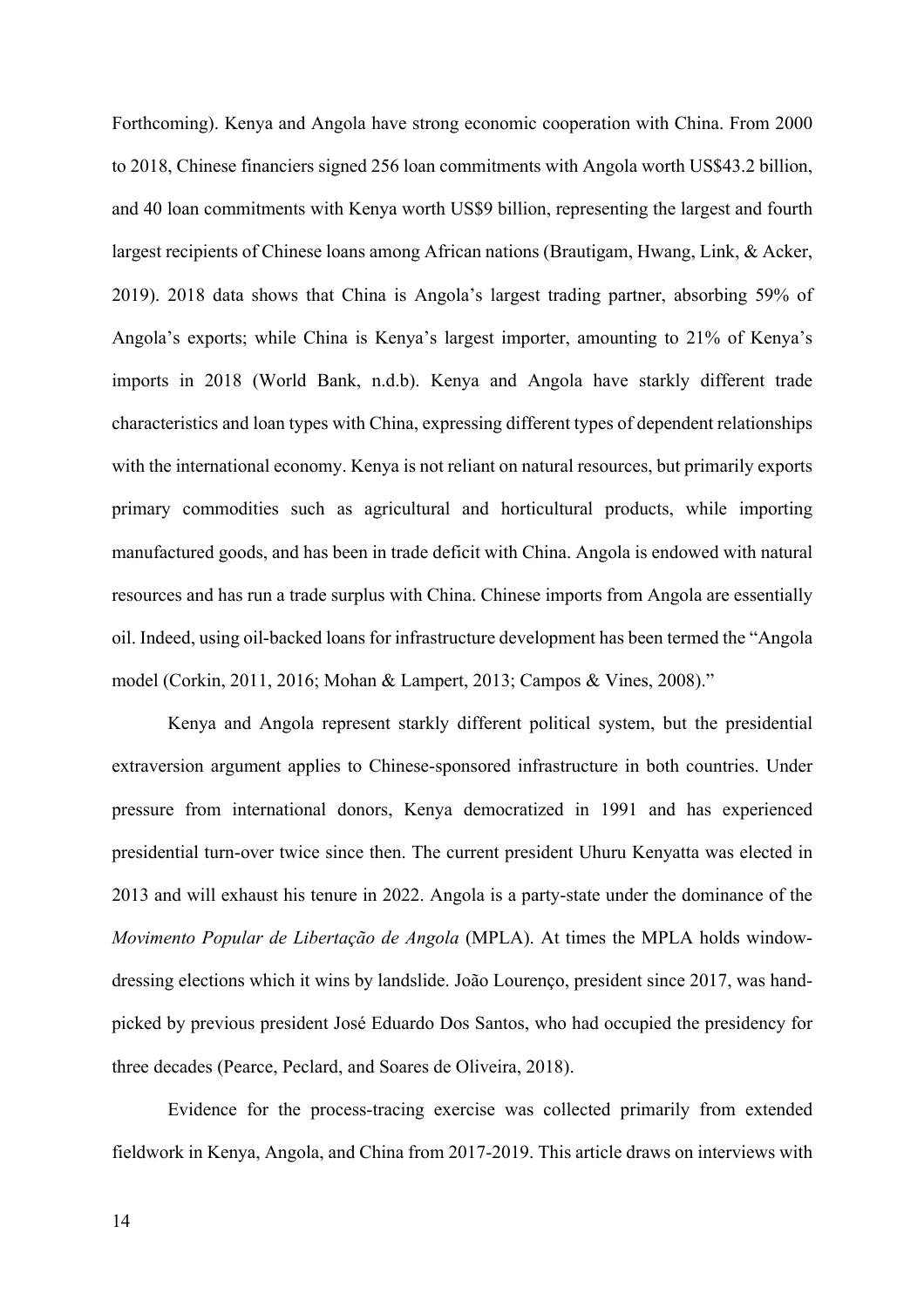Chinese contractors, financiers, and embassies, as well as the Kenyan railway corporation, and the Kenyan and Angolan Ministries of Transportation and of Finance. I also interviewed Kenyan and Angolan business representatives, Kenyan, Angolan, and Chinese media, think tanks, academics, and international organizations. I conducted 14 interviews in China, 74 interviews in Kenya, and 64 interviews in Angola.<sup>8</sup> The majority of the case study material on Kilamba is from secondary sources, complemented by interviews with informants in Angola.

Despite the strength of interview as a method of information gathering, $9$  researchers have also identified disadvantages, particularly in terms of objectivity (Weiss, 1995; Kapiszewski, MacLean, & Read, 2015). Respondents may offer self-serving and distorted accounts, and any one interview provides a narrow viewpoint. To mitigate this risk, I interviewed Chinese and African stakeholders from a variety of organizations to gather different perspectives on the same issue. Interviews were semi-structured: I prepared a set of questions and themes, but did not limit the conversation to these. A majority of the interviewees requested not to be recorded but allowed the author to take notes. Most interviewees also preferred not to be quoted with their names and affiliations. Interview data was triangulated with secondary resources including media reports and publications by civil society organizations obtained from internet searches. Kenya has a relatively open and lively media, and the SGR is extensively covered in Kenyan, Chinese, and international media. Despite the relatively closed media environment in Angola, the salience of the Kilamba Kiaxi project made it a popular subject of media and scholarly investigation.

<sup>&</sup>lt;sup>8</sup> The Angolan interviews did not include informants directly involved in the Kilamba Kiaxi project, due to the different focus of my fieldwork in 2018-19 on the Caminho de Ferro de Benguela (Benguela Railway). But both the railway and the Kilamba housing project are the priorities of Angola's National Reconstruction Program, initially under the administration and financial scheme of the GRN and the China International Fund (CIF), and transferred to line ministries and Chinese state finance and construction companies. Therefore, although there are not many direct citations, interviews on the Benguela Railway enhanced my intuitive understanding of the Kilamba housing project.

<sup>&</sup>lt;sup>9</sup> Interviews allow researchers to gather information to generate detailed, holistic descriptions, capture varying perspectives, discuss processes, unearth competing interpretations of events, identify the micro-foundations of macro-patterns, and frame hypotheses (Weiss, 1995; Kapiszewski, MacLean, & Read, 2015). They also generate meta-data on the interviewees' expression, tone, and behavior that allows researchers to make a more informed judgement of evidentiary values of the data (Ibid).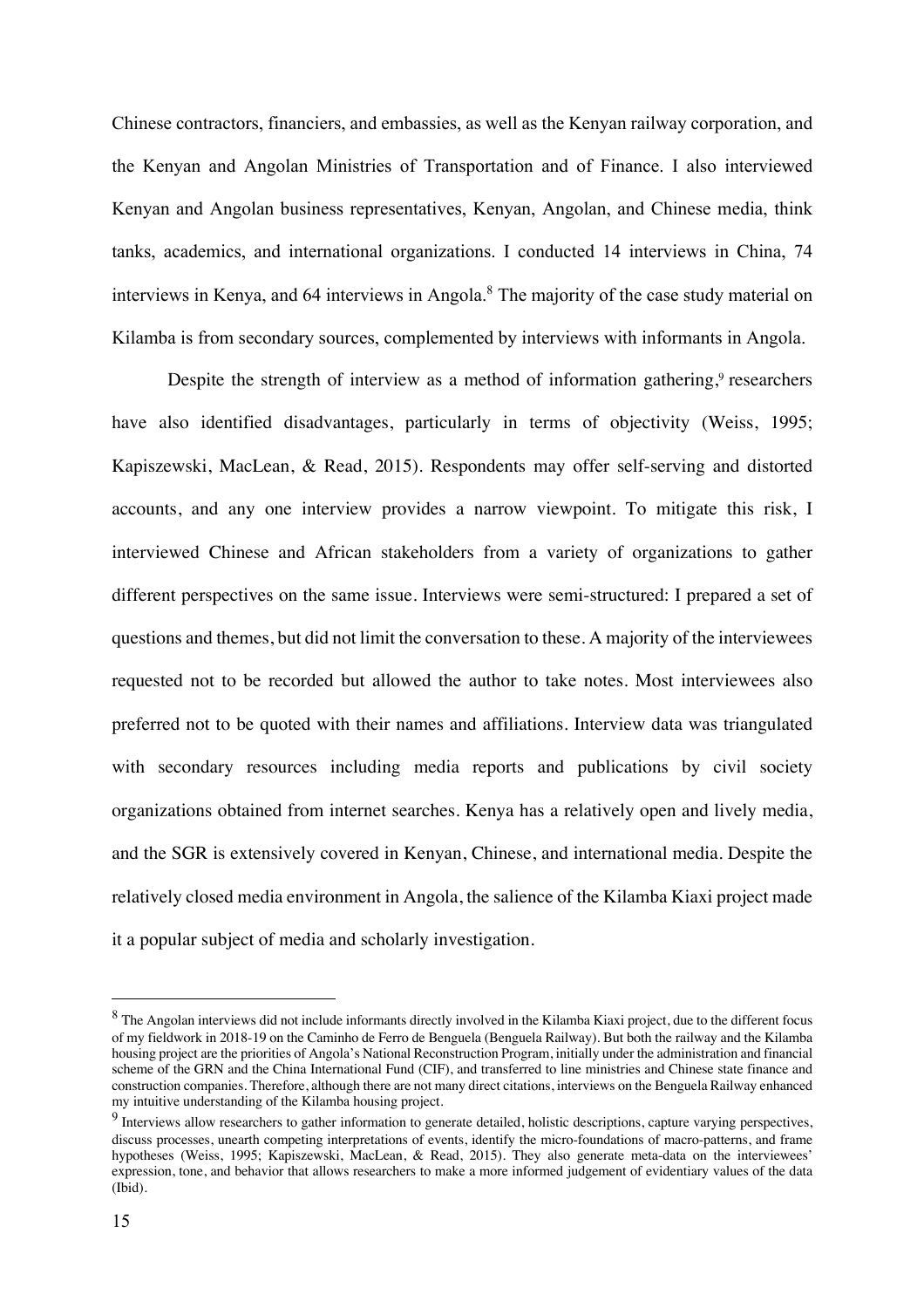#### **4. Kenyatta's extraversion through the SGR**

This section presents the Kenyan Standard Gauge Railway case study. Subsection 4.1 demonstrates the structural asymmetry between Kenya and China, exemplified in bilateral trade and debt. Subsection 4.2 shows that Kenya was aware of its imbalanced relationship with China, but still initiated the SGR and sought financial and technical support from China. Subsection 4.3 illustrates how the multi-billion loans and imports that accompanied the SGR project arguably deepened Kenya's dependence. The final subsection 4.4 discusses the two domestic incentives for president Uhuru Kenyatta's instrumentalization of the SGR and China's support in general: legitimacy and patronage.

#### **4.1 Sino-Kenyan structural asymmetry**

Like many other African countries, since independence Kenya has been integrated into a global economy dominated by Western states and more recently China. The result of integrations is unfavorable to Africa and deepens pre-existing dependence (Taylor & Zajontz, 2020; Taylor, 2020; Carmody, 2020). Structural dependence between African states and China is illustrated in the export of primary goods from Africa, and manufactured goods and loans from China. Kenya's exports to China were valued at US\$149 million, while imports from China were US\$3.6 billion during 2019, according to the UN-COMTRADE database on international trade. Table 1 shows the top five exported and imported goods between Kenya and China in 2007 and 2019. In 2007, a year before SGR initiation, Kenya exported primary products and imported, in much larger amounts, manufactured goods: a typical scenario for dependency theory. One key component of the Chinese-sponsored railway project is the import of Chinese machinery, locomotives, and rail-tracks. These imports further deepened the Sino-Kenyan trade imbalance. In 2019, after a year of SGR operation, Kenya was still in trade deficit with China, exporting mostly primary products and importing manufactured goods.

#### **Table 1. Kenya's top five trading goods with China**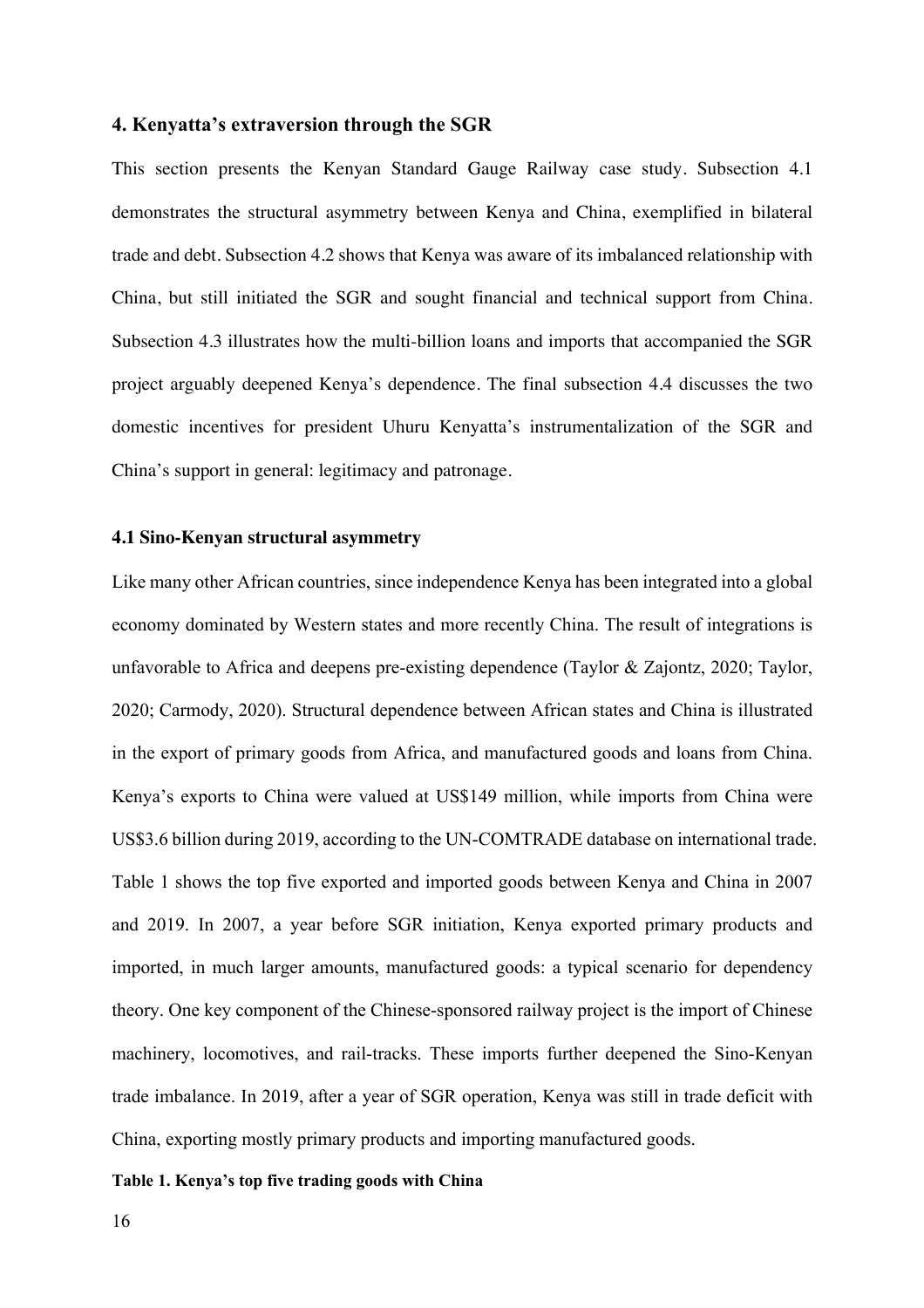| Kenya exports to China (2007)                     |          | Kenya imports from China (2007)          |           |
|---------------------------------------------------|----------|------------------------------------------|-----------|
| Copper and articles thereof                       | \$6mn    | Electrical machinery and equipment       | $$134$ mn |
| Vegetable textile fibers not specified elsewhere, | \$3mn    | Nuclear reactors, boilers, machinery and | $$72$ mn  |
| paper yarn, woven fabric                          |          | mechanical appliances                    |           |
| Coffee, tea, mate, and spices                     | \$3mn    | Vehicles other than railway or tramway   | $$68$ mn  |
|                                                   |          | rolling-stock, and parts and accessories |           |
| Organic chemicals                                 | \$2mn    | Cotton                                   | $$54$ mn  |
| Raw hides and skins and leather                   |          | Plastics and articles thereof            | $$41$ mn  |
| Kenya exports to China (2019)                     |          | Kenya imports from China (2019)          |           |
| Ores slag and ash                                 | $$98$ mn | Electrical, electronic equipment         | \$720mn   |
| Mineral fuels, oils, distillation products        | \$9mn    | Machinery, nuclear reactors, boilers     | \$636mn   |
| Raw hides and skins and leather                   | \$9mn    | Articles of iron or steel                | $$172$ mn |
| Lac, gums, resins                                 | \$7mn    | Vehicles other than railway, tramway     | \$170mn   |
| Vegetable textile fibers not specified elsewhere, | \$6mn    | Iron and steel                           | $$128$ mn |
| paper yarn, woven fabric                          |          |                                          |           |

*Source: UN-COMTRADE*





The expensive SGR and associated loans have raised questions regarding Kenya's debt sustainability. China's role in Kenya's infrastructure development began with the building of the Thika Superhighway (2009-2012) at a cost of US\$314 million during the last term of Mwai Kibaki, Kenyatta's predecessor (Taylor, 2020). The stock of debt from China started rising steadily in 2011 and has grown since due to continued bilateral engagements in infrastructure development (Taylor, 2020). Kenya has borrowed from a variety of bilateral and multilateral financiers, with 30% from China. The country's external debt stock reached US\$31 billion in 2018 (World Bank, 2021). Instead of seeking to reduce debt from China and other creditors, Kenya sought Chinese funding for the costly railway projects. Kenya's total debt to China

*Source: UN-COMTRADE*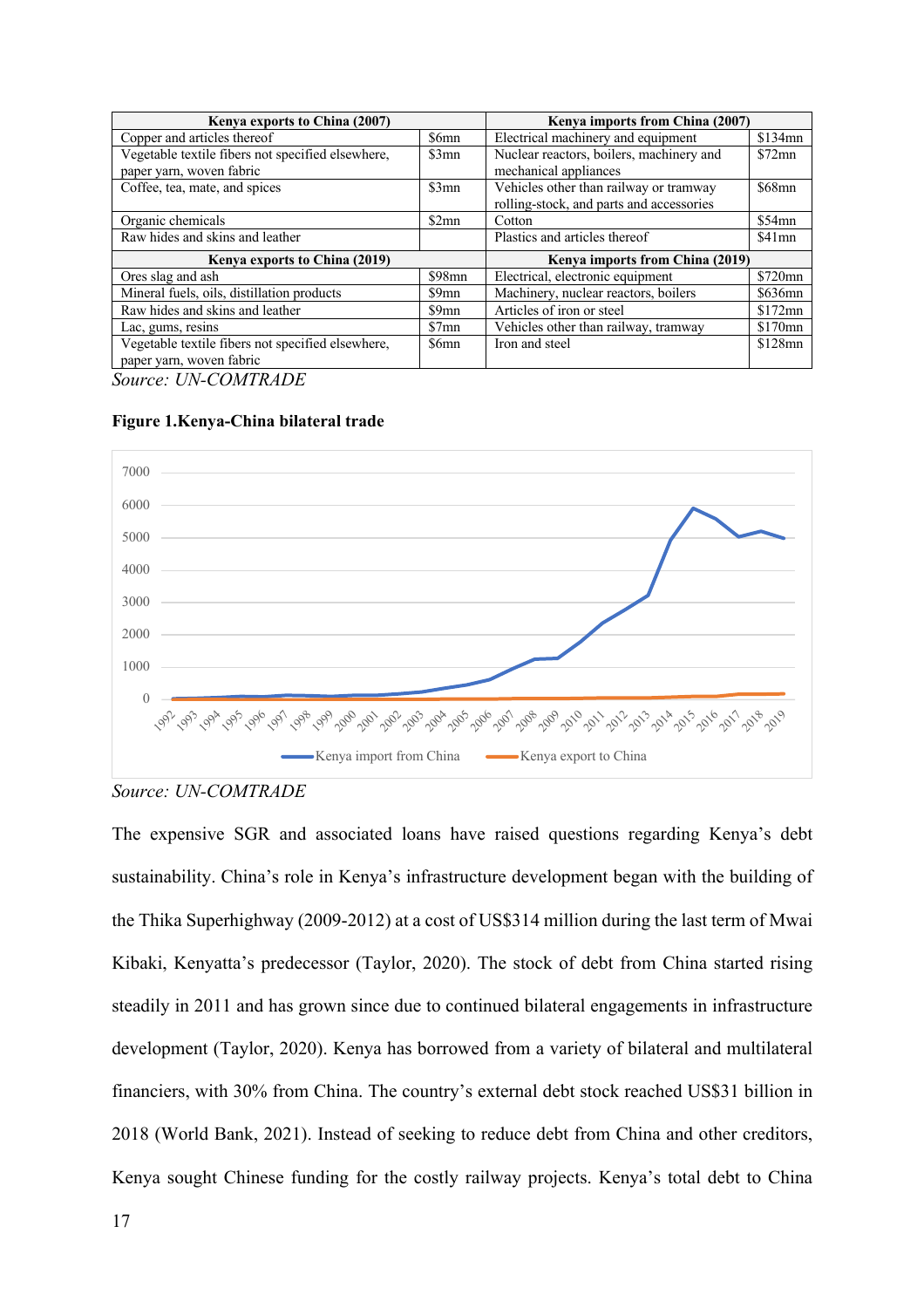skyrocketed from US\$12 million in 2005 to US\$9 billion in 2018, with the SGR Phase 1 and 2A responsible for US\$3.7 billion and US\$1.5 billion respectively (Brautigam, Hwang, Link, & Acker, 2019). Figure 2 shows China's loans to Kenya, and the SGR Phase 1 and 2A comprised a majority of lending in 2014 and 2015. It can be argued that Kenya was well aware of its dependent position with China prior to the SGR, but instead of seeking to escape it, Kenya initiated this expensive railway and sought to engage further.



**Figure 2. Kenya borrowed from China (in US\$mn)**

*Source:* (Brautigam, Hwang, Link, & Acker, 2019)

#### **4.2 SGR: a Kenyan initiative**

The Kenyan SGR initially emerged as an East African Community (EAC) initiative. The SGR was conceived in 2004 following an EAC summit, which issued a directive to prepare the EAC Railway Masterplan to rejuvenate the existing regional rail system which was on the brink of collapse (EAC, n.d.). The Masterplan study was completed in January 2009 (ibid).<sup>10</sup> China did not play any role in the EAC's SGR initiative; rather a Canadian company, CPCS Transcom, was contracted to conduct the Masterplan study. Kenya became the first among EAC member states to complete the SGR.

**Table 2. SGR timeline**

 $10$  The Masterplan emphasized public-private partnership: The short-term goal of the Masterplan was, "through public-privatepartnership, [to] pull the railway back from the abyss by restoring reliable service on the track lines," including the metergauge railway from Mombasa to Kampala (CPCS, 2009).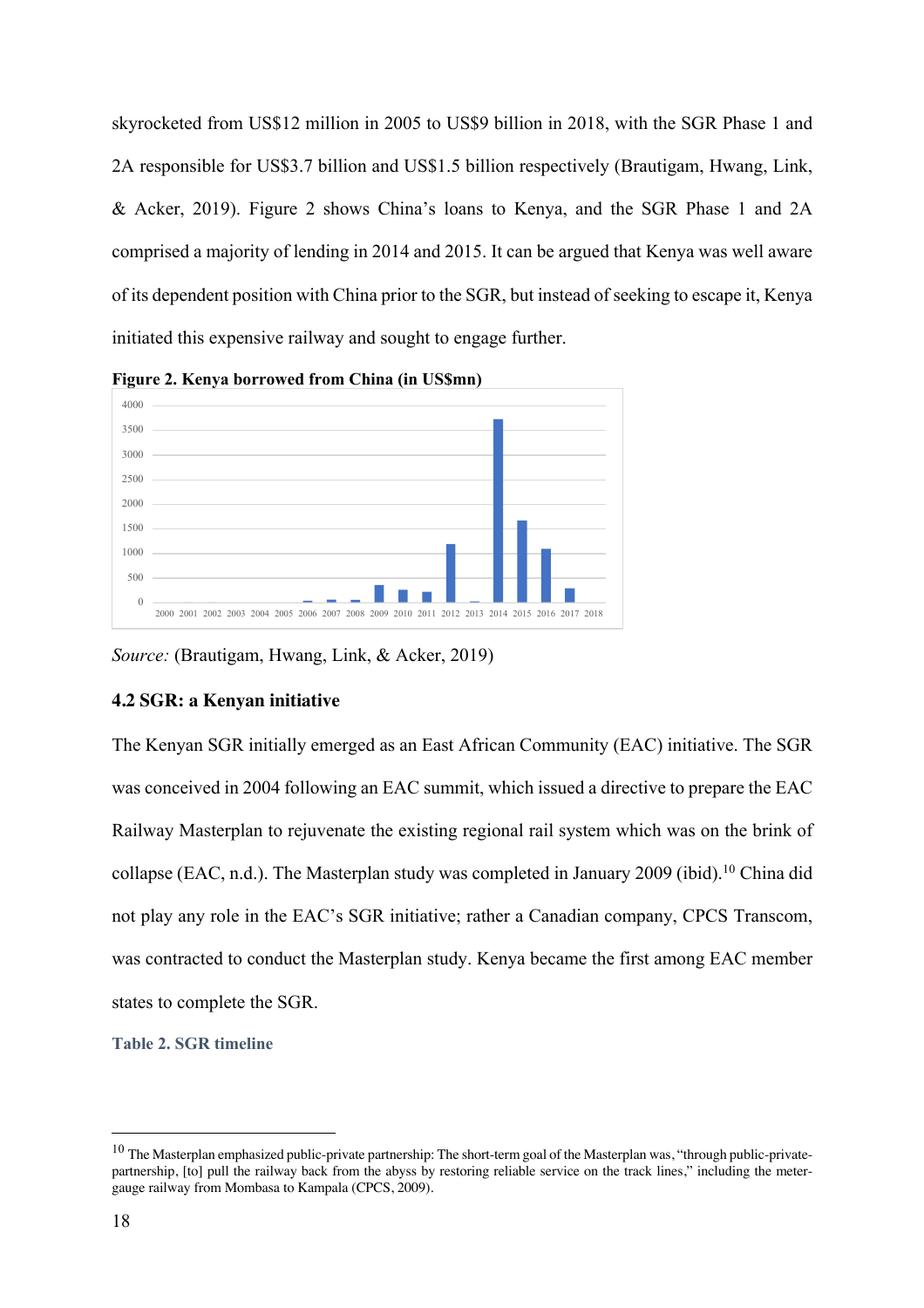| 12 August 2009                                                                                                                                          | 2008<br>Jimmy Wanjigi and Du Fei came<br>up with the SGR idea.                                                                          |
|---------------------------------------------------------------------------------------------------------------------------------------------------------|-----------------------------------------------------------------------------------------------------------------------------------------|
| Ministry of Transport and CRBC signed<br>an MOU regarding conducting a<br>feasibility study on the SGR.<br>9 July 2012                                  | January 2012<br>CRBC completed the Feasibility<br>Study Report.                                                                         |
| KRC and CRBC signed<br>Commercial contract on SGR-1.<br>28 November 2013<br>Kenyatta hosted the SGR-1 launch                                            | <b>19 August 2013</b><br>Uhuru Kenyatta signed SGR-1<br>financial agreement MOU with<br>Xi Jinping during Kenyatta's visit<br>to China. |
| event.<br>11 November 2014<br>CCCC signed MOU on SGR phase 2<br>with KRC                                                                                | 11 May 2014<br>Premier Li Keqiang and Uhuru<br>Kenyatta signed SGR-1 financial<br>agreement between EximBank and<br>Kenyan government.  |
| 4 December 2015                                                                                                                                         | 12 December 2014<br>SGR-1 construction officially<br>started                                                                            |
| During FOCAC, Xi Jinping and Uhuru<br>Kenyatta witnessed the signing of the<br>financial agreement on SGR-2A between<br>EximBank and Kenyan government. | 1 June 2017<br>SGR-1 inauguration, passenger<br>service commenced.                                                                      |
| 1 December 2017<br>SGR-1 cargo service started                                                                                                          |                                                                                                                                         |
| <b>16 October 2019</b><br>SGR-2A inauguration,                                                                                                          | 14 September 2017<br>SGR-2A construction<br>commenced.                                                                                  |
| passenger service commenced                                                                                                                             | 17 December 2019<br>SGR-2A freight service started.                                                                                     |

Source: *The author's composition based on CRBC Social Responsibility Report 2015 and 2017/2018 on Mombasa Nairobi SGR Project and media reports.*

The SGR was initiated and contracted by the Grand Coalition government (2008-2012), and partnership with China was not the initial choice. In 2008, the Kenyan Railway Corporation was commissioned to undertake an independent SGR feasibility study, and invited global firms to express their interest.<sup>11</sup> Procurement was hampered by firms undercutting each other.<sup>12</sup>

Atanas Maina, the former CEO of KRC revealed how CRBC was eventually selected:

This feasibility study [procurement process] has dragged for over three years, and we spent KES1.2 billion, but not even a feasibility was done. In 2009, CRBC knew the government was struggling, and proposed to do a feasibility study for us without charge, with the condition that we cannot grant contract

 $11$  This study was funded by the Kenyan government; interview with Atanas Maina (Nairobi, 7 August 2019), confirmed by other interviews in the KRC, including the former Chief Engineer Ouna Solomon (Nairobi, 12 July 2017) and a member of the KRC's Board of Directors (Nairobi, 19 August 2019).

<sup>&</sup>lt;sup>12</sup> Interview with Atanas Maina (Nairobi, 7 August 2019). Atanas Maina elaborate on this "politics" of procurement: "We selected an Italian company, but the procurement board challenged our decision and we had to cancel with the firm. We repeated the process again, the procurement review board then said the process was ok and we could proceed to award, but another party came out and appeal in court again. There were too much politics going on."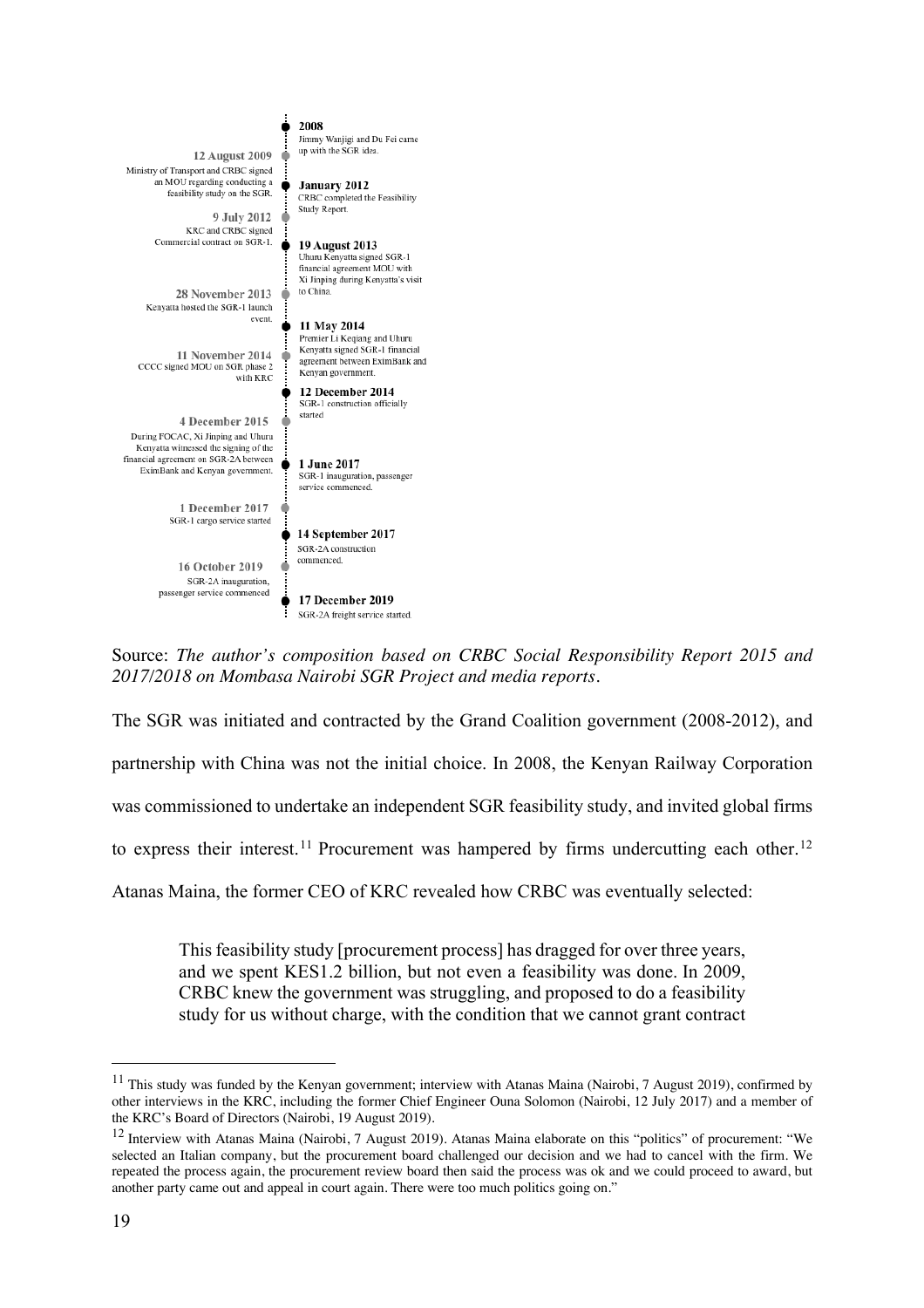to another company, and the government can freely use the study to inform their decisions.13

The CRBC's participation in the SGR was initially facilitated by Jimmy Wanjigi, a Kenyan billionaire with political clout. In 2008, Wangjigi approached Du Fei, manager of CRBC Kenya, with a plan to deliver a modern railway for Kenya through public-private partnership (PPP) (Daily Nation, 2017).14 Du's successor, Li Qiang approached Wanjigi in 2011, hoping through him to obtain government agreement, indicating the Chinese government was interested in supporting the US\$3 billion project.<sup>15</sup> Wanjigi commented: "I could not see how government can afford \$3 billion. During Kibaki's ten years, he borrowed less than US\$1 billion from Chinese government. I was here for a PPP, not a government project."16 Later in 2011, CRBC wrote to the then Transport Minister and Prime Minister, Raila Odinga, regarding the construction of a railway in Kenya (Public Investment Committee, 2014). Wanjigi was sidelined, and the SGR became a Kenyan government project; PPP was no longer discussed and a potential loan from EximBank would be the source of finance (Daily Nation, 2017).<sup>17</sup>

Uhuru Kenyatta visited China, a country he described as a "sincere friend", during his first state visits outside of Africa after claiming presidency in 2013 (Ng, 2013). This was a demonstration of Kenyatta's "Look East" policy in response to the Western attempt to prosecute him at the International Criminal Court for organizing 2007 post-election violence

<sup>13</sup> Interview with Atanas Maina in Nairobi, 7 August 2019

 $14$  Their plan was more in line with the EAC Masterplan: renovation of the railway through public-private partnership at a reasonable cost of KES50 billion (approx. US\$575 million). Confirmed by Interview in Nairobi, Jimi Wanjigi, 26 July 2019. <sup>15</sup> Interview in Nairobi, Jimi Wanjigi, 26 July 2019

<sup>&</sup>lt;sup>16</sup> Interview in Nairobi, Jimi Wanjigi, 26 July 2019. The story of the SGR initiation was widely covered in Kenyan media before the 2017 election. I wanted to triangulate this story with Wanjigi, but he is known for barely receiving interviewers. To my surprise, he accepted my interview request, I think because since the 2017 elections he had become a public enemy of Uhuru Kenyatta, who raided Wanjigi's house in October 2017 after Wanjigi exposed Kenyatta's electoral fraud. The media depicts Wanjigi as the initiator of the SGR, and believes that he received a good commission from it. But he maintained that he did not make a cent from the project. When he accepted my interview in July 2019, he was actively working with Raila Odinga and other opposition leaders preparing for the 2022 election against the Jubilee Alliance. As the opposition has grievances to articulate, interviews with Wanjigi and other opposition leaders raise questions of data validity. These grievances motivated them to talk to me, an independent researcher based in a Western academic institution, to share their story, which could be different from the official account, to the Western audience. Is the evidentiary value of their story blemished by their grievances? I triangulated these interviews with newspaper reports, policy documents such as the Jubilee Coalition Manifesto, and non-opposition interviews. Regarding the interview quotes collected in this paper, I assess the risk of the opposition interviewees of distorting the truth as low.

<sup>17</sup> Confirmed by interview in Nairobi, Jimi Wanjigi, 26 July 2019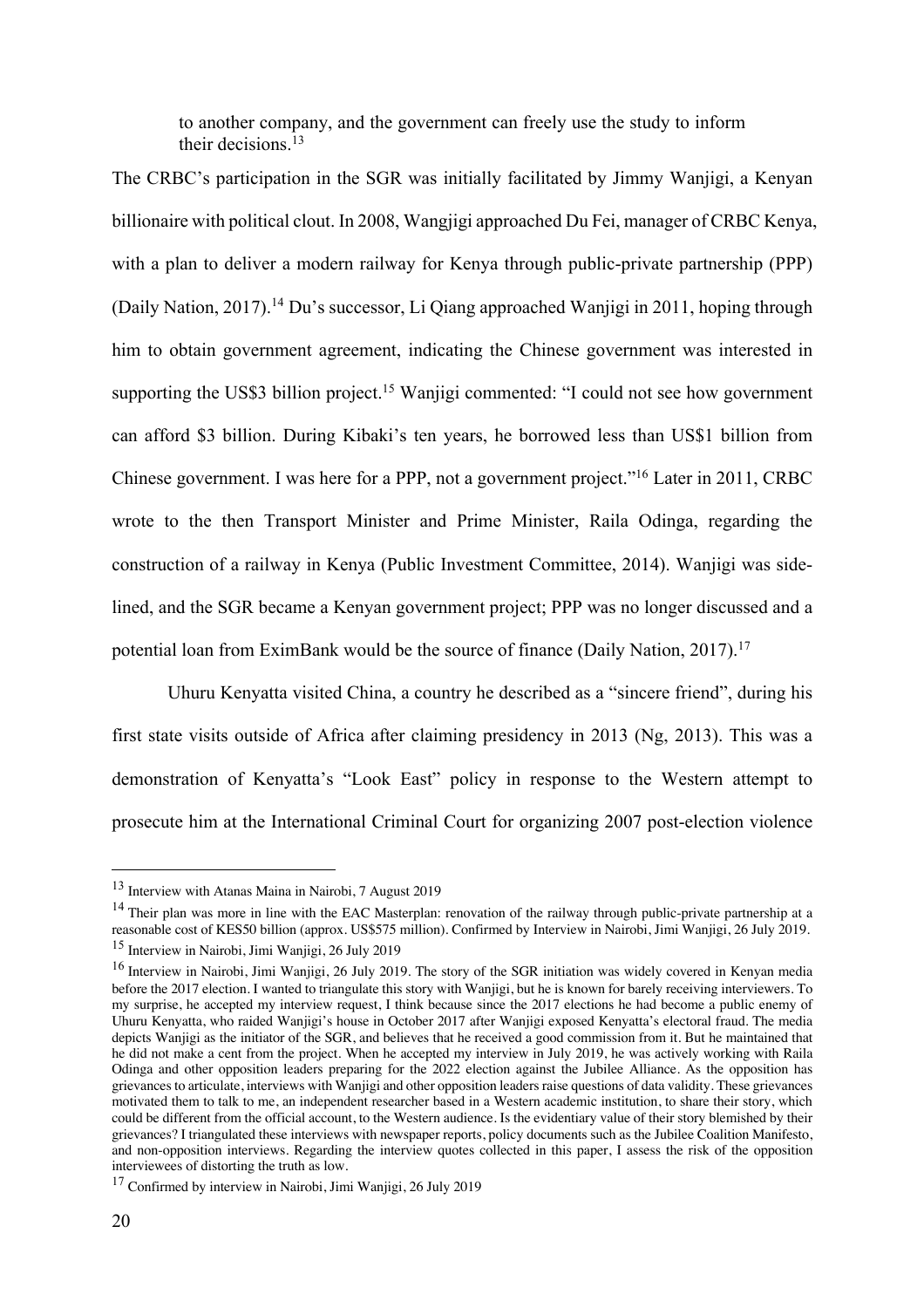(Shilaho, 2016; Ng, 2013; Raghavan, 2013). Notably, when asked about the US position on the 2013 Kenyan elections, Johnnie Carson, then assistant secretary of state warned "Choices have consequences" (Gettleman, 2013). In China, Kenyatta was greeted by Xi Jinping and returned home with a basket of projects financed by China EximBank, of which SGR was the most expensive. The 485-kilometre Nairobi-Mombasa SGR Phase 1 cost US\$3.8 billion, with China EximBank financing roughly 85% through a combination of commercial and concessional loans. Kenya took another US\$1.5 billion of commercial loans from EximBank for Phase 2A. Kenyatta seemed to worry less about soaring debt and Kenya's liability to pay back the loans in two decades than about maximizing immediate revenues and political capitals.

## **4.3 Deepening Kenya's dependence**

Building a new Standard Gauge Railway was neither a sound decision economically nor financially. In August 2013 the World Bank's Africa Transport Unit carried out a costbenefit analysis of four alternatives<sup>18</sup> and compared estimated investment costs per kilometer and expected benefits in terms of freight volume and estimated revenue (World Bank, 2014). The study concluded that refurbishing the meter gauge network would have been the most appropriate option in economic and financial terms.<sup>19</sup> But the Kenyan government justified its decision by predicting (without providing details), that Kenya's annual GDP would grow by an extra 1.5% upon completion of the new railway (Daily Nation, 28 March 2016).<sup>20</sup> The SGR was predicated on commercial viability: being able to pay off its debt and interest without generating tax burdens to the Kenyan public. But the revenue generated from the SGR alone had not covered operational costs and loan payments when the loan's five year grace period

<sup>&</sup>lt;sup>18</sup> The four plans were: (1) rehabilitate the existing meter-gauge network; (2) upgrade the existing network to a higher standard using the same gauge; (3) upgrade the existing network to a standard gauge system on the same network; and (4) construct a SGR on a new line.

 $19$  Taylor (2020) also questioned the economic viability of the SGR, given the Kenyan government picked the most expensive option (constructing a brand new SGR) of all those recommended by the Canadian consulting company CPCS Transcom.

<sup>&</sup>lt;sup>20</sup> World Development Report (2004) also calculated that a 1% increase in infrastructure stock is associated with 1% increase in GDP (World Bank, 2004), also cited in (Wethal, 2019).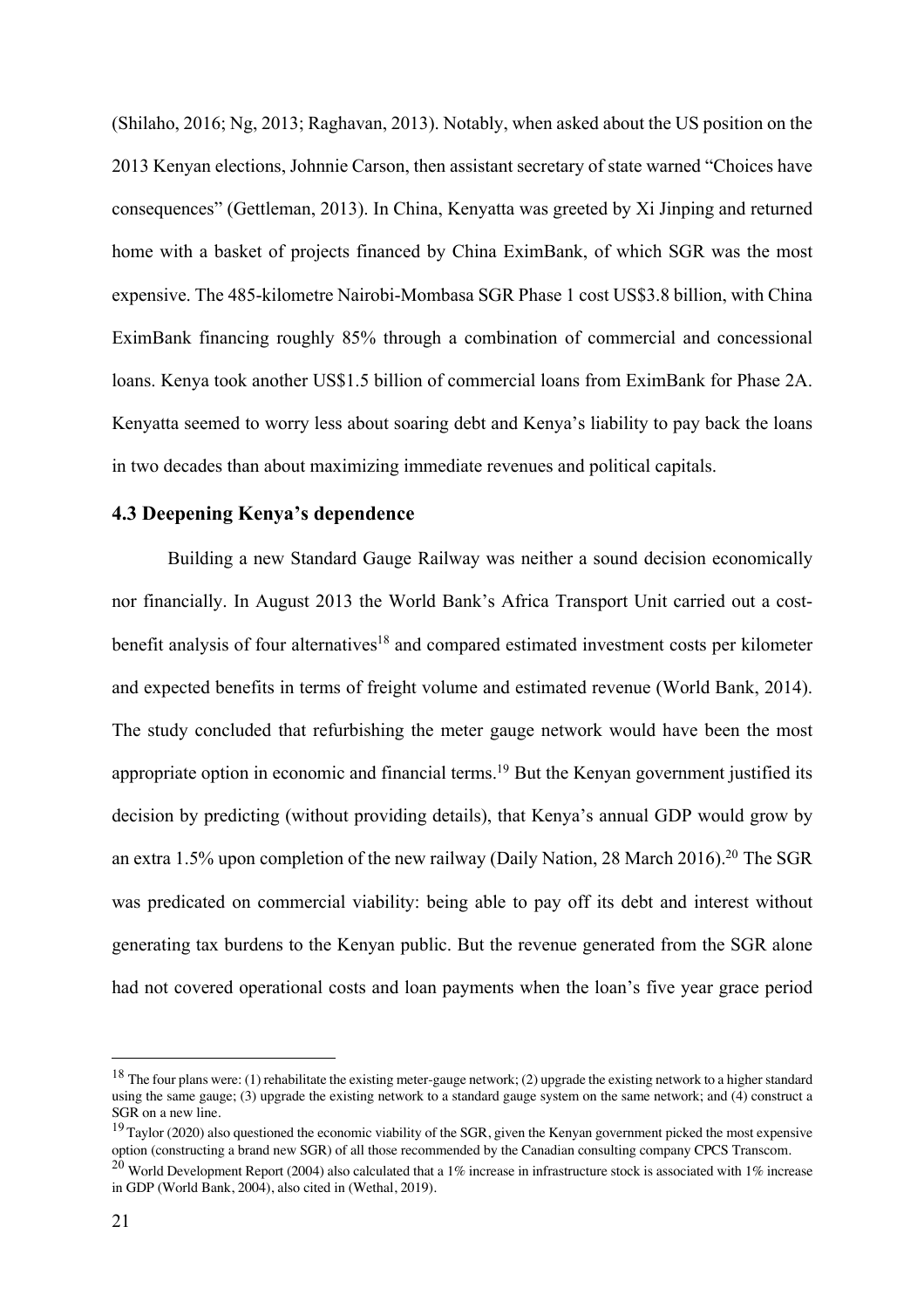came to an end (Taylor, 2020). In May 2019, the Kenyan National Bureau of Statistics released data showing that during 2018, its first full year of operation, the SGR generated sales of US\$57 million, far below the annual operating cost of US\$120 million (Otieno, 2019). According to one source, rail only makes commercial sense beyond 900 km,<sup>21</sup> which means that before freight reaches Uganda, road is more economical than the SGR. And transporting a 20-foot container via the SGR is still over \$200 more expensive than by truck.<sup>22</sup> The SGR has struggled to attract adequate cargo volumes, with investors balking at the tariffs to transport goods from Mombasa port to the Inland Container Depot in Nairobi, despite the Uhuru administration's directives to force usage of the SGR instead of road.

The SGR announced inclusion of 40% local content during implementation, which could potentially have catalyzed local capitalist development. However, during Phase 1 this was not strictly implemented, and significant Chinese imports accompanying construction further slimmed the chances for local capitalist development.<sup>23</sup> During his visit to Kenya in May 2014, China's Premier Li Keqiang and President Uhuru Kenyatta witnessed the signing of the US\$3.8 billion SGR financing agreement (Railway Technology, 2016). After this meeting, Kenyatta trumpeted 40% local content in this deal as a major success for Kenya, particularly because EximBank usually required its overseas projects to have at least 70% Chinese content (Li, 2001). This 40% local content could have been a step towards reducing trade imbalance and benefiting local economies. However, in SGR-1 it was not strictly implemented and remained an empty promise. The situation improved in Phase 2A when strict monitoring procedures were established. In the Nairobi-Naivasha SGR Phase 2A contract,

<sup>21</sup> Interview with a logistics insider, East African Online Logistics, Nairobi, 25 July 2019.

 $22$  Ibid.

<sup>&</sup>lt;sup>23</sup> In terms of generating local employment and skill development, according to CRBC, SGR Phase 1 created 26 706 jobs and Phase 2A created 20 878 jobs (including subcontractors) for local people, including various training sessions on corporate culture, technical and management skills, and opportunities to study in China (CRBC, 2018).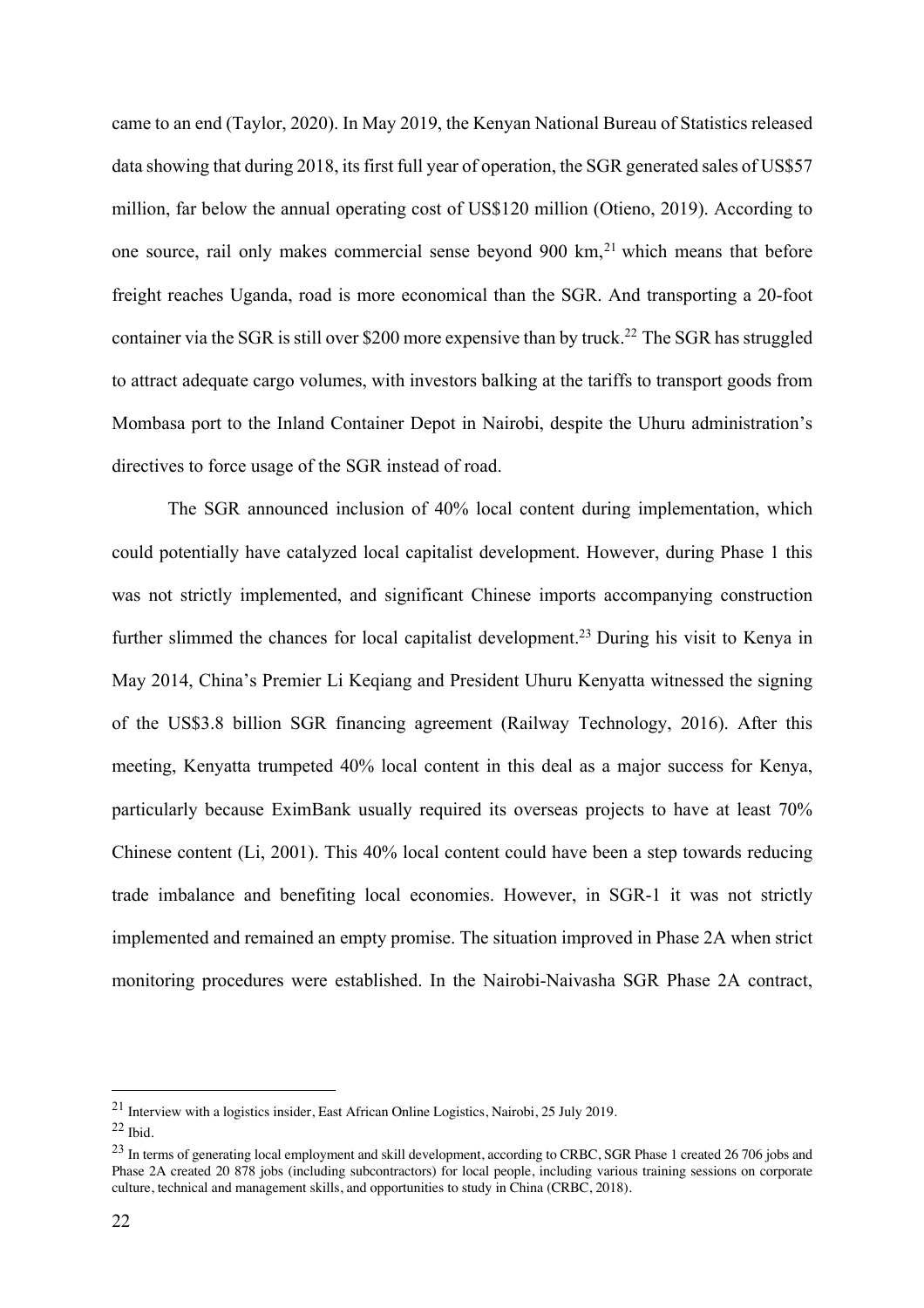KRC and CRBC agreed on 40% local input and implemented a monitoring mechanism to keep receipts of local materials and services to check whether the sum reached 40%.<sup>24</sup>

The operation of the SGR has not significantly changed Kenya's import-export structure. The trade categories in Table 1 indicate that in 2019, Kenya imported manufactured products from and exported agricultural and mineral products to China. It is too soon to make macroeconomic judgements about the SGR as its freight operation only started in December 2017. However, this imbalanced bilateral trade structure and deficit had not changed in the two-year figures. The SGR is also only minimally integrated with export and industrial zones in Kenya, and it will take some years to achieve the initial aim of connecting rail to domestic industrial and export zones to assist industrialization.

Although the SGR made little commercial sense, the project continued. From its very initiation there were extensive debates within government about the project, but President Kenyatta pressed ahead and developed strong ownership of it. Why? The political value of the railway overshadowed its economic potential, which remained more a pretext than a response to Kenya's real railway development needs.

# **4.4 Domestic incentives for SGR instrumentalization**

Kenya became a *de jure* multiparty state in 1991, but the legacy of personalism has persisted. Jomo Kenyatta, the first president of Kenya, established a *de facto* one-party state characterized by an all-powerful presidency and state patronage system, and preferred a highly personalized way of governing, to the detriment of both parliament and the cabinet.<sup>25</sup> His successor Moi further strengthened this exclusionary system of government and relied increasingly on coercion after the threatened *coup d'état* in 1982. When Mwai Kibaki superseded Moi in 2002, despite his declared intentions, no substantial reform was undertaken. Today, Kenya has yet to

<sup>&</sup>lt;sup>24</sup> Interview with anonymous interviewee, Kenyan Railway Corporation, Nairobi, 18 July 2017. For the implementation of the 40% local input in Phase 1, refer to (Wang & Wissenbach, 2019)

<sup>&</sup>lt;sup>25</sup> This was particularly the case after his health deteriorated in the early 1970s. See Branch (2011).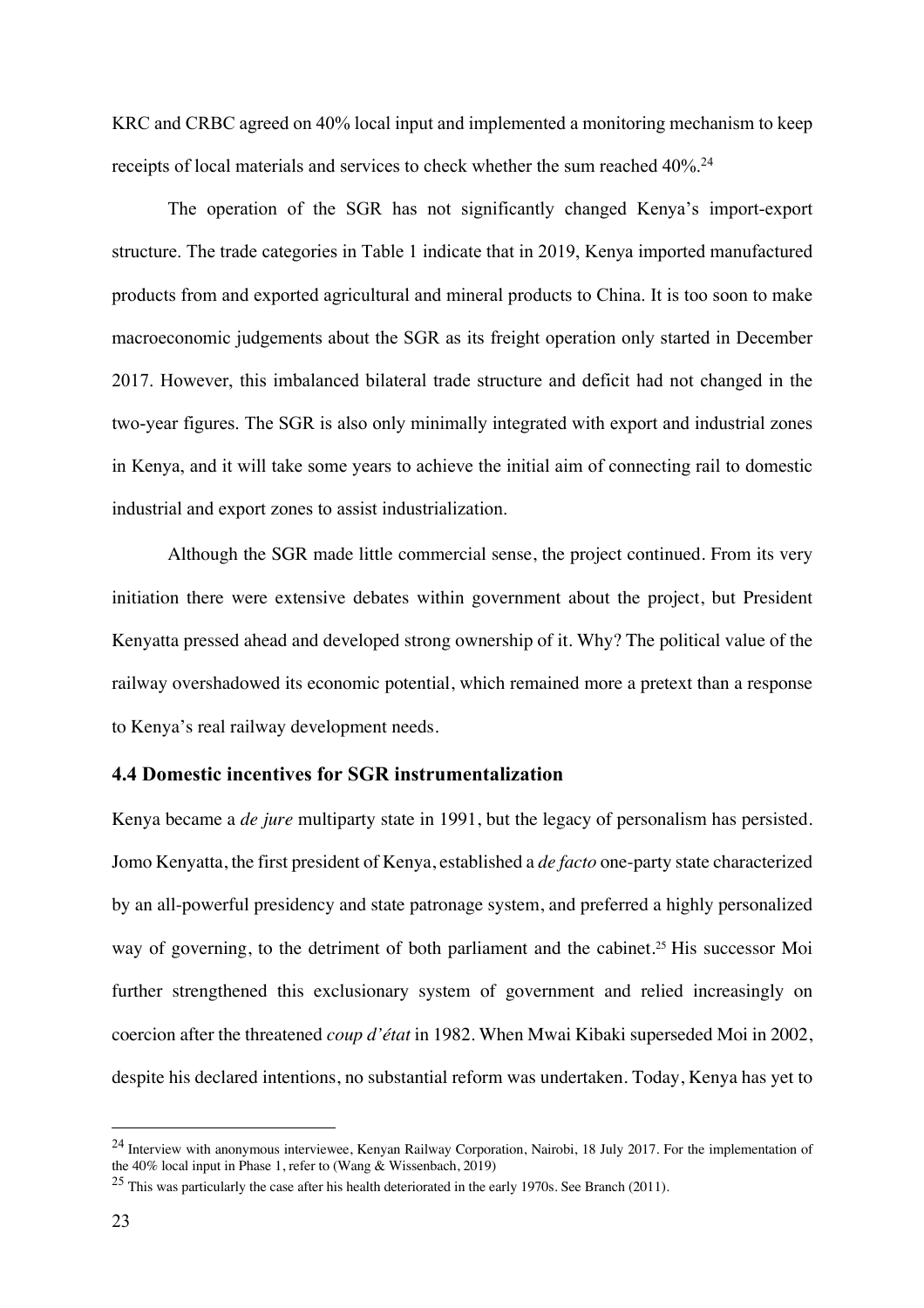see a new generation of political leaders; the country is still largely governed by individuals who learned their political craft in the pre-democratic period (Branch, 2011).<sup>26</sup> In the SGR case, Uhuru Kenyatta's personalistic approach, championing and intervening in the SGR to ensure project success, was reminiscent of the leadership style of Moi and Jomo Kenyatta.

The SGR was instrumentalized by Kenyatta as campaign capital for the 2017 election. Before the 8 August 2017 Kenyan elections, there was fierce competition between the incumbent Jubilee Alliance under Uhuru Kenyatta, and the National Super Alliance (NASA), led by Raila Odinga. According to the contract, the SGR was scheduled for completion in 2019, but president Kenyatta halved the construction timeline, requesting that CRBC complete the SGR by June 2017, two months before the elections. Passenger service started the day after the inauguration, and with government-subsidized promotional ticket prices, the railway became highly popular among Nairobi residents. By unveiling at the peak of his campaign the largest (and most expensive) project Kenya had undertaken since independence, Kenyatta openly used the SGR as campaign capital.<sup>27</sup> During the 2017 campaign, the railway project was presented as an example of Jubilee's stewardship and delivery capacity (Wang, 2022).

With Kenyatta's acquiescence, multiple bureaucrats received kickbacks from the SGR project, generating corruption charges. Beneficiaries included the Minister and permanent secretary of Transport, Michael Kamau and Nduva Muli. Recent news indicates that two Kenyan politicians heavily involved in the SGR, Atanas Maina, head of KRC, and Muhammad Swazuri, head of the National Land Commission, have been taken to court on corruption charges related to land compensation (Achuka, 2018). For many observers, the cost of the SGR exceeded its value, suggesting that national elites may have benefited illicitly from the

 $^{26}$  Significantly, Raila Odinga, Uhuru Kenyatta, and William Ruto were handpicked by Moi as potential candidates to succeed him after his retirement in 2002. The three later joined Mwai Kibaki in dominating the political stage up to the present.

 $27$  Interview with anonymous interviewee, CRBC, Nairobi, July 09, 2017. This interpretation was shared by other CRBC interviewees when I revisited Kenya in 2019, and various managers of Kenyan Railway Corporation also corroborated this testimony.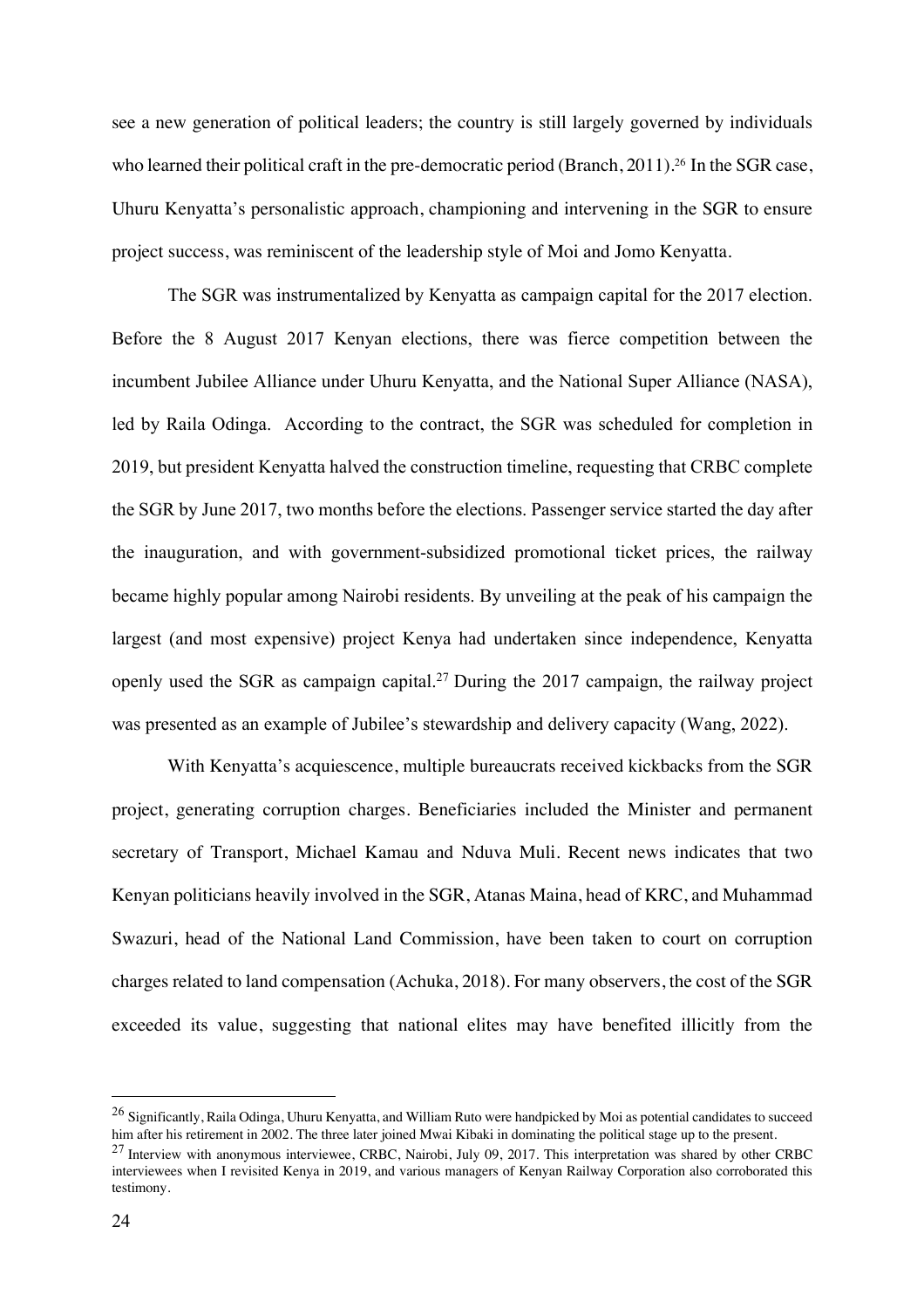contracting process. The SGR's tendering process has been widely challenged within the Kenyan government, in court, and in the media since 2014. In June 2020, Kenya's Court of Appeal ruled that it had been unlawful.<sup>28</sup> President Kenyatta turned a blind eye to subordinates plundering the SGR to focus instead on completion of the project ahead of the 2017 elections.29

The SGR was further instrumentalized by the president to weaken the financial base of the coastal opposition stronghold centered on Mombasa. Mombasa has historically been an opposition county, and Governor Joho of Mombasa opposed the SGR from its initiation. The governor was even banned from attending the SGR inauguration ceremony in 2017. Mombasa's economy relies heavily on logistics, in which Joho's family has multiple investments. Since the introduction of the SGR, those businesses have suffered tremendously (Government of Mombasa, 2019). The economy of Mombasa, has also suffered – with losses estimated at over Kshs 33.3 billion and 8 111 jobs – as a consequence of the national government's decision to promote the SGR (ibid). Governor Joho complained that the government's initiative to construct a large inland dry port and Special Economic Zone at Naivasha in the Rift Valley and to increase use of the Nairobi Inland Container Depot constitute attempts to "kill Mombasa" (Lamarque, 2019). The introduction of the SGR shifted logistics from road to rail, and the presidential directive to clear goods in Nairobi instead of Mombasa also relocated the Kenya Port Authority (KPA), the governmental revenue generator, from the Coast to the upcountry. As a KPA interviewee expressed: "It is a war between the upcountry and the coast. Coastal people think the KPA is theirs."30

In sum, despite Kenya's structural inferiority in dealing with the second-largest economy in the world, President Kenyatta used this relationship to his own domestic political

<sup>28</sup> Okiya Omtatah Okoiti & 2 others v Attorney General & 4 others [2020] eKLR, 2020

<sup>&</sup>lt;sup>29</sup> Corruption is also deeply imbedded in the ethnicity-based neopatrimonial system in Kenya, a point discussed in existing work such as Anassi (2004); Wrong (2010); Kwaka et al (2011); Kivuha et al (2016); and Gowon-Adelabu et al. (2018).

<sup>&</sup>lt;sup>30</sup> Interview with anonymous interviewee, Kenya Port Authority, Nairobi, 10 August 2019. This comment is also reflected in Lamarque (2019).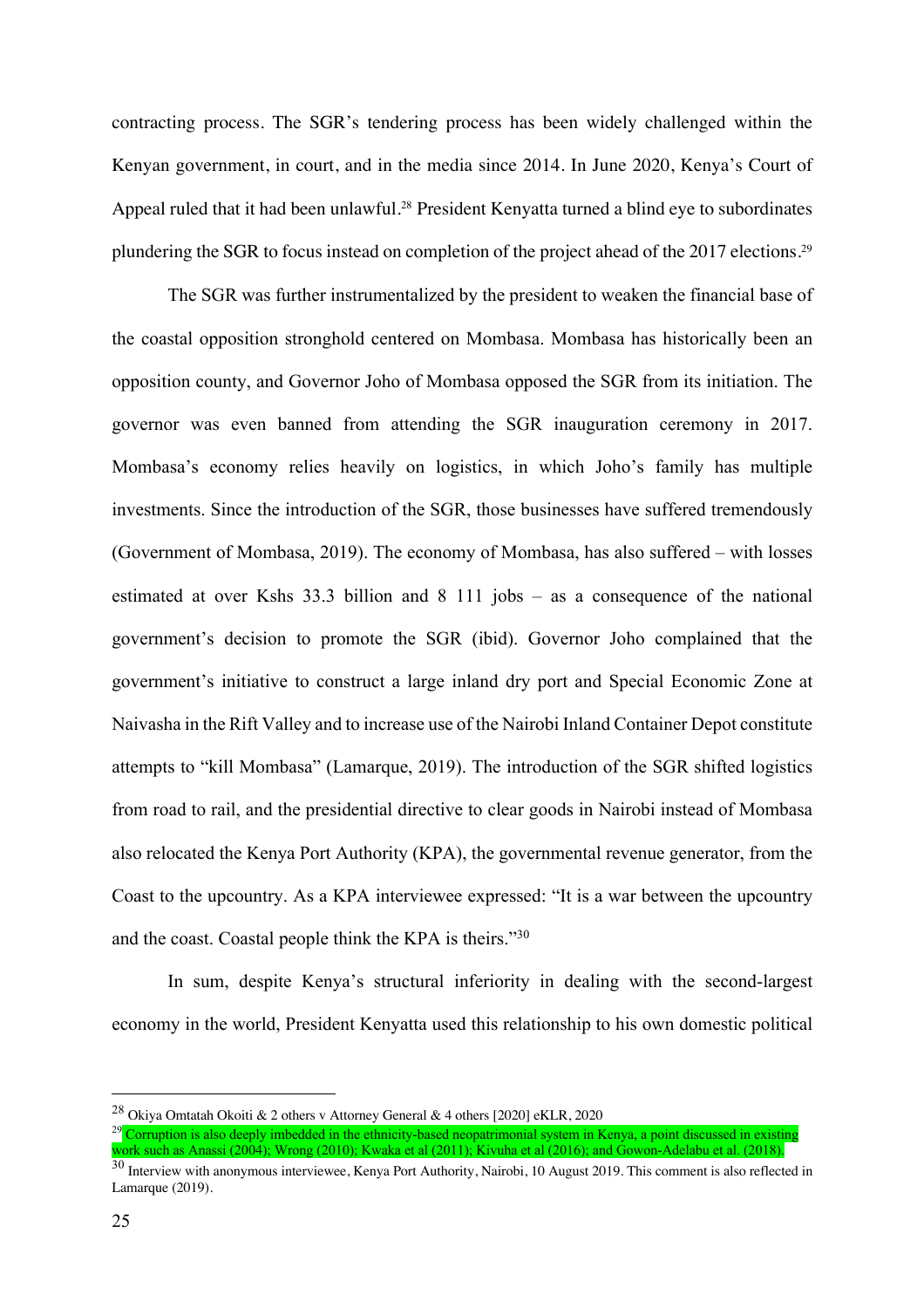ends. First, the Kenyan SGR was an EAC initiative, and China welcomed Kenyatta when he was in conflict with the West due to the ICC inditement. Second, the significant debt and the bilateral trade implications associated with the railway arguably deepened Kenyan dependency, with China in particular. Kenyatta was well aware of Kenya's economic inferiority, but instead of disengaging (with China or other global powers), he engaged with the external world to realize his own political calculations. Third, the highly visible and expensive SGR and attendant Chinese loans gave Kenyatta means to demonstrate performance legitimacy and sustain his patronage network: Kenyatta instrumentalized the SGR as electoral campaign capital in 2017, and with his acquiescence, subordinates received kickbacks, generating multiple corruption charges. The president also used the project to transfer the cash-cow KPA from the opposition's stronghold to the capital.

## **5. Dos Santos' extraversion through the Kilamba project**

This section presents evidence from the Kilamba Kiaxi social housing project in Angola. Subsection 5.1 illustrates the Sino-Angolan structural asymmetry through bilateral trade and loans data. 5.2 shows that the Kilamba project was a key component of the country's ambitious post-war reconstruction program and how, similarly to the Kenyan case, Angola sought Chinese support for mega-infrastructure financing and construction. 5.3. discusses how Chinese-sponsored mega-infrastructure projects deepened Angola's dependence. 5.4 presents how president Dos Santos instrumentalized the Kilamba project for domestic political survival, particularly through demonstrating performance legitimacy and nourishing his patronage network.

#### **5.1 Sino-Angolan structural asymmetry**

Similar to Kenya, Sino-Angolan structural asymmetry is illustrated in bilateral trade and loans structures. Angola is endowed with rich reserves and its exports are more than 95% oil.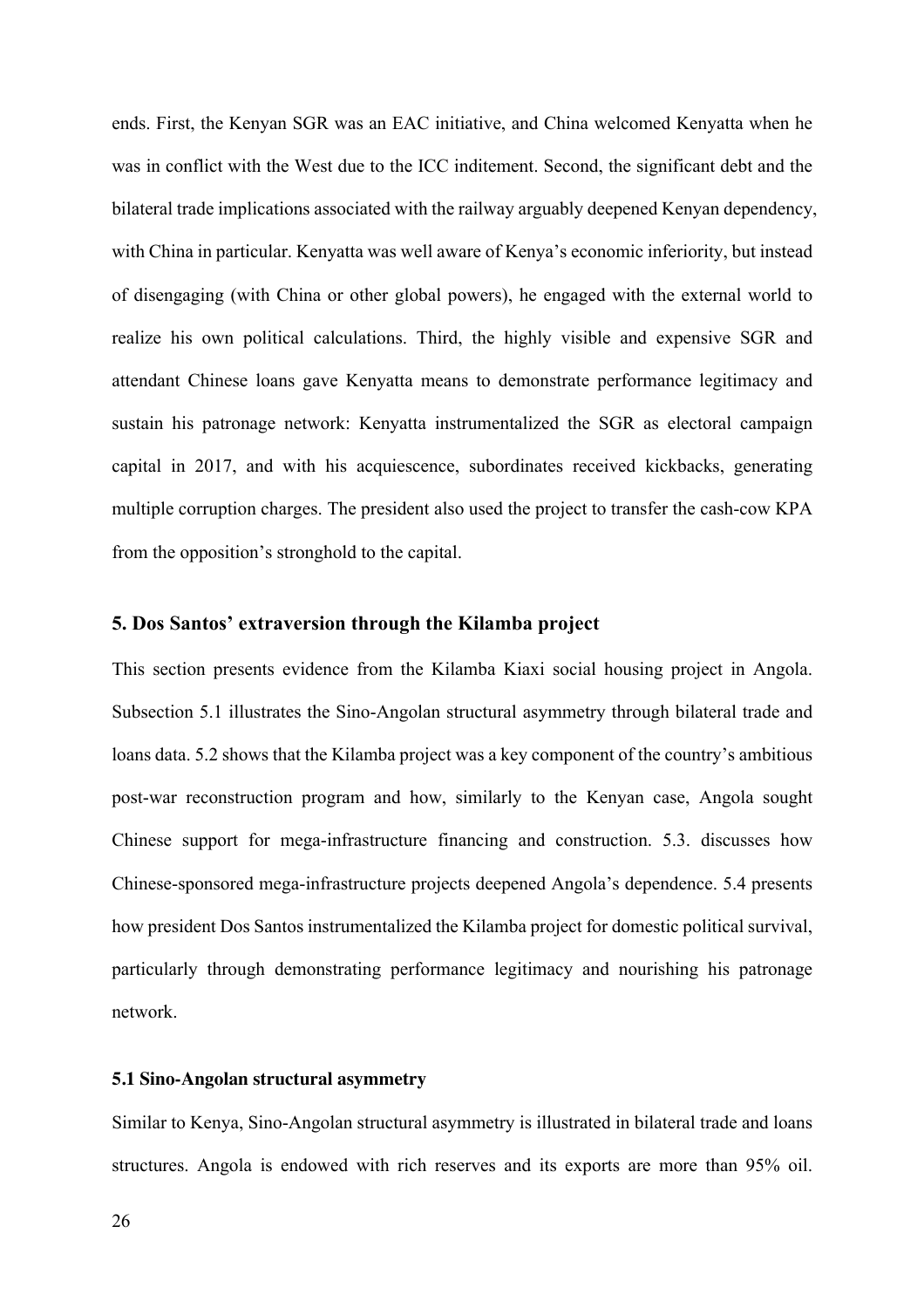Angolan imports from China were US\$2 billion during 2018, and exports to China, predominantly hydrocarbons and minerals, US\$26 billion in the same year. Table 3 shows the top five exported and imported goods between Angola and China in 2007 and 2018. Comparing 2007, (before the initiation of the Kilamba project) and 2018, Angola-China trade characteristics remained largely the same, with Angola exporting oil and other mineral and primary products while China exported manufactured goods: the classical situation for dependency theory.

**Table 3. Angola's top five trading goods with China**

| Angola exports to China (2007)                        |          | Angola imports from China (2007)       |           |
|-------------------------------------------------------|----------|----------------------------------------|-----------|
| Mineral fuels, oils, distillation products            | \$13bn   | Electrical machinery and equipment and | $$166$ mn |
|                                                       |          | parts thereof; sound recorders         |           |
| Natural or cultured pearls, precious or semi-         | $$60$ mn | Machinery and mechanical appliances;   | $$107$ mn |
| precious stones                                       |          | parts thereof                          |           |
|                                                       |          | Vehicles other than railway or tramway | $$101$ mn |
|                                                       |          | rolling stock                          |           |
|                                                       |          | Articles of iron or steel              | $$60$ mn  |
|                                                       |          | Iron and steel                         | $$49$ mn  |
| Angola exports to China (2018)                        |          | Angola imports from China (2018)       |           |
| Mineral fuels, oils, distillation products            | \$24bn   | Electrical, electronic equipment       | $$439$ mn |
| Wood and articles of wood, wood charcoal              | \$14mn   | Machinery, nuclear reactors, boilers   | \$406mn   |
| Salt, sulphur, earth, stone, plaster, lime and cement | \$8mn    | Articles of iron or steel              | $$157$ mn |
| Fish, crustaceans, mollusks, aquatics invertebrates   | \$5mn    | Iron and steel                         | $$147$ mn |
| Ore slag and ash                                      | \$2mn    | Vehicles other than railway, tramway   | $$99$ mn  |

*Source: UN COMTRADE*

#### **Figure 3 Angola-China bilateral trade (US\$mn)**



*Source: UN COMTRADE*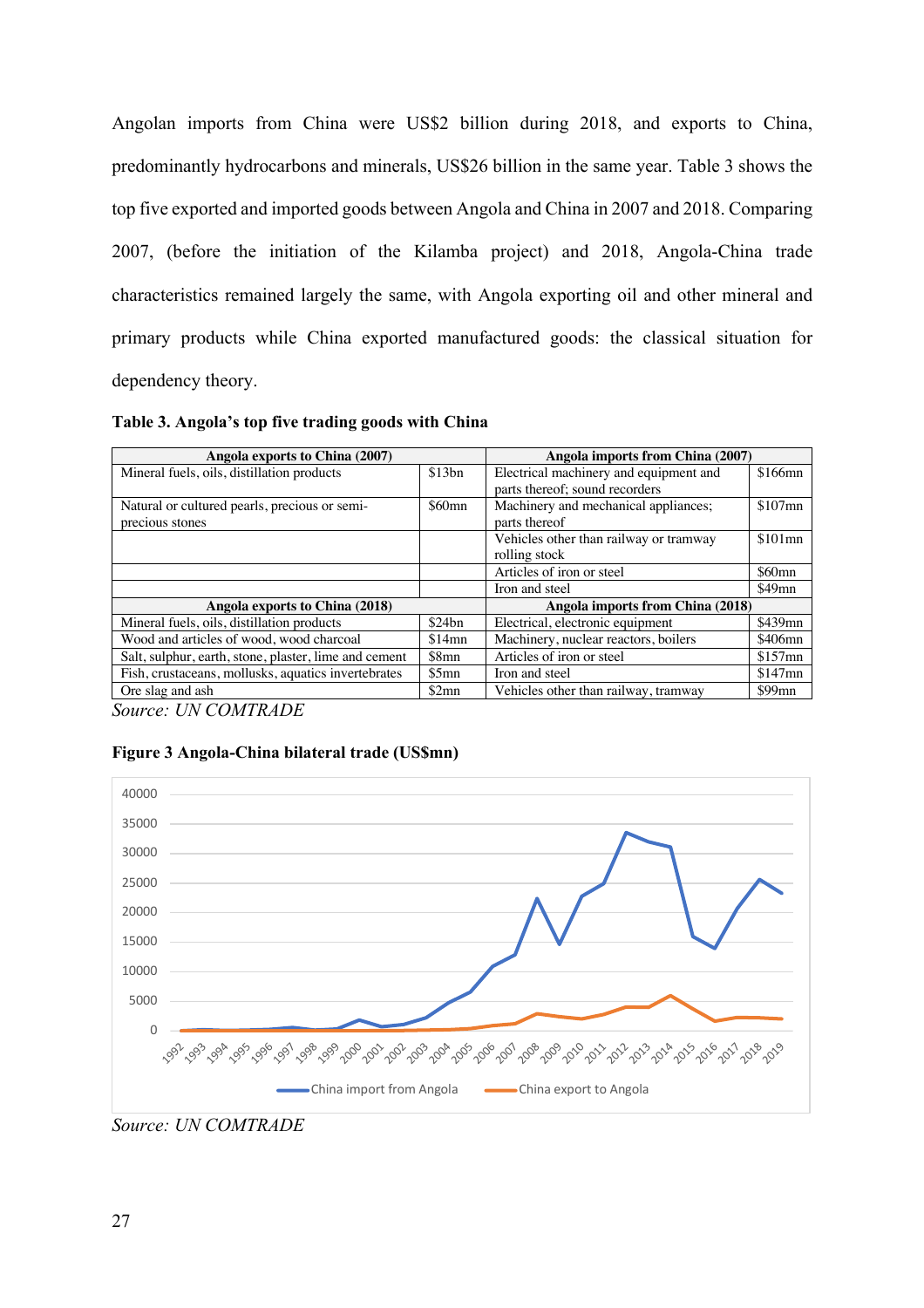The expensive Chinese-sponsored infrastructure projects and associated loans have raised serious questions regarding Angola's debt sustainability. Yet rather than seeking to reduce debt from China and other donors, Angola sought Chinese funding for the costly Kilamba housing and other infrastructure projects. Data shows that between 2000 and 2018, the Chinese government extended US\$148 billion worth of loans to Africa, with Angola the biggest African borrower from China in terms of total loans issued since 2000 (Brautigam, Hwang, Link, & Acker, 2019). Chinese loans to Angola are mostly oil-backed and totaled US\$43 billion in 2018 (Brautigam, Hwang, Link, & Acker, 2019). It can be argued that President Dos Santos was well aware of Angola's dependency on China prior to the Kilamba and other infrastructure projects, but instead of seeking to reduce it, initiated these expensive projects and sought to engage further with China.





*Source: (Brautigam, Hwang, Link, & Acker, 2019)*

#### **5.2 National reconstruction program: Angolan initiatives**

Following the an anti-colonial war from 1961 that led to independence in 1975 after five centuries of Portuguese colonial rule, Angola soon entered a 27-year civil war. Basic infrastructure such as electricity systems, bridges and railway lines, was destroyed or severely damaged, and roads were mined, disrupting communications and raising production costs. There was a steep decline and subsequent stagnation of production in the non-oil sectors of the economy, accompanied by chronic macroeconomic instability. By the end of the war in 2002,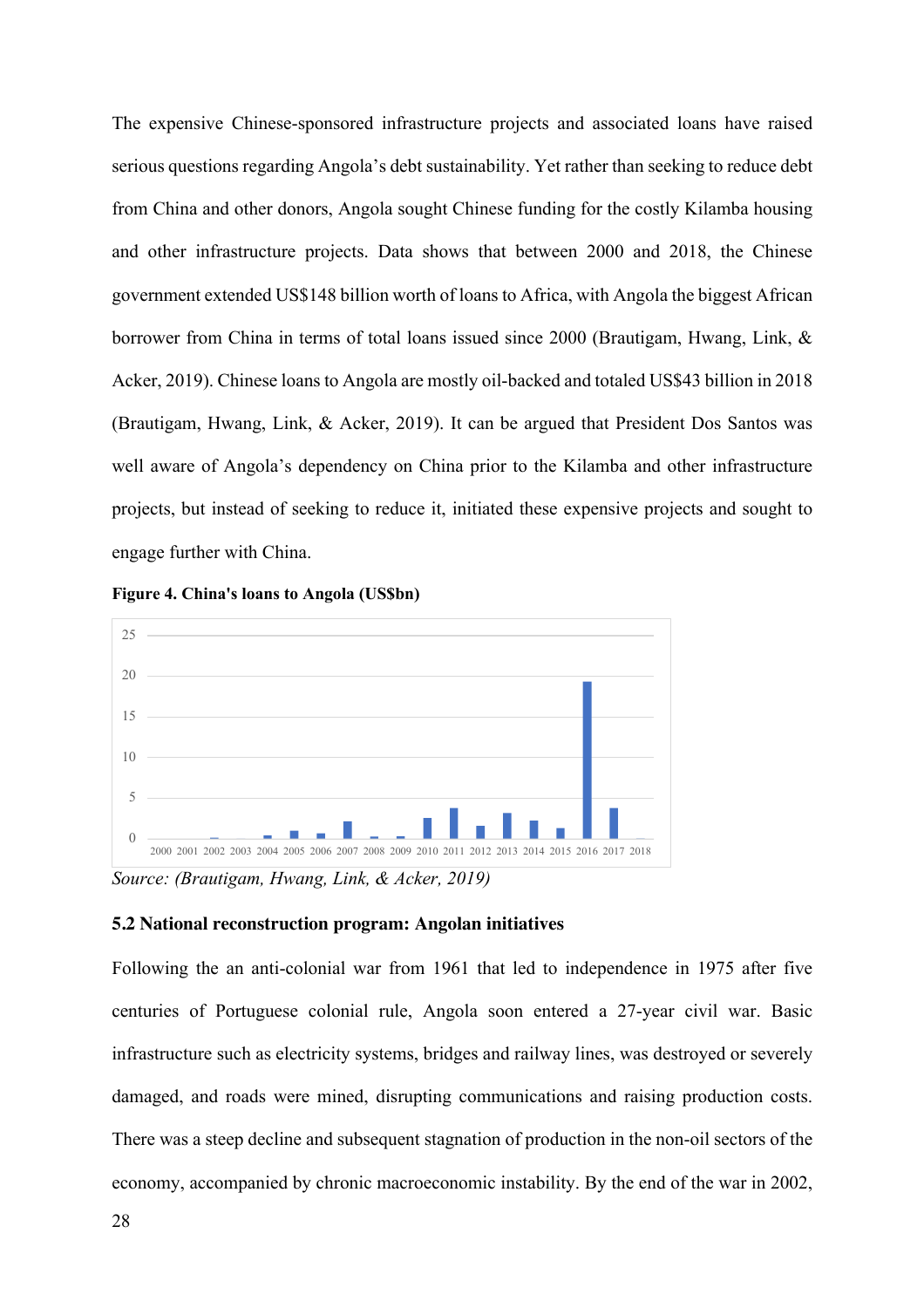two-thirds of Luanda's more than three million inhabitants were living in overcrowded slums (Croese, 2016).

After securing peace, president Dos Santos' next project was national reconstruction, primarily through rebuilding infrastructure. <sup>31</sup> To ensure that certain strategic goods and investments were delivered effectively given the regular state bureaucracy's low capacity, and to expand his already considerable discretionary power, Dos Santos created several new special agencies. In October 2004 he created the Office of the National Reconstruction (GRN), tasked with "systemically and permanently managing the most fundamental national reconstruction projects" (Diário da República, 2004). It was established in parallel to traditional ministries, based on the assumption that the latter would not have the organizational and technical capacity to manage large inflows of money to the national reconstruction program. <sup>32</sup> Dos Santos entrusted the Chief of the Presidential Guard, general Hélder Vieira Dias "Kopelipa", to head the GRN. This office, and Kopelipa more specifically, monitored the reconstruction program, including construction of the Kilamba Kiaxi housing project and other satellite towns, the rehabilitation of the three railway lines, reconstruction of the Port of Luanda, construction or reconstruction of 25 airports nationwide, and new roads (CR20, 2020). The GRN was an instrument of Dos Santos, reporting directly to him and carrying out these projects independently of the Ministry of Transport and the Ministry of Public Works. It also became the office that managed funds from China.33

To fund the ambitious reconstruction program, Dos Santos started mobilizing international financing from the eve of the peace. He wrote to the IMF in June 2001 requesting

 $31$  Apart from infrastructure, the reconstruction program also included other aspects such as the privatization of national companies and diversification of non-oil sectors. See (Soares de Oliveira, 2015) for a detailed description of all other aspects of the reconstruction program.

 $32$  According to (Corkin, 2016), the GRN started as a monitoring entity over the Eximbank loan, leading to allegations that Angolan officials were skimming off massive commissions from the fund via questionable economic entities. The main culprit identified, António Van Dunem, Secretary of the Council of Ministers and the direct link between the President and the Cabinet, was sacked shortly after his exposure.

<sup>&</sup>lt;sup>33</sup> Before the cabinet reshuffle on 8 February 2010 when Dos Santos voted no-confidence in Kopelipa, the GRN had managed US\$6.5 billion Chinese loans, from CIF and EximBank (Africa Confidential, 2010).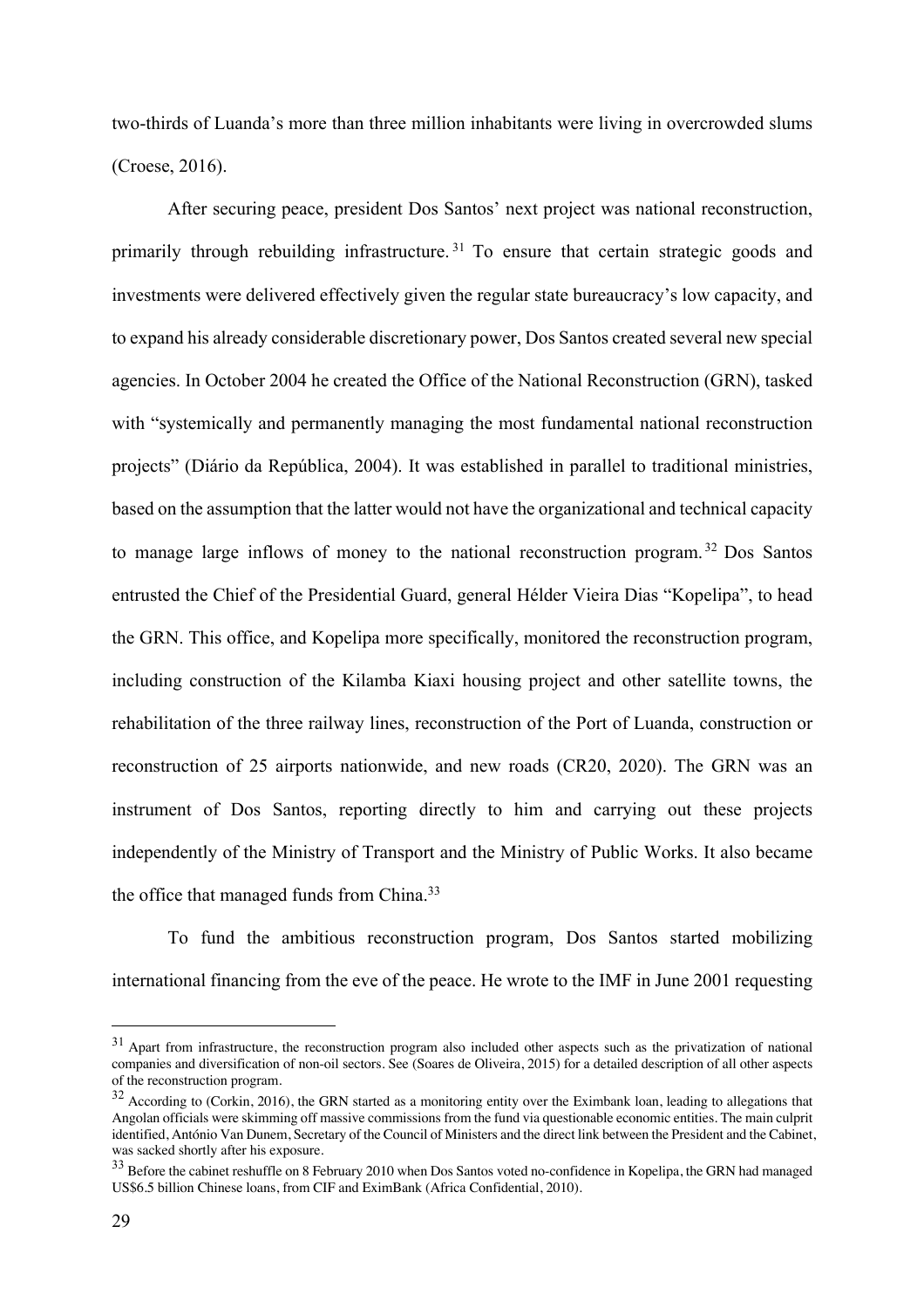additional assistance following its Staff Monitoring Program and in early 2002 called for a donor's conference to mobilize resources for the reconstruction project. The IMF raised concerns regarding the oil sector and requested greater transparency (IMF, 2003). Western donors adopted a cautious approach to Angola's long-term development program, due to the humanitarian crisis, security constraints, and the perceived weakness of the commitment of the government and its incapacity to pursue poverty alleviation policies (UNSA, 2002). The political conditions attached to the loans were unacceptable to Dos Santos and the donor's conference never materialized.34 China emerged as Angola's preferred reconstruction partner. Chinese loans were large, quick, cheap, and came with none of the political conditions. Chinese partnership allowed the expansion, diversification, and further internationalization of the parallel state (Soares de Oliveira, 2015).

The Kilamba Kiaxi city on the outskirts of Luanda began as a reconstruction project initially under the management of the GRN and contracted to the China International Fund. It figured on the GRN's initial list of reconstruction projects along with the rehabilitation of three railways and dozens of other infrastructure projects. The CIF subcontracted the project to China International Trust Investment Corporation (CITIC), a Chinese state-owned enterprise (SOE). After the dissolution of the GRN in 2010, the Kilamba Kiaxi project was transferred to Sonangol Imobiliária e Propriedades (SONIP), a subsidiary of the state oil company.35

One of president Dos Santos' many promises during the 2008 legislative election campaign was to deliver a million houses in four years. The slogan was "My Dream, My Home" (*Mew Sonho, Minha Casa*), and this plan was adopted in 2009 as the National Urbanism and

<sup>&</sup>lt;sup>34</sup> As described in Corkin (2016, p. 75-6), the IMF agreed to provide finance to Angola on two conditions: first, increased transparency and a macroeconomic stabilization policy, aimed at reducing inflation by cutting public expenditure and reducing borrowing; second, any large-scale infrastructure reconstruction program would have to wait until Angola had achieved a healthier fiscal situation.

<sup>&</sup>lt;sup>35</sup> In August 2014, the president further transferred the responsibilities of SONIP to Imogestin, see (RedeAngola, 2014). The Kilamba project was later included in the Industrial and Commercial Bank of China financial scheme.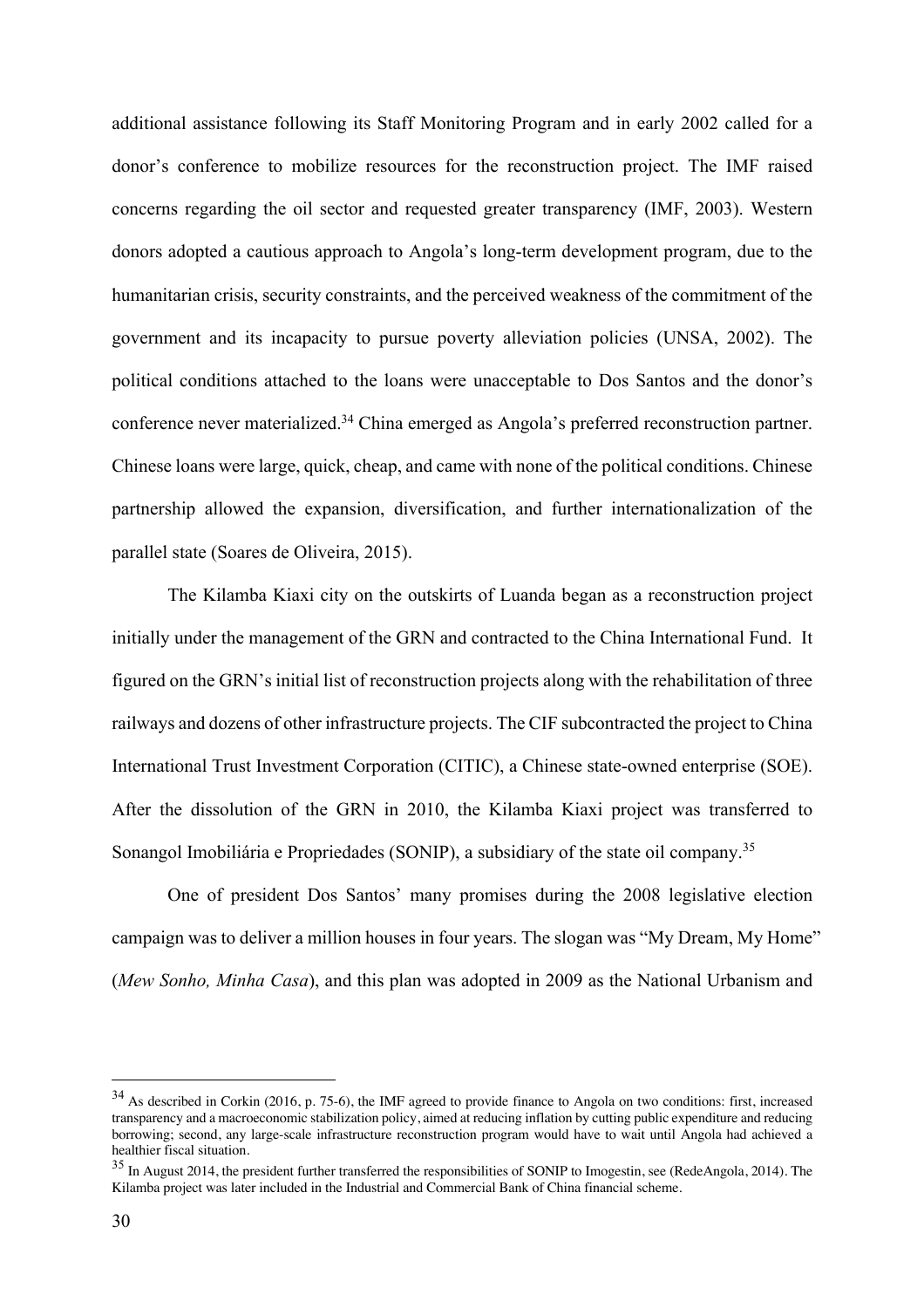Housing Program (Diário da República, 2009; Croese, 2016).<sup>36</sup> In 2006, the formal housing deficit was officially estimated at 878 068 units, equivalent to 60 percent of existing stock, while figures from a national survey conducted in 2008–9 indicated that 90.9 percent of the urban population lived in inadequate conditions (Instituto Nacional de Estatística, 2010; Croese, 2016). The Kilamba Kiaxi social housing project became the symbol of a promise of muchneeded social housing in Luanda. The project initially involved the construction of 20 000 apartments and supporting infrastructure, at a value of US\$3.5 billion. Construction started in April 2008 at the height of Dos Santos' electoral campaign, and was completed in October  $2012$  (人民网, 2018), just weeks after the 31 August elections. Phase two of the project included an additional 5 000 units that were completed in 2015. A third phase of the project foresees the construction of a total of 70 000 apartments. The Kilamba Kiaxi housing project, despite previously being described as a "ghost town" (Redvers, Angola's Chinese-built ghost town, 2012), is now fully occupied (CARI, 2018).

## **5.3 Deepening Angola's dependence**

The Angolan-initiated, China-sponsored housing and other infrastructure projects arguably deepened the host country's dependent position within the global economy. As mentioned before, China's private and state engagement with Angola, providing oil-backed loans for infrastructure construction has been called the "Angola model" (Corkin, 2011, 2016; Mohan & Lampert, 2013; Campos & Vines, 2008). President Dos Santos summarized in November 2007: "China needs natural resources and Angola wants development" (Campos & Vines, 2008). Indeed, this resource-for-infrastructure arrangement invigorated Angola's GDP growth, the country even outpacing China as the world's fastest growing economy from 2004 to 2008 during the oil boom (World Bank, n.d.a). But Angola conforms to the "resource curse" hypothesis that an abundance of natural resources crowds out other tradable products and

<sup>&</sup>lt;sup>36</sup> This target was not met by 2012, and the government announced a five-year extension of the program up to 2017.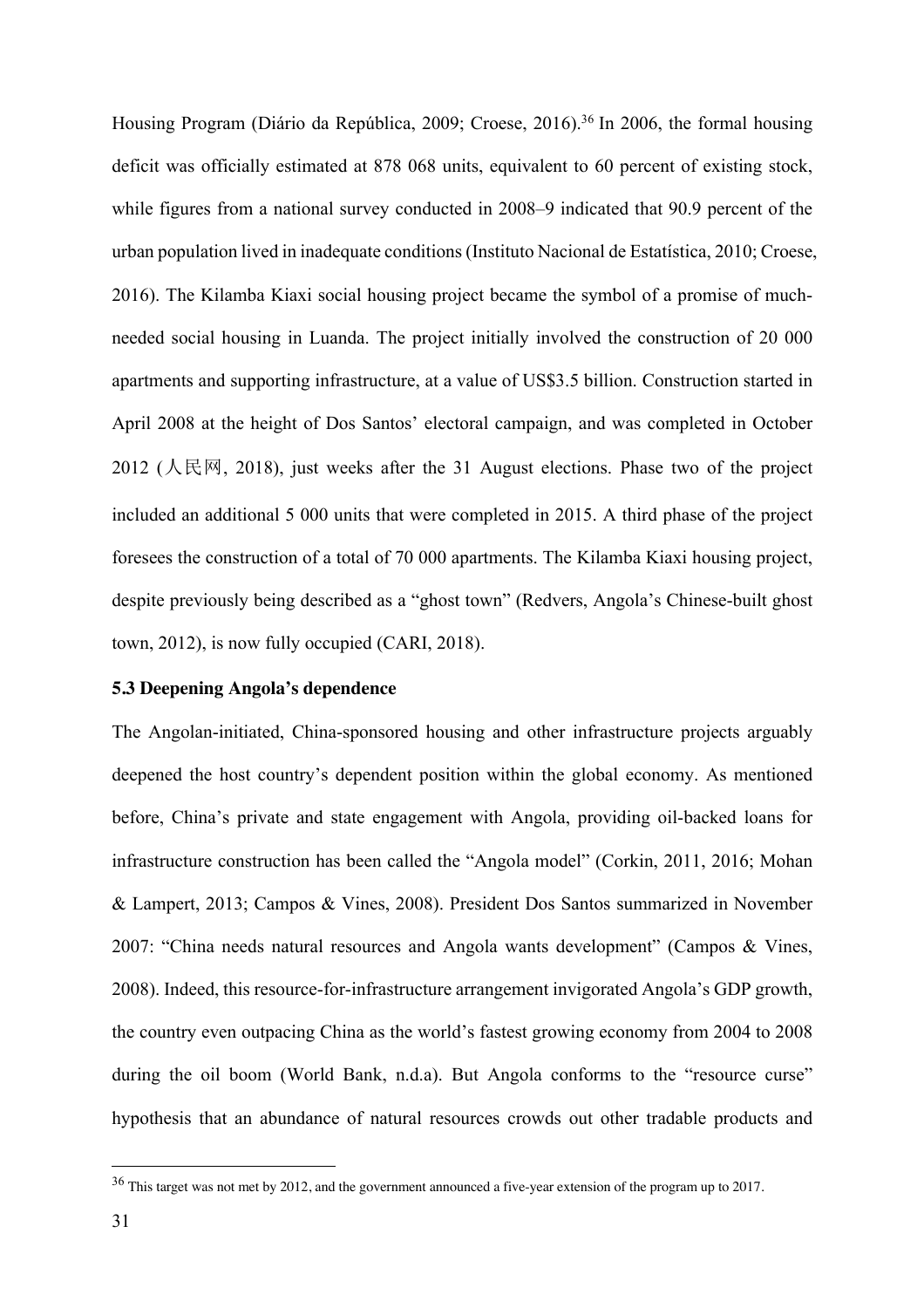hampers export diversification. UN-COMTRADE data shows that before the 2014 collapse in commodity prices, oil export was constant at 99% of all Angolan exports and in 2018 remained as high as 93%. Angola reached upper-middle income status by 2005 according to the World Bank, which defines upper middle-income economies as those with a GNI per capita between US\$4 046 and US\$12 535. Angolan GNI per capita (PPP) was US\$4 310 in 2005, and rose to US\$7 680 by 2014 under the oil boom. Yet over half of Angola's population still lived below the US\$1.90 poverty line in 2018.

Large imports accompanying Chinese-sponsored infrastructure projects did not leave much room for African capitalist development. <sup>37</sup> The import of Chinese machinery and equipment was a key component of the Chinese-sponsored housing and other reconstruction projects in Angola. Although Angola was well aware of the trade dependence implied by these infrastructure deals, they continued with the projects. The Angolan requirement of 30% local content was weakly implemented. In 2015, the Angolan National Assembly passed legislation requiring foreign-sponsored projects to have 30% Angolan content<sup>38</sup>. I did not obtain data on the Kilamba housing project, but both Angolan and Chinese interviewees on the Benguela railway project indicated that the railway sourced over 95% materials, from cement and steel to rice and wheat, from China. This was both because post-war Angola could not provide the materials for CFB construction at the required quantity, standard, and speed, and because administratively there was no person in charge of overseeing the implementation of the 30% rule.39

<sup>&</sup>lt;sup>37</sup> The exact figure of local employment in the Kilamba project is unobtainable. A manager from CITIC suggested that the project hired 6 000 Chinese and 20 000 locals at the peak of construction (data from text message interview with CITIC and difficult to verify), but Corkin (2012) and Gu (2009) show that Chinese companies' local employment and local value addition in the construction sector in Angola's post-war reconstruction were extremely weak. Political pressure to deliver housing to meet Dos Santos' 2008 electoral promise was often used as an excuse for contracting Chinese and other foreign construction firms rather than investing in domestic capacity to produce building materials and employing national companies to hire and train local workers (Cain, 2017; Corkin, 2012).

<sup>38</sup> LEI 14/15 de 11 de Agosto de 2015 DR I Serie nº 115

<sup>&</sup>lt;sup>39</sup> Interview with anonymous interviewee, Angola Ministry of Transport, Luanda, 14 March 2019. Confirmed by interviews with Chinese SOE managers.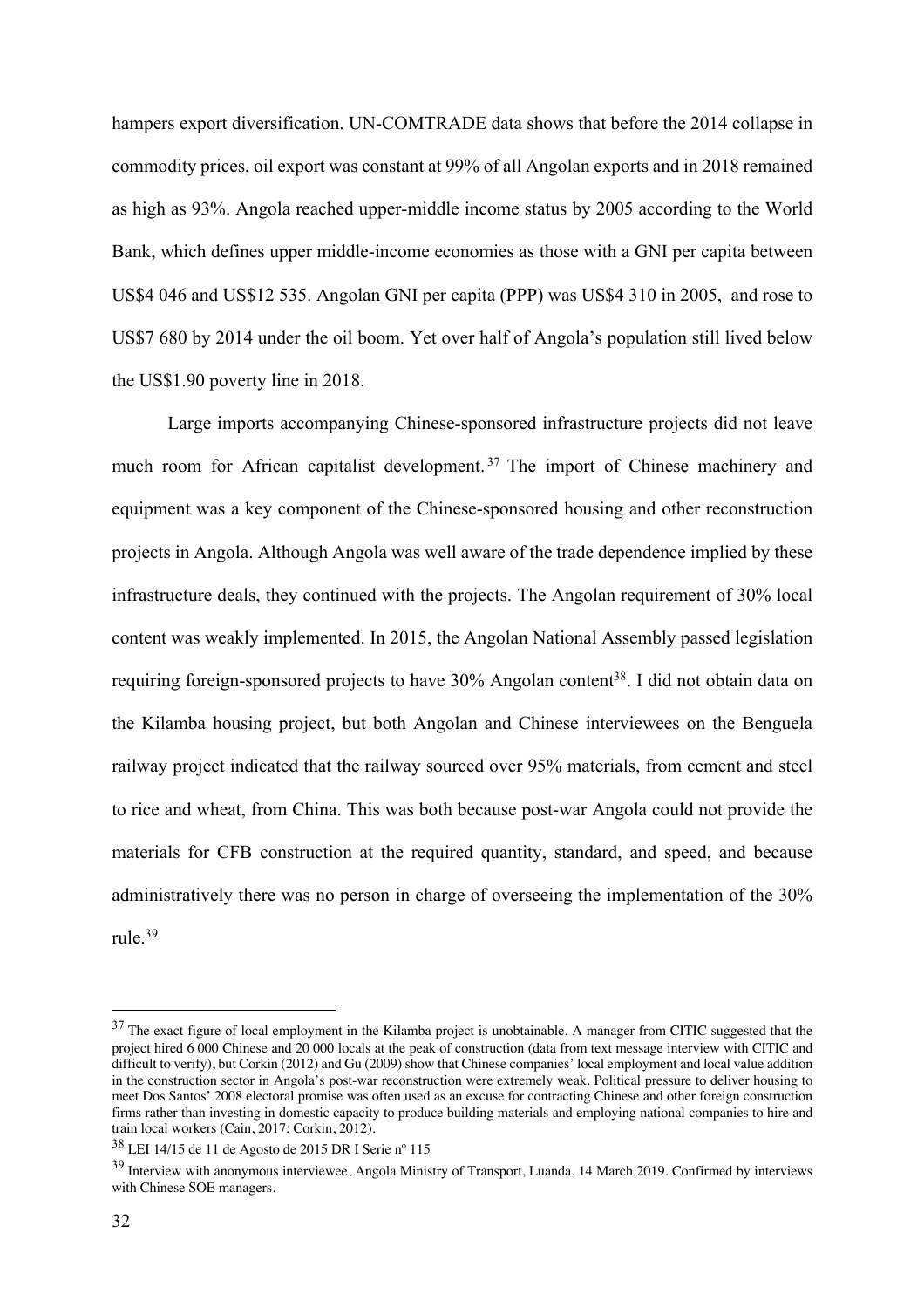#### **5.4 Domestic incentives**

Starting under president Agostinho Neto and continuing under José Eduardo Dos Santos, power was centralized in the presidency. Upon taking power in 1979, the external threats from UNITA and its South African ally provided an opportunity for Dos Santos to introduce institutional changes that greatly strengthened the presidency at the expense of the party leadership bodies. Constitutional changes in 1991-92 introduced multiparty elections while also confirming this concentration of power in the presidency. Dos Santos chaired the meetings of the Council of Ministers and acted as the effective head of the government. Due to the high degree of presidential intervention in the day-to-day management of state affairs, and presidential advisors often having greater influence than ministers, ministers were unable to assert their authority (Hodges, 2004).

President Dos Santos created a highly centralized patronage network fueled by oil revenues. *Futungo de Belas*, the president's seaside complex on the outskirts of Luanda, was the locus of national power. The eponymous *Futungo group* was the decision-making center that had run parallel to the Cabinet and the MPLA since the 1980s. The group consisted of twenty or so unelected officials, businessmen, and former generals and centered on the president (Hodges, 2004; Soares de Oliveira, 2007). Sonangol, the national oil company, was at the center of the parallel system and generated continuous revenues for the *Futungo group*. The nation's oil bonanza, harvested through Sonangol, provided the finances necessary to implement *Futungo*'s decisions and maintained wider patronage in exchange for loyalty. Since its establishment in 1976, Sonangol had been a loyal instrument of the president (Soares de Oliveira, 2007), and thus largely escaped governmental and party scrutiny (Chabal, 2007). The *Futungo-*Sonangol nexus formed a 'parallel state' that marginalized formal institutions in Angola (Soares de Oliveira, 2007). Political decision-making within this parallel state became increasingly de-institutionalized and concentrated among a handful of individuals.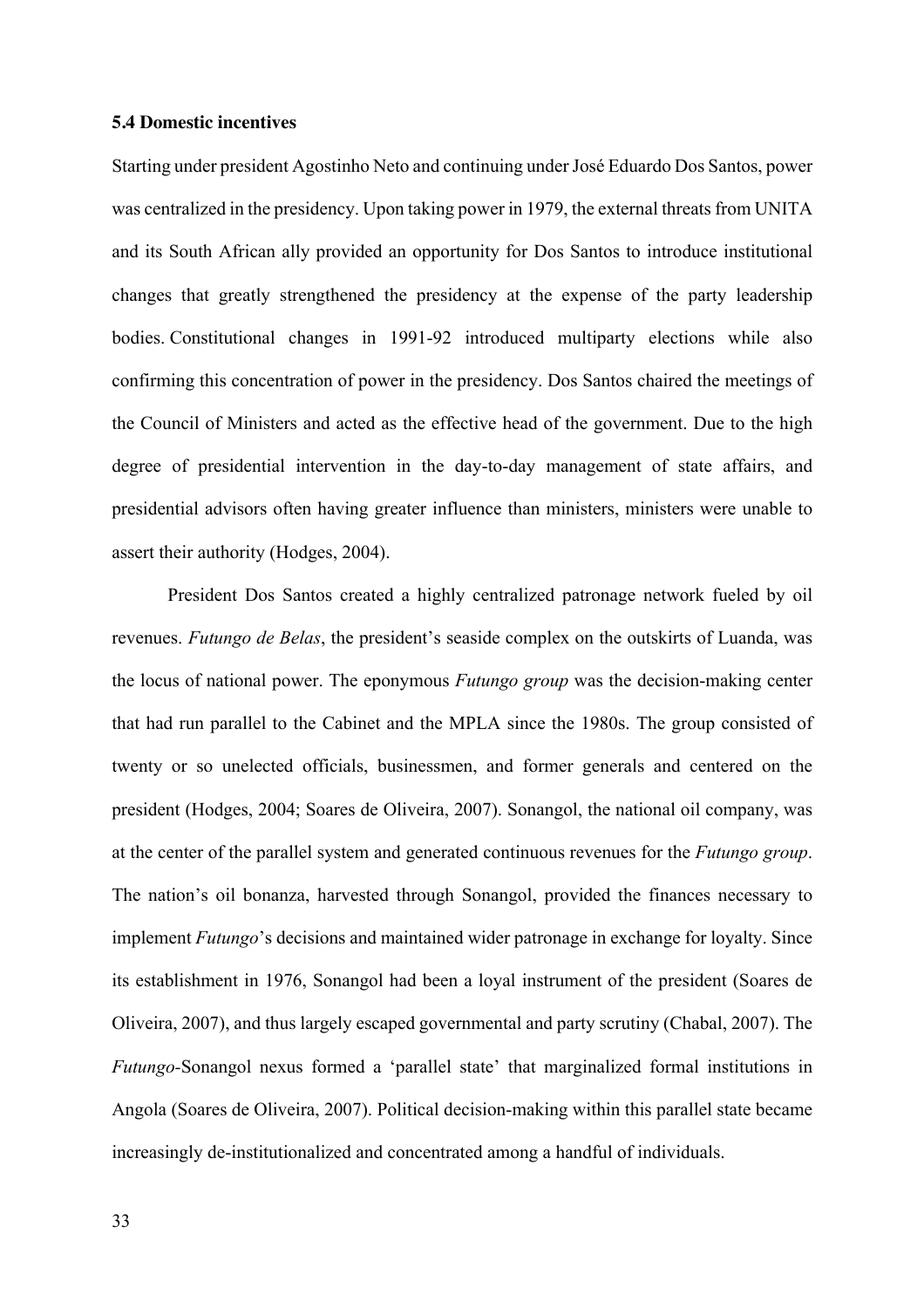The IMF and Western countries questioned the opacity of the resource revenues and conditioned their loans on transparency and governance reform, which would threaten Dos Santos' power base. The availability of Chinese credit allowed the president to strengthen his hold on power and ignore these requests for transparency and democracy. These loans from China which came without political conditions (besides recognizing Chinese sovereignty in Taiwan) inevitably became enmeshed in the corruption that reached directly to Dos Santos' family. Public service provision became an opportunity for Dos Santos to give privileges to elites (Corkin, 2016), and to reward loyalists at election time, as in the Kilamba case. Although some reconstruction projects benefited citizens, loans and infrastructure projects mostly benefited elites who extracted rents from domestic natural resources and maintained a clientelistic relationship with the outside world instead of serving the population (Clapham, 1982, p. 183).

Originally managed under the GRN, on 27 September 2010 following a presidential decree, the Kilamba project was transferred to Sonangol Imobiliária e Propriedades, a subsidiary of the state oil company Sonangol. The SONIP then subcontracted the management to Delta Imobiliária, whose partners are "the triumvirate that dominates Angola's political economy" (Marques de Morais, 2012): Manuel Vincente, the CEO of Sonangol from 1999- 2012, Kopelipa, and Dino, the president's head of telecommunications. Although the presidential decree officially changed ownership of the Kilamba project from the GRN to SONIP, in reality it remained in the hands of the same "triumvirate" of president Dos Santos' most trusted men. Selling the apartments generated monetary commissions and, more importantly, granted the power to decide who would enjoy the bright new residences and who would stay in the slums.40

<sup>40</sup> Interview with anonymous interviewee, Angolan journalist, Luanda, 15 December 2018. Similar comments also shared in (Pitcher, 2017); (Soreide, 2011).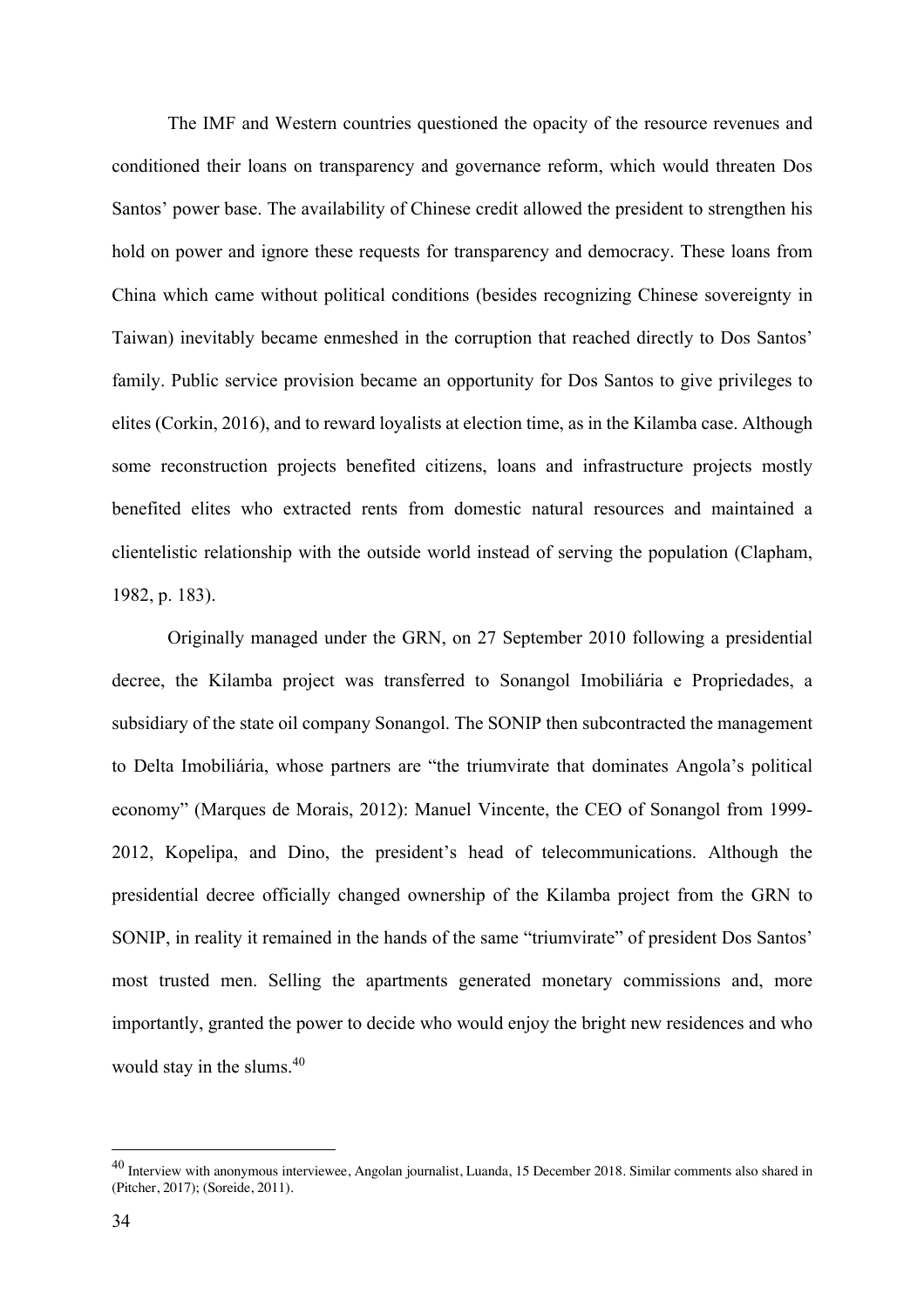The CITIC delivered the first batch of 115 buildings, corresponding to 3 118 apartments, on 11 July 2011, at an inauguration ceremony chaired by Dos Santos. In his speech, Dos Santos considered it "the largest housing project ever built in Angola, [constituting] a profound example of the social policy carried out in the country to solve the housing deficit" (Marques de Morais, 2011). Delta Imobiliária announced unit prices between US\$120 000 and US\$300 000. In a country where over half the population lives on under two dollars per day, this was so out-of-reach for most Angolans that by mid-2012, of the initial offering of 3 118 units, only about 300 had been sold. Faced with the September 2012 elections, the government decided to "save this prestigious project" (Cain, 2014) The government assigned 43 apartments to every ministry and others to party loyalists to be distributed to senior civil servants on acquisition terms unavailable to other Angolans (Soares de Oliveira, 2015, p. 67). Later SONIP introduced a heavily subsidized rent-to-buy scheme which offered a three percent interest rate on twentyyear mortgages and the cost of the cheapest units was cut from US\$120 000 to US\$84 200, which brought apartment ownership within the reach of mid-level civil servants (Cain, 2014). Two weeks after introducing this scheme, SONIP announced that it had sold 72 percent of stock and created a waiting list (Angonotícias, 2013; Buire, 2017). To get on the list, one had to be an MPLA loyalist. There was also evidence of preferential access to Kilamba housing for MPLA supporters following the 2012 elections (Croese, 2016), and many of the loyalists who moved in were too poor to afford the properties themselves.<sup>41</sup> In February 2016, Joaquim Israel, administrator of Kilamba City, announced that the city had 95 000 inhabitants (O País, 2016).<sup>42</sup>

<sup>41</sup> Interview with anonymous Angolan journalist, Luanda, 15 December 2018. See also the preferential access to Kilamba housing described in Croese (2016).

<sup>&</sup>lt;sup>42</sup> Admittedly, it is difficult to claim the Kilamba project as a success because of the frequent complaints from Kilamba residents concerning construction quality and basic property service. Additionally, it failed in its purpose as social housing, instead largely benefitting bureaucrats and the politically connected middle-class. Yet given very few post-war Angolan reconstruction projects can claim absolute success, Kilamba's transformation from a "ghost town" to nearly fully occupied compares favourably with some other reconstruction projects.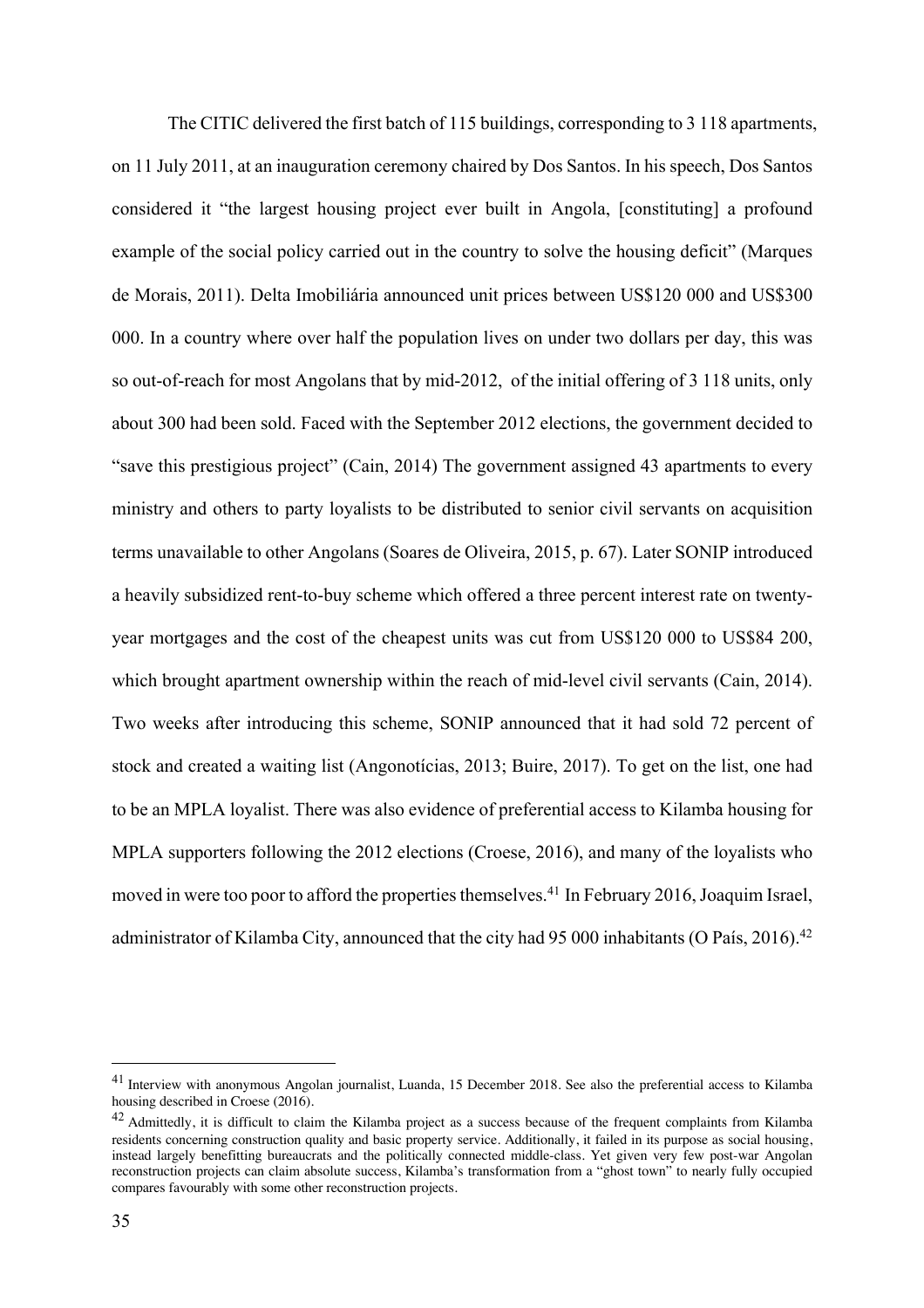The Kilamba Kiaxi project, apart from allowing him to reward supporters, was also a prominent case for Dos Santos to demonstrate his reconstruction success internationally. The Kilamba city became a popular site for distinguished international figures to visit. These included Liberia's president Ellen-Johnson Sirleaf, Mozambique's president Armando Guebuza, King Mswati II of Swaziland, the President of East Timor Ramos Horta, and Xi Jinping, who inspected the project on 20 November 2010, three years before he claimed China's chairmanship (Marques de Morais, 2011).

Dos Santos was much more committed to the Kilamba housing project than to other projects in the reconstruction program, and it was his commitment that rescued the project from failure. The president announced the building of one million houses as a 2008 campaign promise, and the timing of the Kilamba project cohered with Dos Santos' campaign schedule: the project was launched at the peak of the president's 2008 campaign and Phase 1 completed in July 2012, just in time for the 31 August 2012 elections, followed by the state-subsidized housing purchase scheme and the allocation of apartments to bureaucrats and MPLA supporters. The president touted the project frequently to distinguished international visitors from Africa, Asia, and the West as an example of state-led housing development nationally and even internationally. He kept this project close to himself, in the hands of his most trusted men. The housing price reductions and the state-subsidized rent-to-buy scheme were not announced officially by Dos Santos, but came from SONIP/Delta. However, because the three people in charge of the company (Kopelipa, Dino, and Vincent) were so close to the president, and because the Kilamba project was so high-profile, we can assume that these strategies were discussed with Dos Santos and obtained his consent.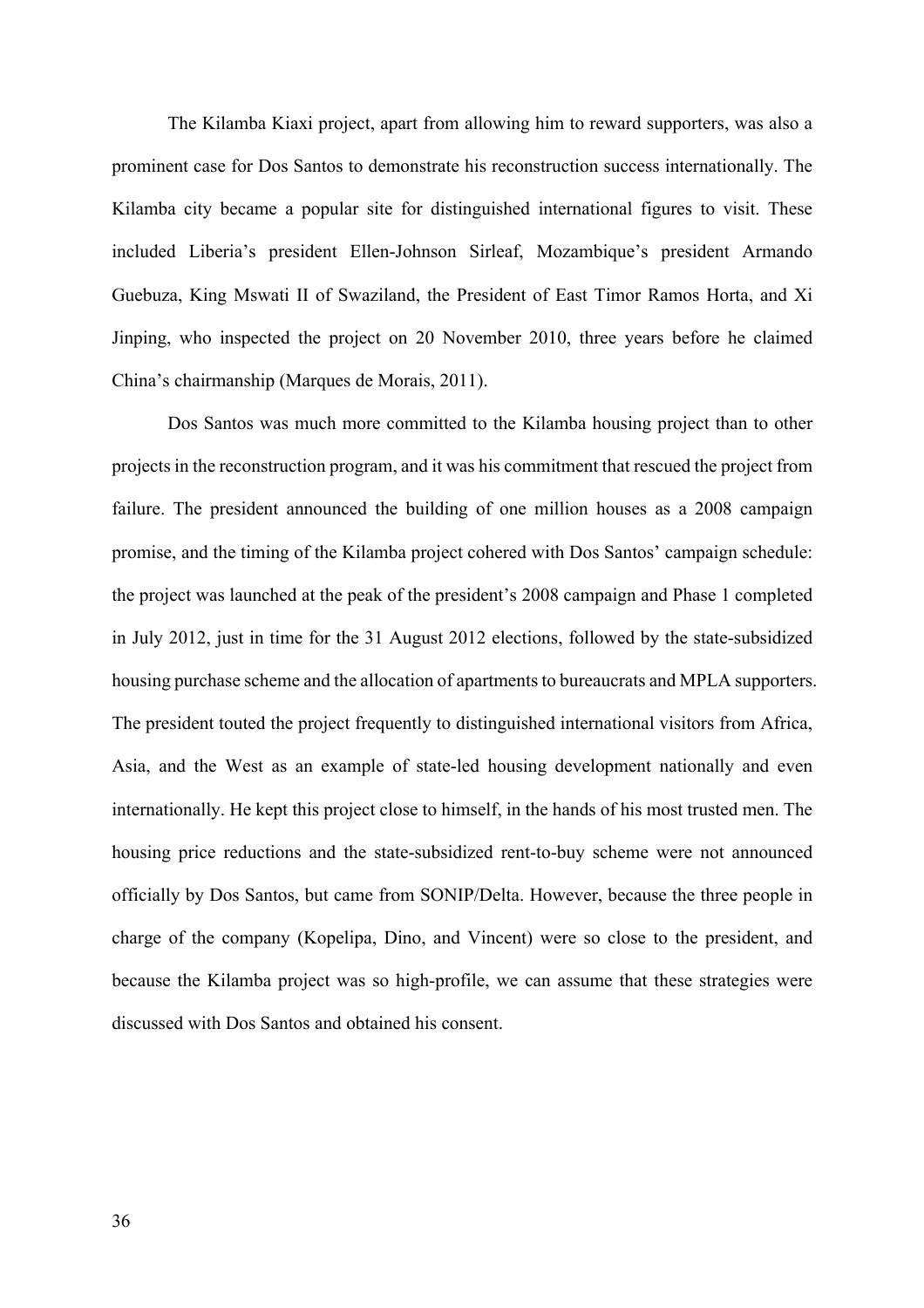# **6. Discussion: presidential extraversion via Chinese-sponsored megainfrastructure projects**

Both the SGR in Kenya and the Kilamba Kiaxi housing project in Angola were African initiatives, and prior to China, Kenya and Angola had approached companies and financiers globally. China proved the preferred option in both cases due to its ability to provide rapidly dispensable, cheap, and condition-free loans and cheap and capable services. The SGR was an EAC initiative, and the CRBC was selected as it offered to conduct a feasibility study for free. The availability of Chinese loans came at the right time, as Kenyatta was seeking to "Look East". The Kilamba project was part of the post-war reconstruction program, and in seeking international partnerships for reconstruction, Dos Santos first reached out to Western donors but, unsatisfied with the political conditions attached to Western credit lines, partnered instead with China.

When seeking China's help for mega-infrastructure finance and construction, Kenya and Angola were well aware of their structural asymmetry with China and that the debt and trade implications could further deepen their dependence. Yet the leaders still sought multibillion dollar loans from China for the construction projects. The opportunities to use these projects to promote domestic growth and create local employment and skill upgrading were not seized. Kenyatta and Dos Santos both sought to protect domestic capitalists by requiring quotas for local content, but lacking effective monitoring and implementation mechanisms, these achieved very mixed success.

Chinese-sponsored mega-infrastructure projects coincided with African leaders' political survival strategies, and the projects were effectively instrumentalized by the presidents. As visible and expensive expressions of state power, tangible commitments to economic development, and images of political stewardship, mega-infrastructure projects became ready tools for the rulers to demonstrate their performance legitimacy and sustain the patronage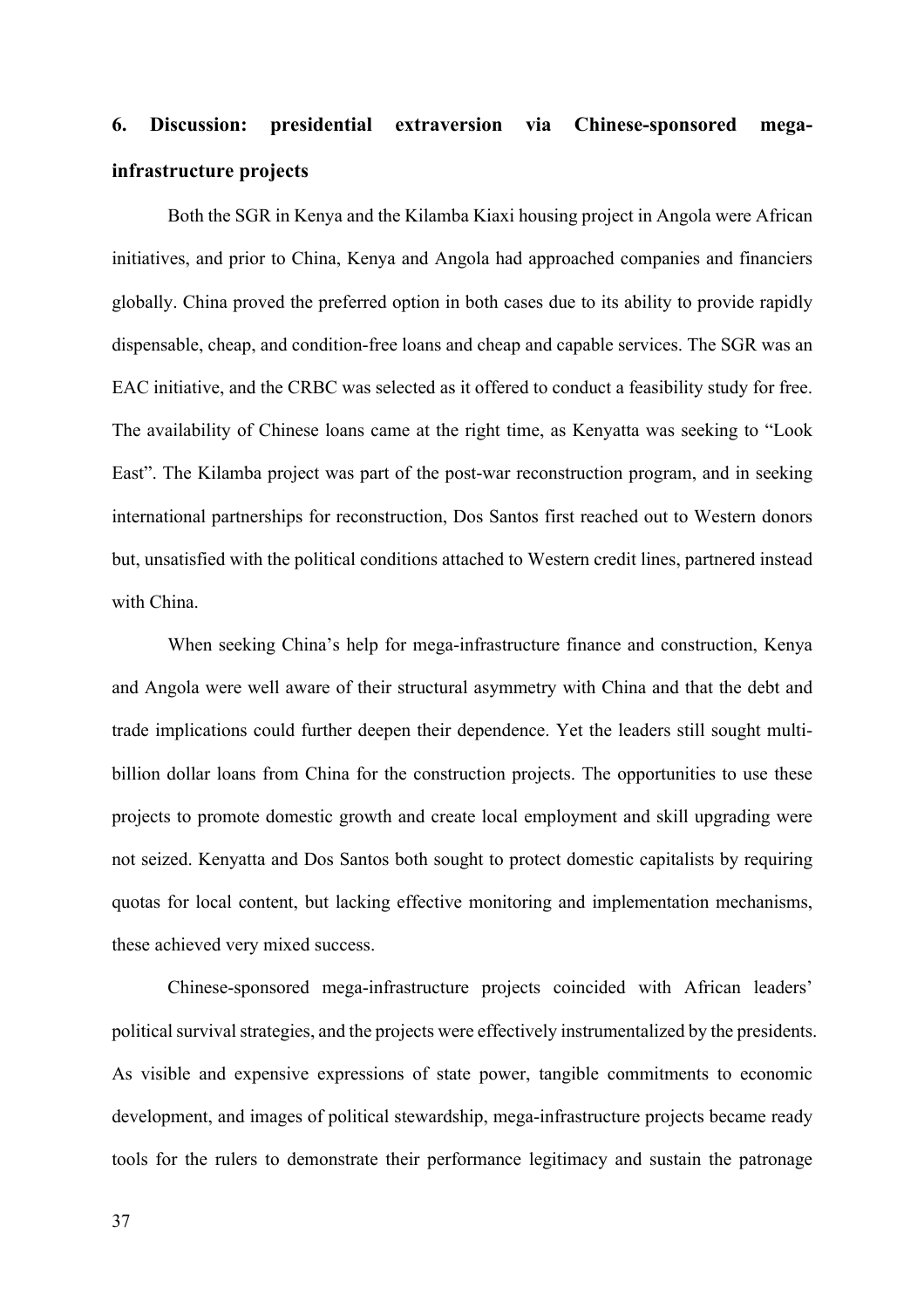networks crucial to their power. In the blatant association between project completion timelines and elections, the rulers instrumentalized these projects as demonstrations of the administration's delivery effectiveness, stewardship, and performance legitimacy.

Mega-infrastructure projects were occasions to nourish the patronage networks that connected the presidency to wider society. Kenyatta's subordinates received kickbacks from the SGR project, generating multiple corruption charges, while the president also used the project to transfer the Kenyan Port Authority, the cash cow, from the opposition stronghold to the capital. In Angola, the condition-free Chinese credit-lines allowed Dos Santos to strengthen his power without meeting Western donors' requests for increased transparency and democracy. The Kilamba Kiaxi social housing project also rewarded bureaucrats and MPLA loyalists for their support in the elections.

Chinese-sponsored mega-projects are exhibitions of African *presidential* rather than *elite* extraversion for two reasons. First, political institutions in both Kenya and Angola were characterized by highly personalized styles of rule and concentration of power in the presidency, with Kenyatta's personalism inherited from his father, and Dos Santos' personal rule established over three decades and operated via the *Funtungo-Sonangol* nexus. Second, both Kenyatta and Dos Santos played prominent roles in materializing the projects, and it was thanks to presidential commitment that the projects achieved relative success (or avoided total failure). Despite starkly different political systems and modes of cooperation with China, the presidents of Kenya and Angola shared the strategy of presidential extraversion through China-sponsored mega-infrastructure projects.

## **7. Conclusion**

38 Despite their structural inferiority in dealing with the second-largest economy in the world, Kenya and Angola actively instrumentalized this dependent relationship for their own political survival. This strategy of presidential extraversion through China-sponsored mega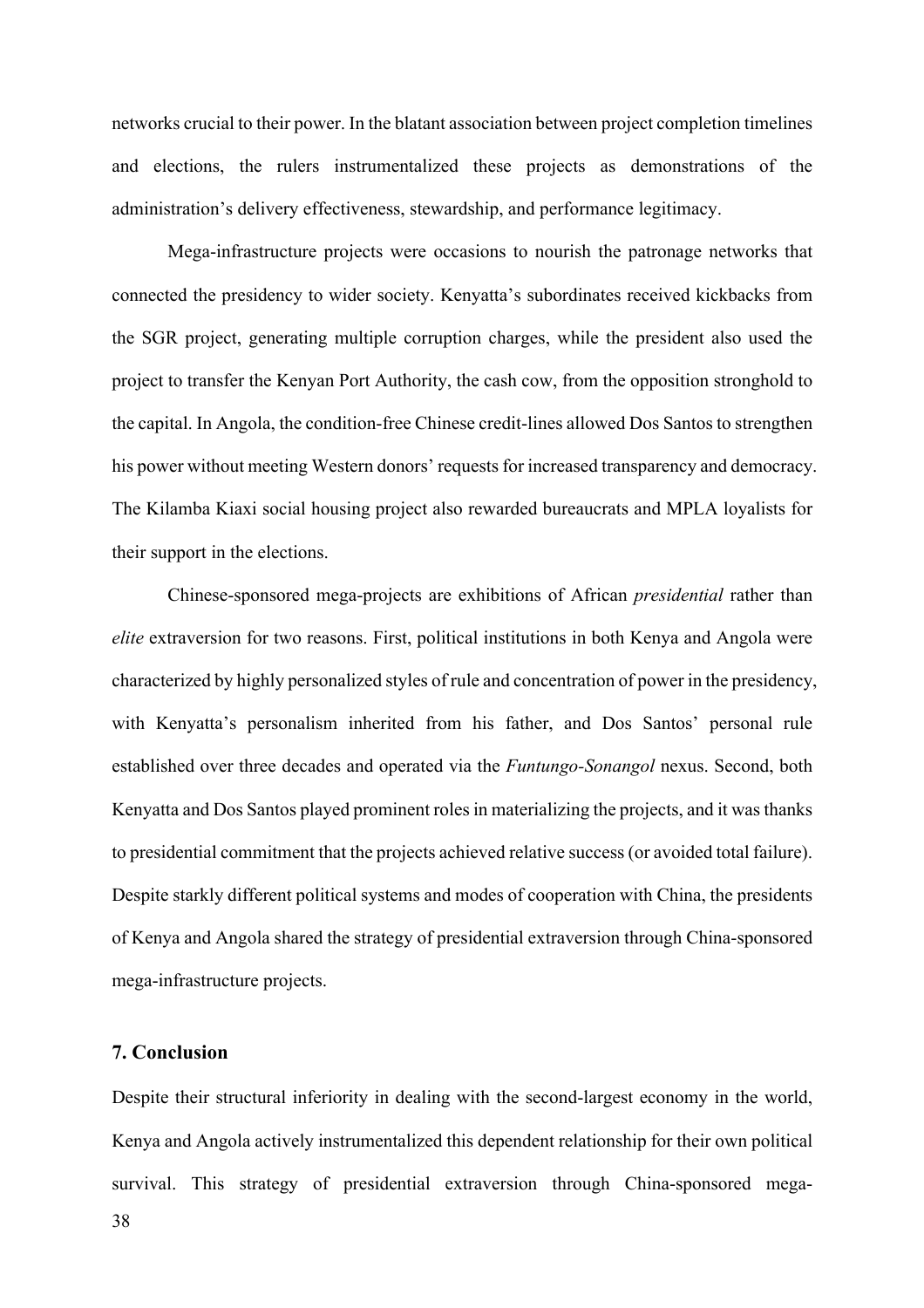infrastructure projects has the following three elements. Firstly, the Kenyan and Angolan infrastructure projects were African initiatives rather than impositions from China. The weighty involvement of Chinese actors in these projects does not change the fact that the ownerships of these projects is African and not Chinese. In both cases, the emergence of China, with readily available finance and capable service, provided African leaders an alternative choice to politically-conditioned Western finance. Second, the debt and bilateral trade implications that came with the infrastructure deals arguably further deepened the African countries' dependence within the global economic system, and with China in particular. African presidents were well aware of their inferiority in the global economic systems vis-àvis China, yet instead of disengaging with China (or other global powers), they actively engaged with the external world to realize their own political calculations. Third, the highly visible and expensive Chinese-sponsored mega-infrastructure projects and associated Chinese loans granted African leaders resources for their domestic political survival via demonstrating performance legitimacy and/or sustaining their patronage networks.

In the context of the current infrastructure boom featuring a diverse range of international interests, infrastructure is once again associated with the image of progress and modernity, as in modernization theory (Rostow, 1960; Howe, Lockrem, Appel, Hackett, & Boyer, 2016; Mawdsley, 2015; Harvey & Knox, 2015). Starting from the turn of the millennium, traditional and emerging financiers such as the World Bank, Asia Infrastructure Investment Bank, India, and USA, in addition to China, are financing mega-infrastructure projects in developing countries. There is therefore a pressing need for investigation of the rationale behind African leaders' infrastructure enthusiasm and whether and how Africa could shape foreign-sponsored infrastructure projects to its own benefit, a research agenda this paper sets out to contribute to. This paper adopts Chinese-financed and -constructed Kenyan railway and Angolan housing projects as case studies, but the presidential extraversion argument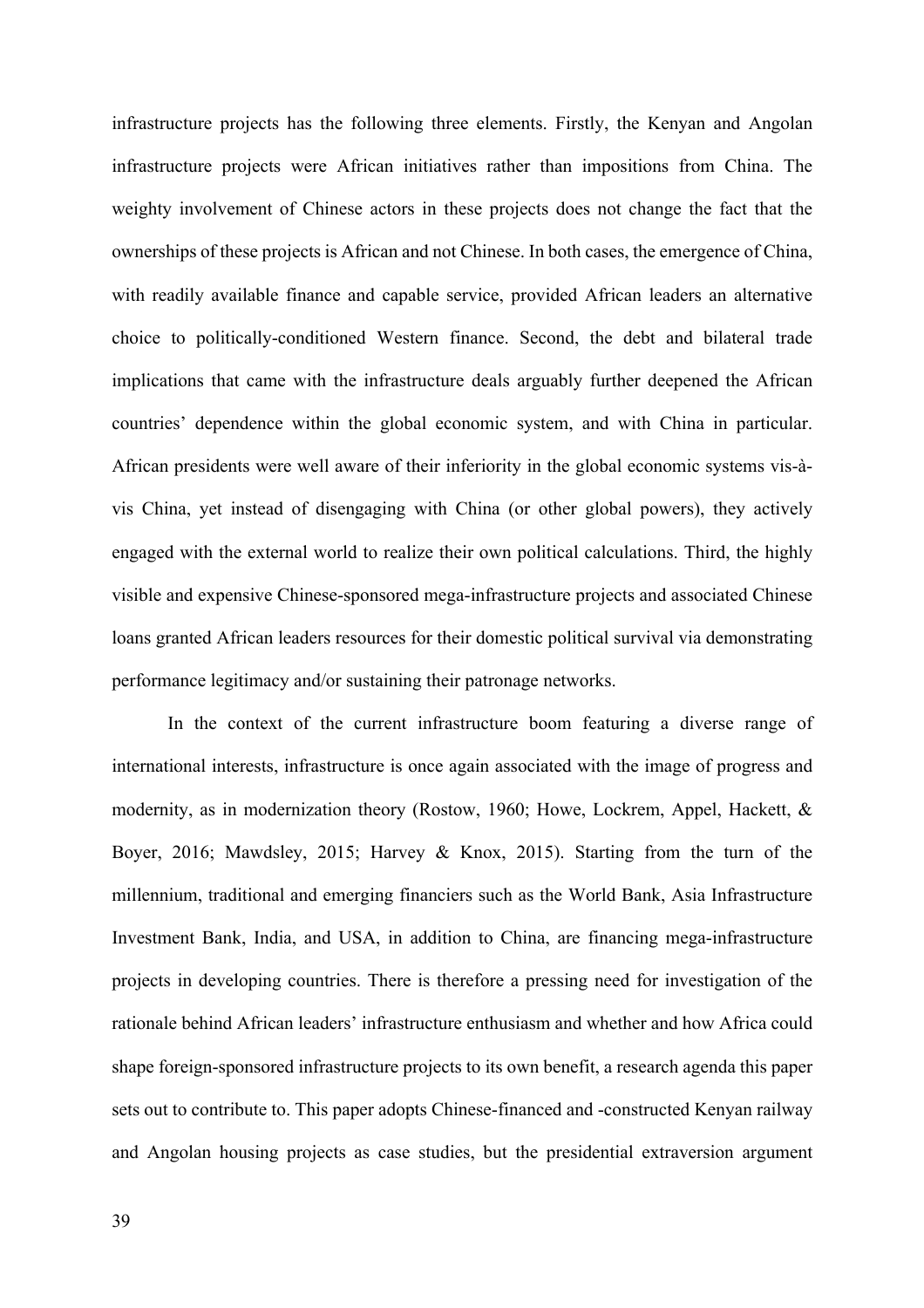applies to foreign-sponsored mega-infrastructure projects in developing countries with relatively weak institutions, $43$  that make the role of the president prominent, regardless the specific financier, project types, and host countries.

In addition to this timely policy contribution, this paper seeks to make the following three theoretical and empirical contributions. First, the presidential extraversion argument in this article challenges dependency theory and advances upon Bayart's classical extraversion theory. I show that African leaders actively maneuvered within Sino-African asymmetry to achieve domestic political ambitions. I show that it, in the cases from Kenya and Angola, it was not loosely defined 'elites' but chief decision-makers (presidents) who exercised the strategy of extraversion to achieve political survival via interactions with China. Second, the text contributes to the African agency debate in Sino-African relations literature by showing, with rich empirical evidence from Kenya and Angola, that Africa has agency, and where and how this agency operates. Finally, this paper relies on extensive fieldwork in Africa and China and in-depth interviews with stakeholders from both sides of the Sino-African infrastructure cooperation, triangulated with multi-lingual secondary sources. The empirical evidence presented in this paper sheds light on the black-box of Sino-African infrastructure deals and their implementation.

<sup>&</sup>lt;sup>43</sup> Other examples include the Chinese-sponsored Addis Ababa-Djibouti Railway in Ethiopia, which also features a prominent role for prime minister Meles Zenawi at the beginning of the project. The prime minister initiated the project, approached China for financial and technical support, and used it as a tangible demonstration of his developmental discourse (Terrefe, 2018; Wang, 2021). The India-sponsored Nyabarongo dam in Rwanda was instrumentalized to demonstrate a modernist developmental ideology (Dye, 2016), Chinese-sponsored dam projects in Sudan were tools of elite consolidation and nationbuilding (Mohamud & Verhoeven, 2016).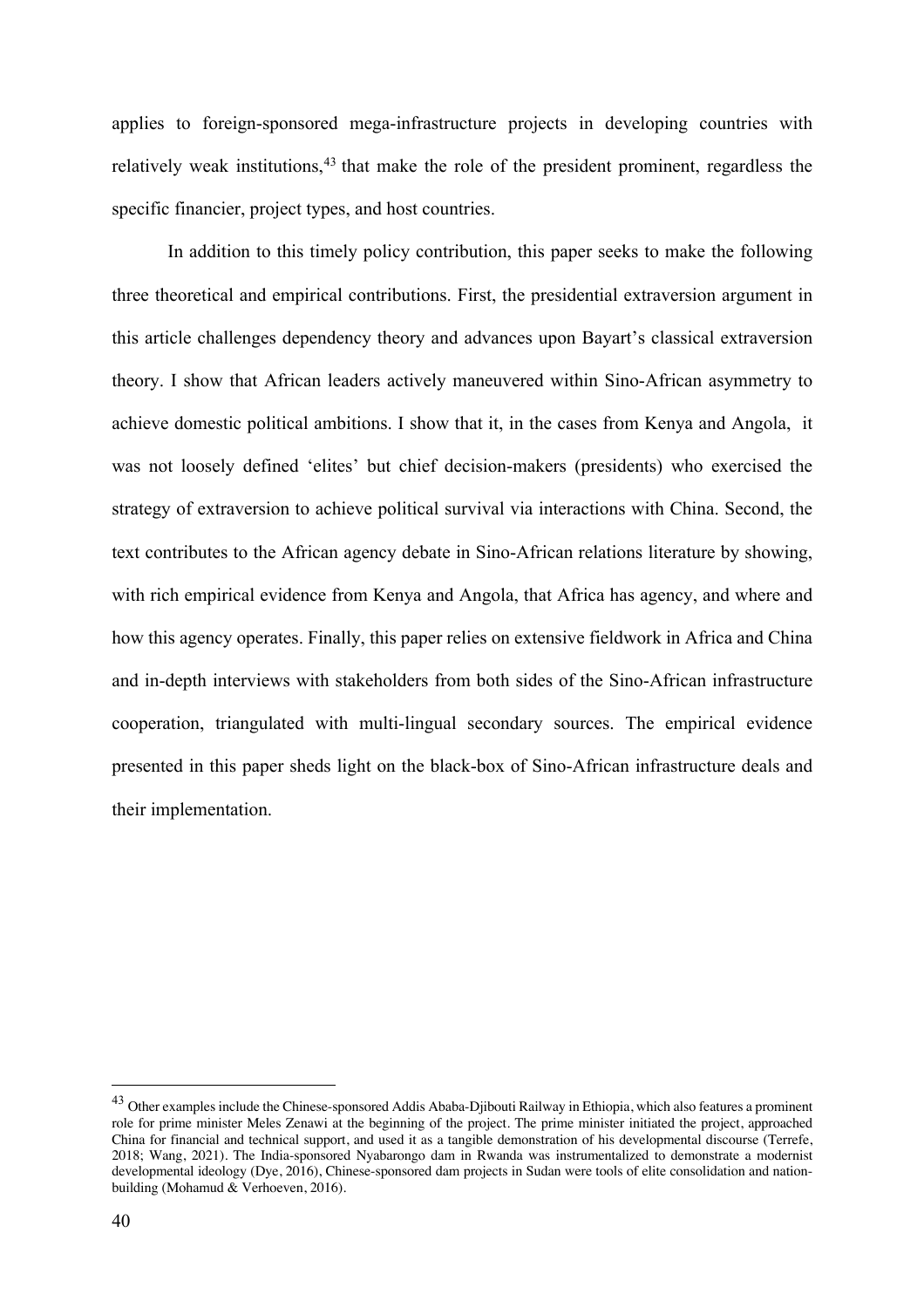# **Bibliography**

- Achuka, V. (2018, August 12). Swazuri, Railways Boss Arrested Over SGR Land Compensation. Retrieved from https://www.standardmedia.co.ke/business/article/2001291560/sgr-billions-sinkswazuri-atanas Accessed May 15, 2022
- Africa Confidential. (2010, March 1). Reshuffling Luanda's Beijing Connections. Retrieved from https://www.africa-confidential.com/articlepreview/id/10372/Reshuffling\_Luanda%27s\_Beijing\_connectionE**rror! Hyperlink reference not valid.** Accessed May 15, 2022
- African Development Bank. (2019). African Economic Outlook 2019. AfDB.
- Anassi, P. (2004). *Corruption in Africa: The Kenyan Experience.* Trafford.
- Angonotícias. (February 26, 2013). SONIP vendeu 18.089 habitações nas centralidades em 15 dias. *Angonotícias.*
- Barry, A. (2013). *Material Politics: Disputes Along the Pipeline.* Wiley Blackwell.
- Bayart, J.-F., & Ellis, S. (2000, April). Africa in the World: A History of Extraversion. *African Affairs, 99*(395), 217-267.
- Beresford, A. (2015). Power, Patronage, and Gatekeeper Politics in South Africa. *African Affairs, 114*(454), 226-248.
- Branch, D. (2011). *Kenya: Between Hope and Despair, 1963-2011.* Yale University Press.
- Brautigam, D. (2019). *The Dragon's Gift: The Real Story of China in Africa.* Oxford University Press.
- Brautigam, D. (2020). A Critical Look at Chinese 'Debt-trap Diplomacy': The Rise of a Meme. *Area Development and Policy, 5*(1), 1-14.
- Brautigam, D., Hwang, J., Link, J., & Acker, K. (2019). *Chinese Loans to Africa Database*. China Africa Research Initiative, Johns Hopkins University School of Advanced International Studies.
- Buire, C. (2017). New City, New Citizens?: A Lefebvrian Exploration of State-Led Housing and Political Identities in Luanda, Angola. *Transformation: Critical Perspectives on Southern Africa*, 13-40.
- Cabestan, J.-P. (2020). *African Agency and Chinese Power: The Case of Djibouti.* South African Institute of International Affairs.
- Cain, A. (2014). African urban fantasies: past lessons and emerging realities. *Environment & Urbanization, 26*(2), 561–567.
- Cain, A. (2017). Alternatives to African commodity-backed urbanization: the case of China in Angola. *Oxford Review of Economic Policy, 33*(3), 478-495.
- Campos, I., & Vines, A. (2008). *Angola and China: A Pragmatic Partnership.* CSIS.
- Cardoso, F. H., & Faletto, E. (1979). *Dependency and Development in Latin America.* University of California Press.
- CARI. (2018). CARI Update: "Angolan Ghost Town Wakes Up". Retrieved from http://www.chinaafricarealstory.com/2018/12/cari-update-angolan-ghost-town-wakesup.html Accessed May 24, 2020
- Carmody, P. (2020). Dependence not debt-trap diplomacy. *Area Development and Policy, 5*(1), 23-31.
- Carmody, P., & Kragelund, P. (2016). Who is in charge-state power and agency in Sino-African relations. *Cornell Int'l LJ, 49*(1), 1-21.
- Carmody, P., Taylor, I., & Zajontz, T. (2021). China's spatial fix and 'debt diplomacy' in Africa: constraining belt or road to economic transformation? *Canadian Journal of African Studies*.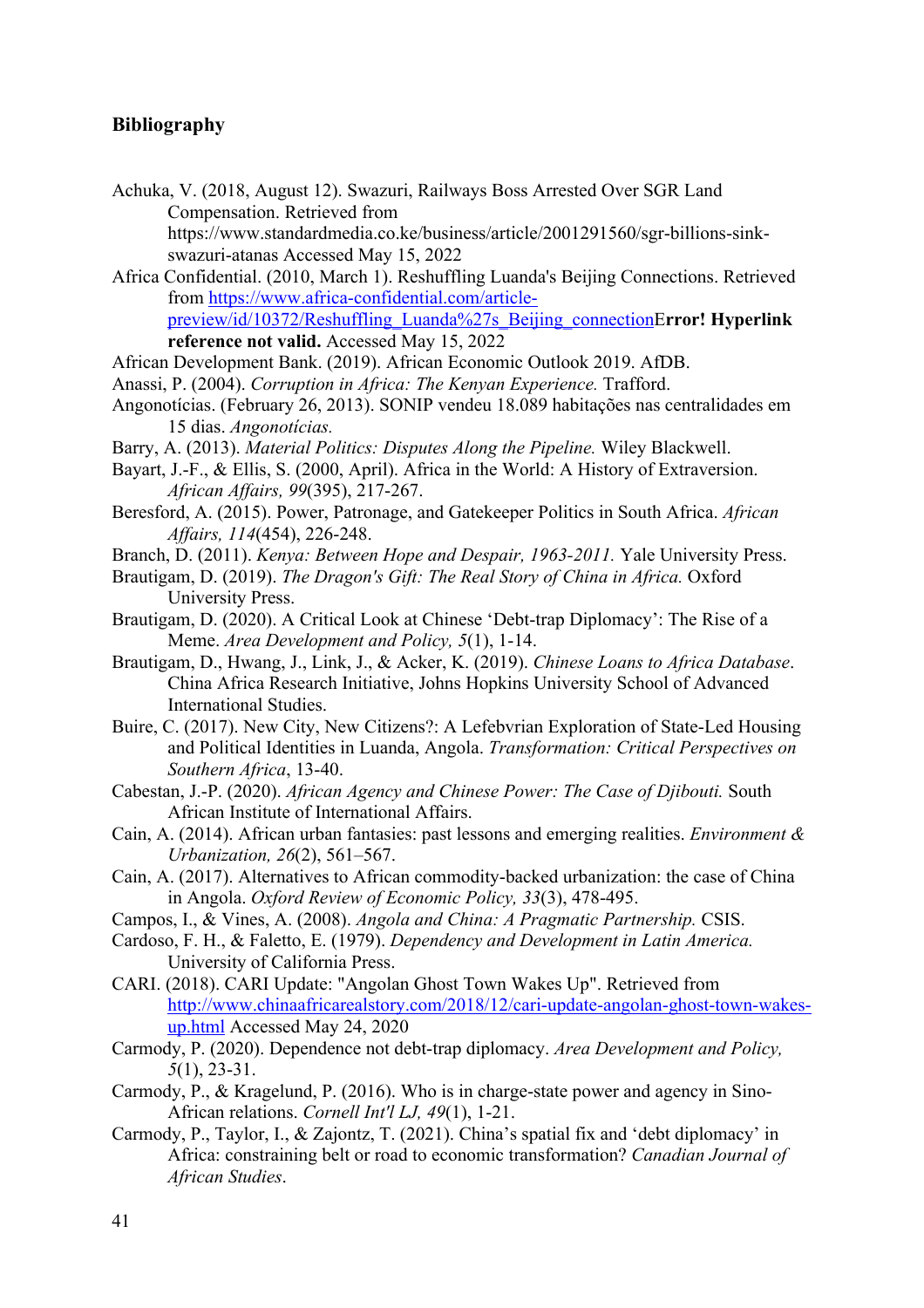- Cerutti, P. O., Gumbo, D., Moombe, K., Schoneveld, G., Nasi, R., Bourland, N., & Weng, X. (2018). *Informality, global capital, rural development and the environment: Mukula (rosewood) trade between China and Zambia.* International Institute for Environment and Development.
- Chabal, P. (2007). Introduction, E Pluribus Unum: Transition in Angola. In P. Chabal, & N. Vidal, *Angola, The Weight of History* (pp. 1-18). Hurst.
- Chabal, P., & Daloz, J.-P. (1999). *Africa Works Disorder as Political Instrument.* Indiana University Press.
- Chellaney, B. (2017, January 23). *China's Debt-trap Diplomacy*. Retrieved from https://www.project-syndicate.org/commentary/china-one-belt-one-road-loans-debtby-brahma-chellaney-2017-01 Accessed May 15, 2022
- Chen, Y., & Landry, D. (2018). Capturing the rains: Comparing Chinese and World Bank hydropower projects in Cameroon and pathways for South-South and North South technology transfer. *Energy policy*, 561-571.
- Clapham, C. (1982). Clientelism and the State. In C. Clapham, *Private patronage and public power: Political Clientelism in the Modern State* (pp. 1-35). Frances Pinter.
- Clapham, C. (1996). *Africa and the International System: The Politics of State Survival.* Cambridge University Press.
- Corkin, L. (2011). Uneasy allies: China's evolving relations with Angola. *Journal of Contemporary African Studies, 29*(2), 169-180.
- Corkin, L. (2012). Chinese construction companies in Angola: A local linkages perspective. *Resources Policy, 37*(4), 475-483.
- Corkin, L. (2016). *Uncovering African Agency: Angola's Management of China's Credit Lines.* Routledge.
- CPCS. (2009). *East African Railways Master Plan Study Final Report.* CPCS. CR20. (2020). 国家荣誉*.*
- 
- CRBC. (2018). *CCCC/CRBC Kenya CSR Report 2017-2018.* CRBC.
- Croese, S. (2016). State-led housing delivery as an instrument of developmental patrimonialism: the case of post-war Angola. *African Affairs, 116*(462), 80-100.
- Daily Nation. (2017, June 26). Jimi Wanjigi: Kenya's Most Feared Oligarch. Retrieved from https://www.nation.co.ke/news/State-capture--Kenya-s-most-feared-oligarch/1056- 3987356-dek8hy/index.html Accessed May 15, 2022
- Daily Nation. (2016, 28 March). Sh11bn already paid to railway beneficiaries, land records show. Retrieved from https://www.nation.co.ke/news/Firms-receive-Sh11bn-pay-outas-queries-rage-on/-/1056/3136002/-/qud8lvz/-/index.html Accessed September 17, 2019
- Diário da República. (2004). *I Series – No. 85, Decree-law 6/04.* Luanda, Angola.
- Diário da República. (2009). *Series I – No. 45, Resolution 20/09*. Luanda, Angola.
- Dreher, A., Fuchs, A., Parks, B., Strange, A. M., & Tierney, M. J. (2018). Apples and Dragon Fruits: The Determinants of Aid and Other Forms of State Financing from China to Africa. *International Studies Quarterly, 62*(1), 182-194.
- Dye, B. (2016, June). The Return of 'High Modernism'? Exploring the Changing Development Paradigm through a Rwandan Case Study of Dam Construction. *Journal of Eastern African Studies, 10*(2), 303-324.
- East African Community. (n.d.). EAC Railways Sub-sector Projects. Retrieved from https://www.eac.int/infrastructure/railways-transport-sub-sector/92 sector/infrastructure/railways. Accessed May 15, 2022
- Fairefield, T., & Charman, A. (Forthcoming). Case Selection. In T. Fairefield, & A. Charman, *Social Inquiry and Bayesian Inference: Rethinking Qualitative Research.* Cambridge University Press.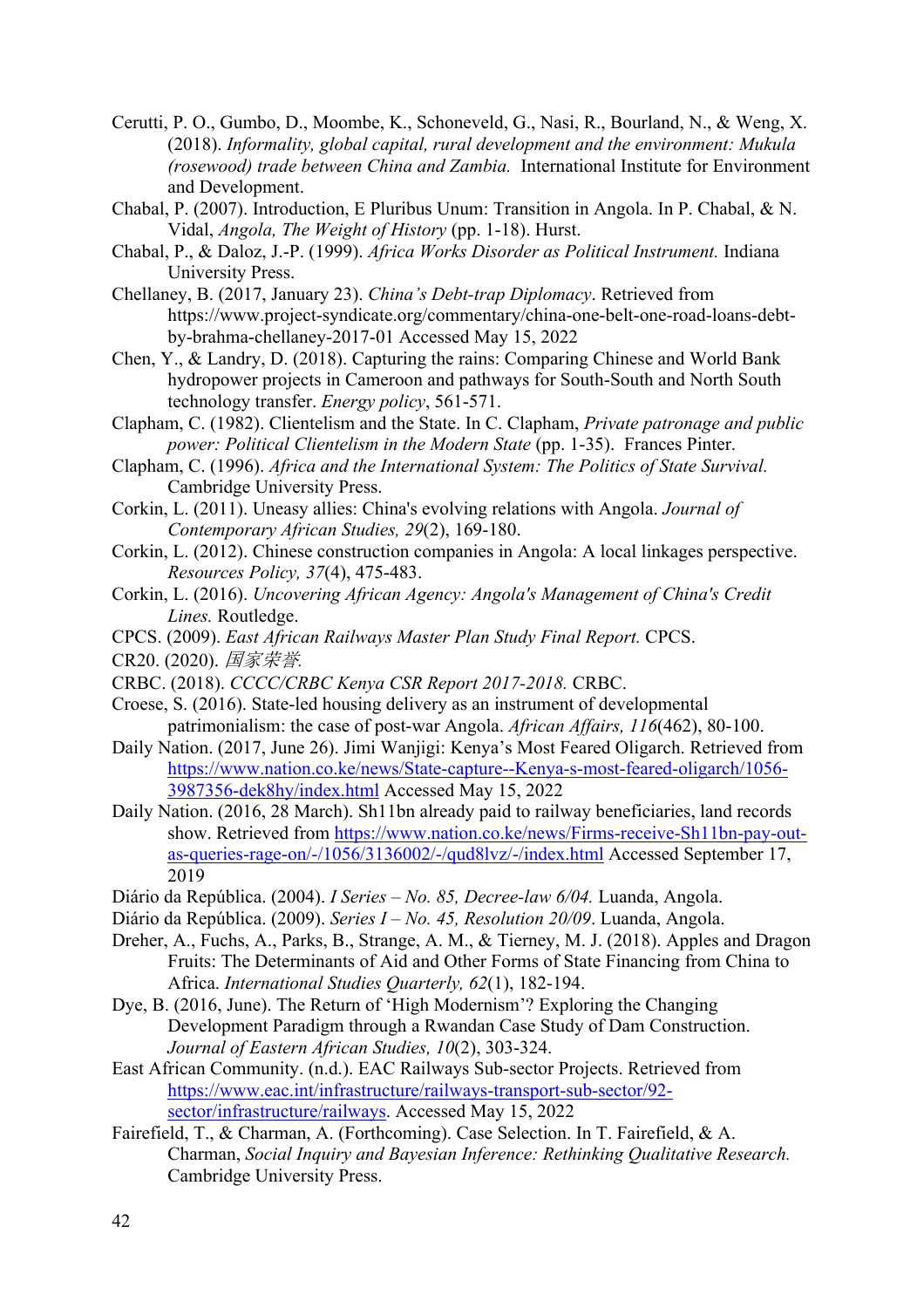- Fieldhouse, D. K. (1999). *The West and the Third World: Trade, Colonialism, Dependence, and Development.* Blackwell.
- Flyvbjerg, B. (2017). *The Oxford Handbook of Megaproject Management.* Oxford University Press.
- Foster, V., Butterfield, W., Chen, C., & Pushek, N. (2009). *(2009). Building bridges: China's growing role as infrastructure financier for Sub-Saharan Africa.* World Bank Trends and Policy Options No. 5.
- Fraser, A. (2009). Aid-recipient sovereignty in historical context. In Whitfield, *The politics of aid: African strategies for dealing with donors* (pp. 45-73). Oxford University Press.
- George, A., & Bennett, A. (2004). *Case Studies and Theory Development in the Social Sciences.* MIT Press.
- Gettleman, J. (2013, March 7). Leader of Vote Count in Kenya Faces U.S. With Tough Choices. Retrieved from

https://www.nytimes.com/2013/03/08/world/africa/kenyatta.html**Error! Hyperlink reference not valid.** Accessed May 15, 2022

- Government of Mombasa. (2019). *Assessment Report on the Socio-economic Impact of the Operationalization of the Standard Gauge Railway on the Port City of Mombasa.* Retrieved from https://muhuri.org/wp-content/uploads/2020/10/Social-Economic-Impact-of-Operationalization-of-the-Standard-Gauge-Railway-on-the-Port-City-of-Mombasa.pdfhttps://muhuri.org/wp-content/uploads/2020/10/Social-Economic-Impact-of-Operationalization-of-the-Standard-Gauge-Railway-on-the-Port-City-of-Mombasa.pdf Accessed May 15, 2022
- Gowon-Adelabu, N. S., Owino, S. M., & Ndiiri, W. (2018). The Dynamics of Political Corruption and Neo-Patrimonialism in Kenya. *Dynamics,* 8(14).
- Green, M. (2019, April 25). China's Debt Diplomacy How Belt and Road threatens countries' ability to achieve self-reliance. Retrieved from https://foreignpolicy.com/2019/04/25/chinas-debt-diplomacy/ Accessed May 15, 2022
- Greenhill, R., & Prizzon, A. (2013). *How are Developing Countries Managing the New Aid Landscape?* ODI.
- Gu, J. (2009). China's private enterprises in Africa and the implications for African development. The European Journal of Development Research, 21(4), 570-587.
- Harvey, P., & Knox, H. (2015). *Road, An Anthropology of Infrastructure and Expertise.* Cornell University Press.
- Herbst, J. (2000). *States and Power in Africa: Comparative Lessons in Authority and Control.* Princeton University Press.
- Hodges, T. (2004). *Angola: Anatomy of an oil state.* Indiana University Press.
- Holston, J. (2008). *Insurgent Citizenship: Disjunctions of Democracy and Modernity in Brazil.* Princeton University Press.
- Howe, C., Lockrem, J., Appel, H., Hackett, E., & Boyer, D. (2016). Paradoxical infrastructures: ruins, retrofit, and risk. *Science, Technology, & Human Values, 41*(3), 547-565.
- Humphrey, C., & Michaelowa, K. (2013). Shopping for Development: Multilateral Lending, Shareholder Composition and Borrower Preferences. *World Development, 44*, 142- 155.
- IMF. (2003). *2003 Article IV Consultation—Staff Report.* IMF. Retrieved from https://www.elibrary.imf.org/view/journals/002/2003/291/002.2003.issue-291-en.xml Accessed May 15, 2022
- Infrastructure Consortium for Africa. (2021, October 3). *Infrastructure financing trends in 2018*. Retrieved from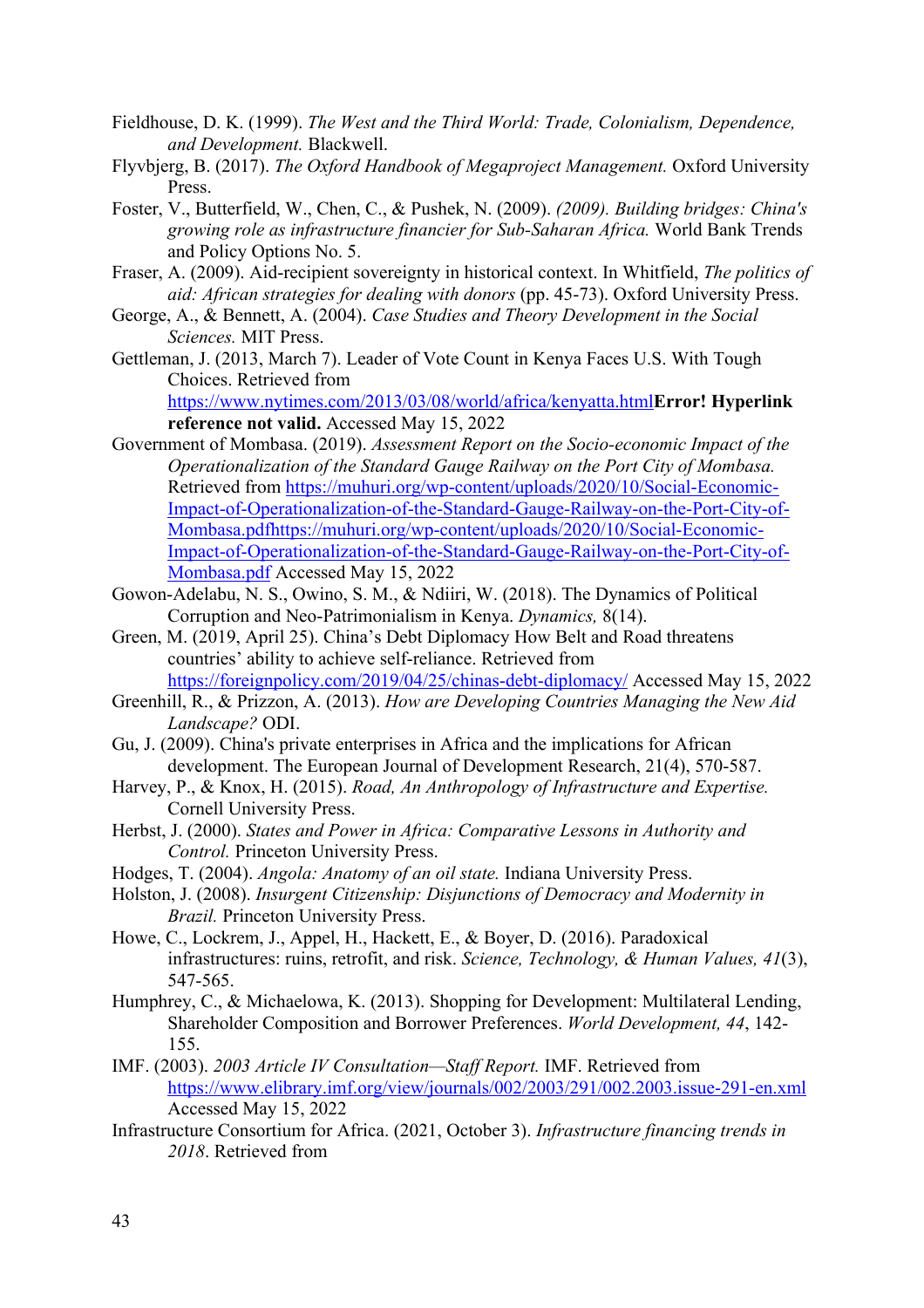https://www.icafrica.org/fileadmin/documents/IFT\_2018/ICA\_Infrastructure\_Financi ng in Africa Report 2018 En.pdf Accessed May 15, 2022

- Instituto Nacional de Estatística. (2010). *Inquérito Integrado sobre o Bem Estar da População 2008–2009: Principais Resultados Definitivos.* Retrieved from
- https://catalog.ihsn.org//catalog/2178/download/36749 Accessed May 15, 2022
- Jerve, A. M., & Nissanke, M. (2008). *Aid Effectiveness to Infrastructure: A Comparative Study of East Asia and Sub-Saharan Africa. Synthesis Paper.* Japan Bank for International Cooperation.
- Kapiszewski, D., MacLean, L. M., & Read, B. L. (2015). *Field research in political science: Practices and principles.* Cambridge University Press.
- Kelsall, T. (2013). *Business, Politics, and the State in Africa: Challenging the Orthodoxies on Growth and Transformation.* Zed Books.
- Kwaka, J., Okombo, O., Barack, M., Betty S. N. (2011). *Challenging the Rulers: A Leadership Model for Good Governance.* East African Publishers.
- Lamarque, H. (2019). Profitable inefficiency: the politics of port infrastructure in Mombasa, Kenya. *The Journal of Modern African Studies*, *57*(1), 85-109.
- Lewis, T. (2013). *Divided Highways: Building the Interstate Highways, Transforming American Life.* Cornell University Press
- Leys, C. (1996). *The Rise and Fall of Development Theory.* London: James Currey.
- Li, J. (2001). 支持对外承包工程: 银行的观点与作用. 国际经济合作, 27-29.
- Lonsdale, J. (2000). Agency in Tight Corners: Narrative and Initiative in African History. *Journal of African Culture Studies*, 5-16.
- Marques de Morais, R. (2011, September 26). *The ill-gotten gains behind Kilamba housing development*. Retrieved from https://www.makaangola.org/2011/09/the-ill-gottengains-behind-the-kilamba-housing-development/ Accessed May 15, 2022
- Marques de Morais, R. (2012). *The Angolan Presidency: The Epicentre of Corruption.* Maka Angola.
- Mawdsley, E. (2015). Development geography: Cooperation, competition and convergence between 'North' and 'South'. *Progress in Human Geography, 41*(1), 108-117.
- Mead, N. V. (2018, July 31). *China in Africa: Win-win Development, or a New Colonialism?* Retrieved from https://www.theguardian.com/cities/2018/jul/31/china-in-africa-winwin-development-or-a-new-colonialism Accessed May 15, 2022
- Mohamud, M., & Verhoeven, H. (2016). Re-Engineering the State, Awakening the Nation: Dams, Islamist Modernity and Nationalist Politics in Sudan. *Water Alternatives, 9*(2), 182-202.
- Mohan, G., & Lampert, B. (2013). Negotiating China: Reinserting African agency into China–Africa Relations. *African Affairs, 112*(446), 92-110.
- Mold, A. (2012). Will it all end in tears? Infrastructure spending and African development in historical perspective. *Journal of International Development*, 237-254.
- Monson, J. (2009). *Africa's Freedom Railway: How a Chinese Development Project Changed Lives and Livelihoods in Tanzania.* Indiana University Press.
- Ng, T. (2013, August 19). *Kenya looks East to 'sincere friend' in China*. Retrieved from https://www.scmp.com/news/china/article/1297869/facing-icc-trial-kenyan-presidentuhuru-kenyatta-welcomed-china-visit Accessed May 15, 2022
- Nissanke, M., & Jerve, A. (2008). *Aid Effectiveness to Infrastructure: A Comparative Study of East Asia and Sub-Saharan Africa. Framework Paper.* Japan Bank for International Cooperation.
- O País. (2016, February 15). *O País*. Retrieved from Moradores das centralidades queixam-se ao governador.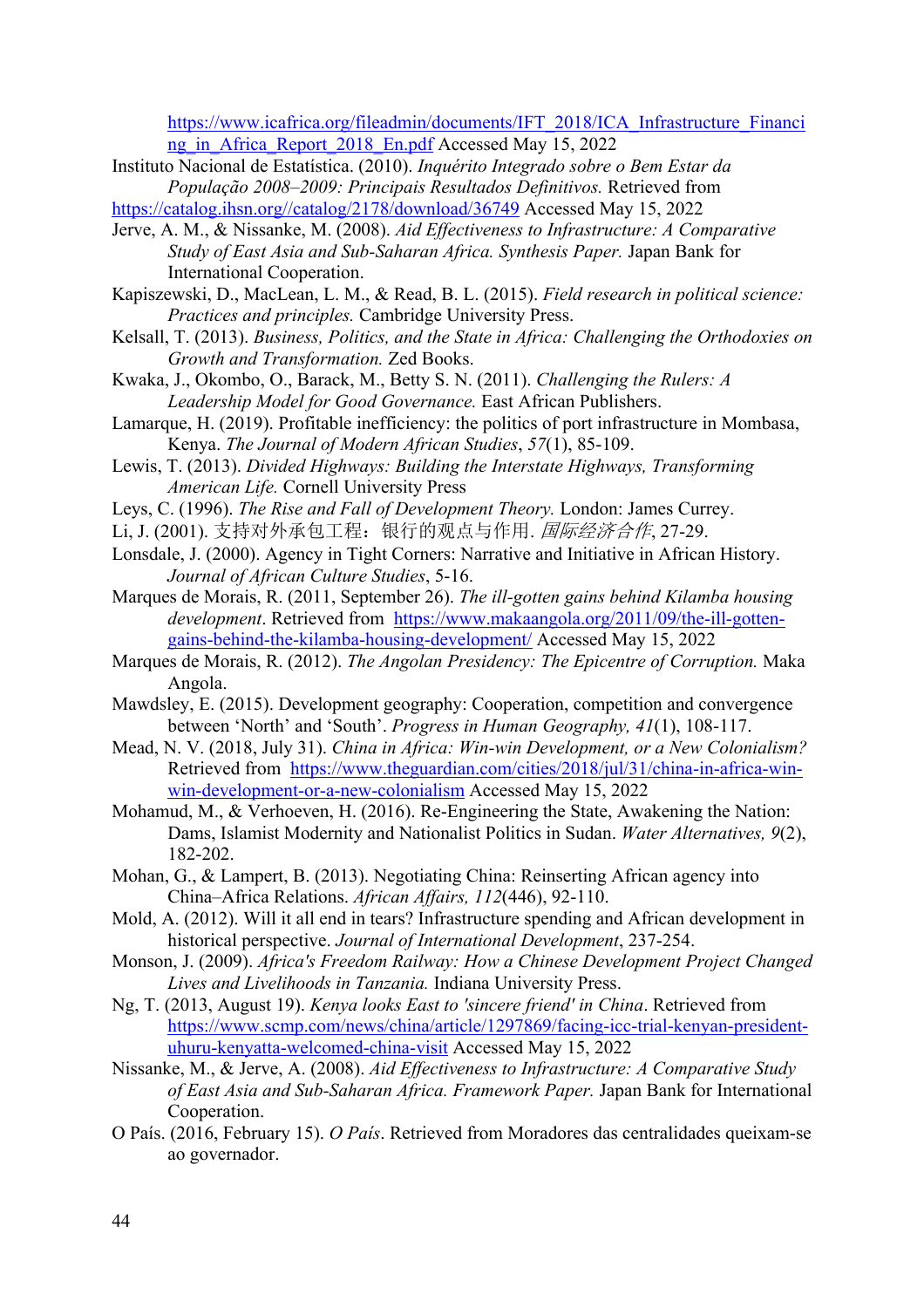- Okiya Omtatah Okoiti & 2 others v Attorney General & 4 others [2020] eKLR, Civil Appeal 13 of 2015 (Court of Appeal, Nairobi June 19, 2020).
- Onjala, J. (2018). China's development loans and the threat of debt crisis in Kenya. *Development Policy Review, 36*(S2), 710-728.
- Otieno, B. (2019, May 27). *Kenya revises SGR revenue downward 44pc to Sh5.7bn*. Retrieved from https://www.businessdailyafrica.com/economy/Kenya-revises-SGRrevenue-downward-44pc/3946234-5134064-owsngjz/index.html Accessed May 15, 2022
- Oya, C., & Schaefer, F. (2019). *Chinese firms and employment dynamics in Africa: A comparative analysis.* IDCEA.
- Pearce, J., Péclard, D., & Soares de Oliveira, R. (2018). Angola's elections and the politics of presidential succession. *African Affairs*, *117*(466), 146-160.
- Pfeiffer, C., & Englebert, P. (2012). Extraversion, Vulnerability to Donors, and Political Liberalization in Africa. *African Affairs, 111*(444), 355–378.
- Phillips, J. (2018). Who's in Charge of Sino-African Resource Politics? Situating African State Agency in Ghana. *African Affairs, 118*(470), 101-124.
- Pitcher, M. A. (2017). Varieties of residential capitalism in Africa: Urban housing provision in Luanda and Nairobi. *African Affairs, 116*(464), 365-390.
- Prizzon, A., Greenhill, R., & Mustapha, S. (2017). An 'age of choice' for external development finance? Evidence from country case studies. *Development Policy Review*, 29-45.
- Procopio, M. (2018). Kenyan agency in Kenya–China relations: Contestation, cooperation and passivity. In C. Alden, & D. Large, *New Directions in Africa–China Studies* (pp. 173-188). Routledge.
- Public Investment Committee. (2014). S*pecial Report on the Procurement and Financing of the Construction of Standard Gauge Railway from Mombasa to Nairobi (Phase 1).* Kenyan National Assembly.
- Raghavan, S. (2013, August 17). *In snub to Washington, Kenyan president visits China, Russia in first official visit outside Africa*. Retrieved from https://www.washingtonpost.com/world/in-snub-to-washington-kenyan-presidentvisits-china-russia-in-first-official-visit-outside-africa/2013/08/17/baaed162-06a4- 11e3-bfc5-406b928603b2\_story.html Accessed May 15, 2022
- Railway Technology. (2016). *Mombasa-Nairobi Standard Gauge Railway Project*. Retrieved from https://www.railway-technology.com/projects/mombasa-nairobi-standardgauge-railway-project/ Accessed September 17, 2019
- RedeAngola. (2014, August 23). *IMOGESTIN assumirá vendas nas centralidades*. Retrieved from http://www.redeangola.info/imogestin-assumira-vendas-nascentralidades/#disqus\_thread Accessed May 15, 2022
- Redvers, L. (2012, July 3). *Angola's Chinese-built ghost town*. Retrieved from http://www.bbc.co.uk/news/world-africa-18646243 Accessed May 15, 2022
- Rostow, W. (1960). *The Stages of Economic Growth: A Non-Communist Manifesto.* Cambridge University Press.
- Scoones, I., Amanor, K., Favaretoc, A., & Qie, G. (2016). A New Politics of Development Cooperation? Chinese and Brazilian Engagements in African Agriculture. *World Development, 81*, 1-12.
- Shilaho, W. K. (2016). Ethnic mobilisation and Kenya's foreign policy in the face of the International Criminal Court (ICC). *Journal of Contemporary History, 41*(1), 103- 125.
- Soares de Oliveira, R. (2007). Business Success, Angola-Style: Postcolonial Politics and the Rise and Rise of Sonangol. *The Journal of Modern African Studies, 45*(4), 595-619.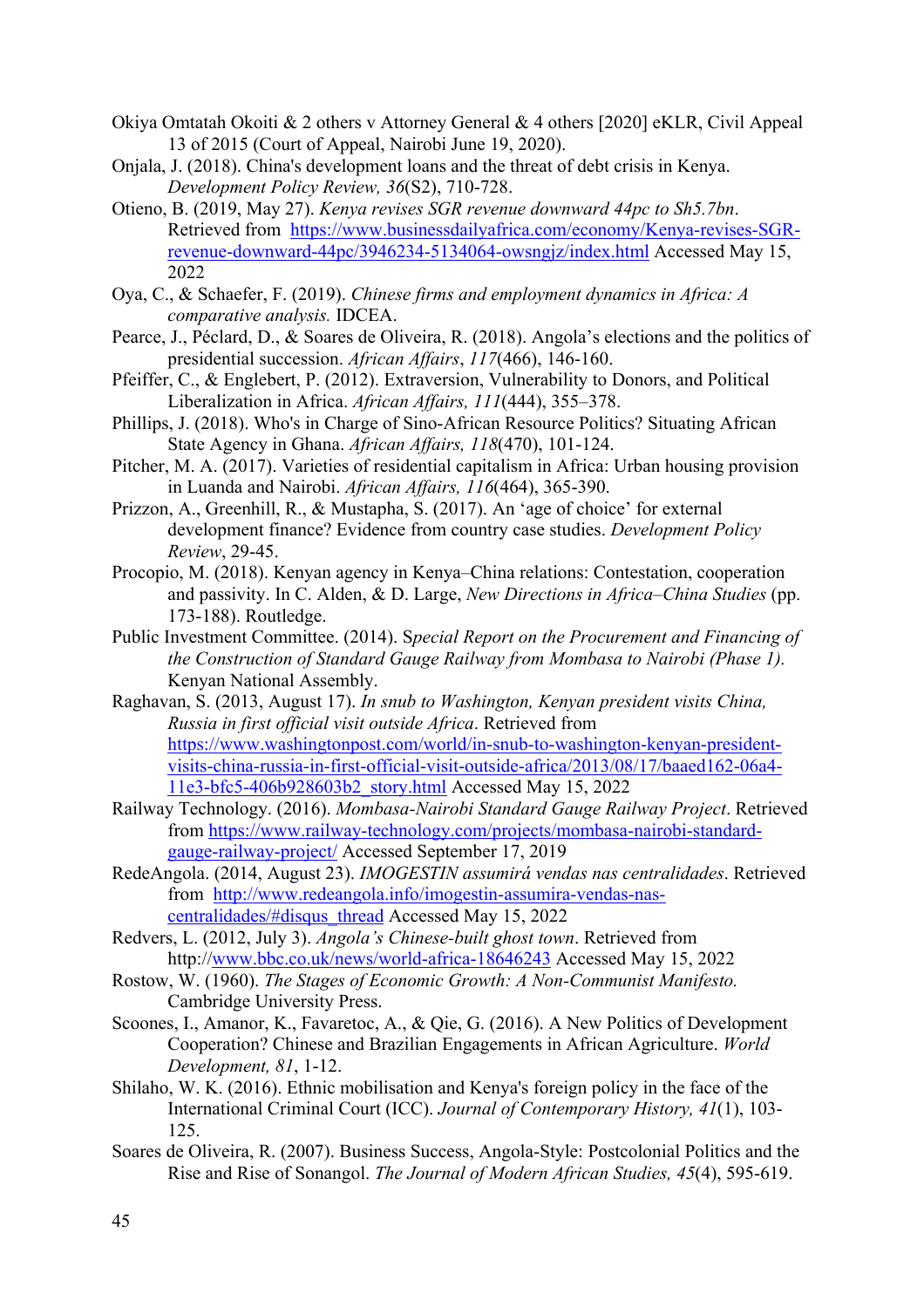- Soares de Oliveira, R. (2015). *Magnificent and Beggar Land: Angola Since the Civil War.* London: Hurst.
- Soreide, T. (2011). Ten Challenges in Public Construction. *CEIC-CMI Public Sector Transparency Study*.
- Soule-Kohndou, F. (2019). Bureaucratic Agency and Power Asymmetry in Benin-China Relations. In C. Alden, & D. Large, *New Directions in Africa-China Studies* (pp. 189- 204). Routledge.
- Steinberg, G. M. (1987). Large-Scale National Projects as Political Symbols: The Case of Israel. *Comparative Politics, 19*(3), 331-346.
- Strange, A. (2020). *Who Pursues Prestige Projects, and Why? Evidence from Chinese Development Finance.* Working Paper.
- Taylor, I. (2020). Kenya's New Lunatic Express: The Standard Gauge Railway. *African Studies Quarterly, 19*(3-4), 29-52.
- Taylor, I., & Zajontz, T. (2020). In a Fix: Africa's Place in the Belt and Road Initiative and the Reproduction of Dependency. *South African Journal of International Affairs, 27*(3), 277-295.
- Terrefe, B. (2018). *The 'Renaissance' Railway In Structure and Discourse in EPRDF's Ethiopia.* Oxford: MPhil thesis.
- Tull, D. M., & Blasiak, R. (2011). *Weak States and Successful Elites: Extraversion Strategies in Africa.* Stiftung Wissenschaft und Politik, German Institute for International and Security Affairs.
- UNSA. (2002). *Angola: The Postwar Challenges.* United Nations Systems in Angola.
- Van Der Westhuizen, J. (2007). Glitz, Glamour and the Gautrain: Mega-Projects as Political Symbols. *Politikon, 34*(3), 333-351.
- Wang, Y. (2022). Executive Agency and State Capacity in Development: Comparing Sino-African Railways in Kenya and Ethiopia. *Comparative Politics*. 54(2), 349-377.
- Wang, Y., & Wissenbach, U. (2019). Clientelism at Work? A Case Study of Kenyan Standard Gauge Railway Project. *Economic History of Developing Regions*, 1-20.
- Weiss, R. (1995). *Learning from strangers: The art and method of qualitative interview studies.* Simon and Schuster.
- Wethal, U. (2017). Workplace regimes in Sino-Mozambican construction projects: resentment and tension in a divided workplace. *Journal of Contemporary African Studies*, *35*(3), 383-403.
- Wethal, U. (2019). *Building Africa's infrastructure: Reinstating History in Infrastructure Debates.* Forum for Development Studies.
- White, S. (1986). Economic performance and communist legitimacy. *World Politics, 38*(3), 462-482.
- Whitfield, L., & Fraser, A. (2009). Negotiating Aid. In L. Whitfield, *The Politics of Aid: African Strategies for Dealing with Donors* (pp. 27-44). Oxford University Press.
- Whitfield, L., Therkildsen, O., Buur, L., & Kjær, A. M. (2015). *The Politics of African Industrial Policy: A Comparative Perspective.* Cambridge University Press.
- Woods, N. (2008). Whose aid? Whose influence? China, emerging donors and the silent revolution in development assistance. *International Affairs, 84*(6), 1205-1221.
- World Bank. (1994). *World Development Report.* Retrieved from https://openknowledge.worldbank.org/bitstream/handle/10986/5977/WDR%201994% 20-%20English.pdfE**rror! Hyperlink reference not valid.** Accessed May 15, 2022
- World Bank. (2004). *World Development Report 2004.* Retrieved from https://openknowledge.worldbank.org/bitstream/handle/10986/5986/WDR%202004% 20-%20English.pdf